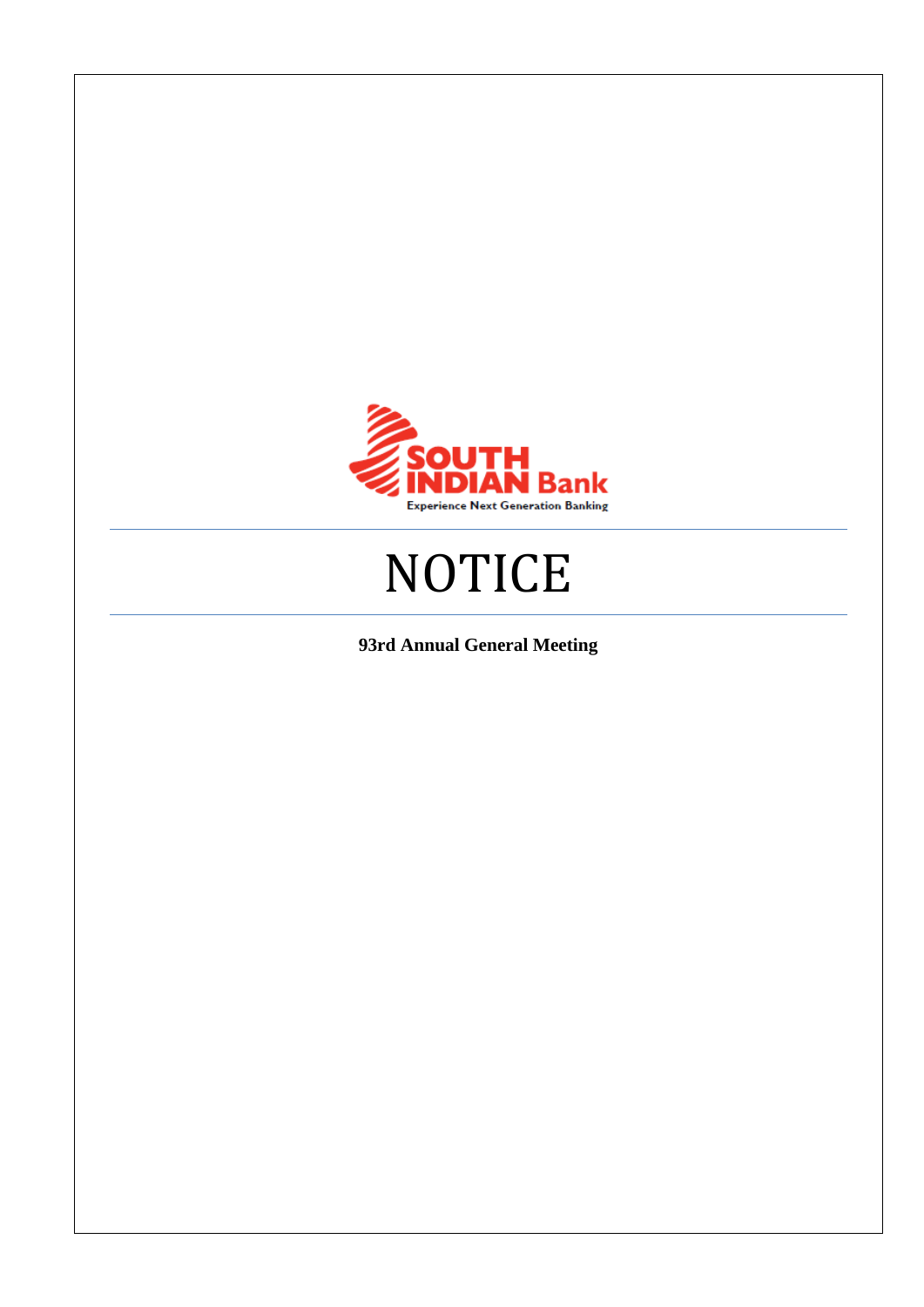

**The South Indian Bank Limited, Registered Office:** "SIB House", Mission Quarters, T.B Road, Thrissur- 680 001, Kerala **Tel:** +91-487-2420020, 2420058, 2420113 **Email:**[ho2006@sib.co.in](mailto:ho2006@sib.co.in) **Web:** www.southindianbank.com **CIN:** L65191KL1929PLC001017

NOTICE is hereby given that the 93<sup>rd</sup> Annual General Meeting ("the AGM") of the shareholders of The South Indian Bank Limited. ("the Bank") will be held on Wednesday, August 18, 2021 at 11:00 AM (IST) via video conferencing (VC) or Other Audio-Visual Means (OAVM) to transact the following business:

# **ORDINARY BUSINESS:**

- 1. To receive, consider and adopt the Bank"s Audited Financial statements, including audited Balance Sheet as on 31<sup>st</sup> March, 2021 and Profit and Loss Account for the year ended on that date together with the reports of the Board of Directors and Auditors thereon.
- 2. To appoint a director in the place of Sri Pradeep M Godbole (DIN: 08259944) who retires by rotation under Section 152 of Companies Act, 2013 and being eligible, offers himself for reappointment.

#### **3. Appointment of Joint Statutory Central Auditors:**

To consider and, if thought fit, to pass, with or without modification(s), the following Resolution as an Ordinary Resolution:

"RESOLVED THAT pursuant to the provisions of Sections 139, 141, 142 and other applicable provisions, if any, of the Companies Act, 2013 read with the underlying rules viz., Companies (Audit and Auditors) Rules, 2014 as may be applicable and the Banking Regulation Act, 1949, (including any statutory modification(s) or re-enactment(s) thereof for the time being in force) and the Rules, Circulars and Guidelines issued by the Reserve Bank of India, from time to time and such other regulatory authorities, as may be applicable, and as approved by Reserve Bank of India vide. Letter No DOS.ARG.No. PS-90 /08.21.005/2021- 2022 dated July 9, 2021, the members of the Bank be and is hereby accord sanction for : (1) re-appointment of M/s VARMA & VARMA, Chartered Accountants , Kochi (Firm Registration Number 004532S), who has offered themselves for re-appointment and have confirmed their eligibility to be appointed, as the Joint Statutory Central Auditors of the Bank for the period commencing from the conclusion of this Annual General meeting until the conclusion of the 94<sup>th</sup> Annual General Meeting of the Bank and (2) appointment of M/s. CNK & Associates LLP, Chartered Accountants, Mumbai (Firm Registration Number: 101961 W/W-100036)who has offered themselves for appointment and have confirmed their eligibility to be appointed, as the Joint Statutory Central Auditors of the Bank for the period commencing from the conclusion of this Annual General meeting until the conclusion of the 96<sup>th</sup>Annual General Meeting of the Bank for a period of 3 years subject to the firm/LLP satisfying the eligibility norms each year and obtaining Reserve Bank of India"s prior approval in this regard, on an annual basis, for a total remuneration of  $\text{\textless}60,00,000/$ - (Rupees Sixty Lakhs Only) plus GST (excluding fee for branch audits conducted by them) and out of

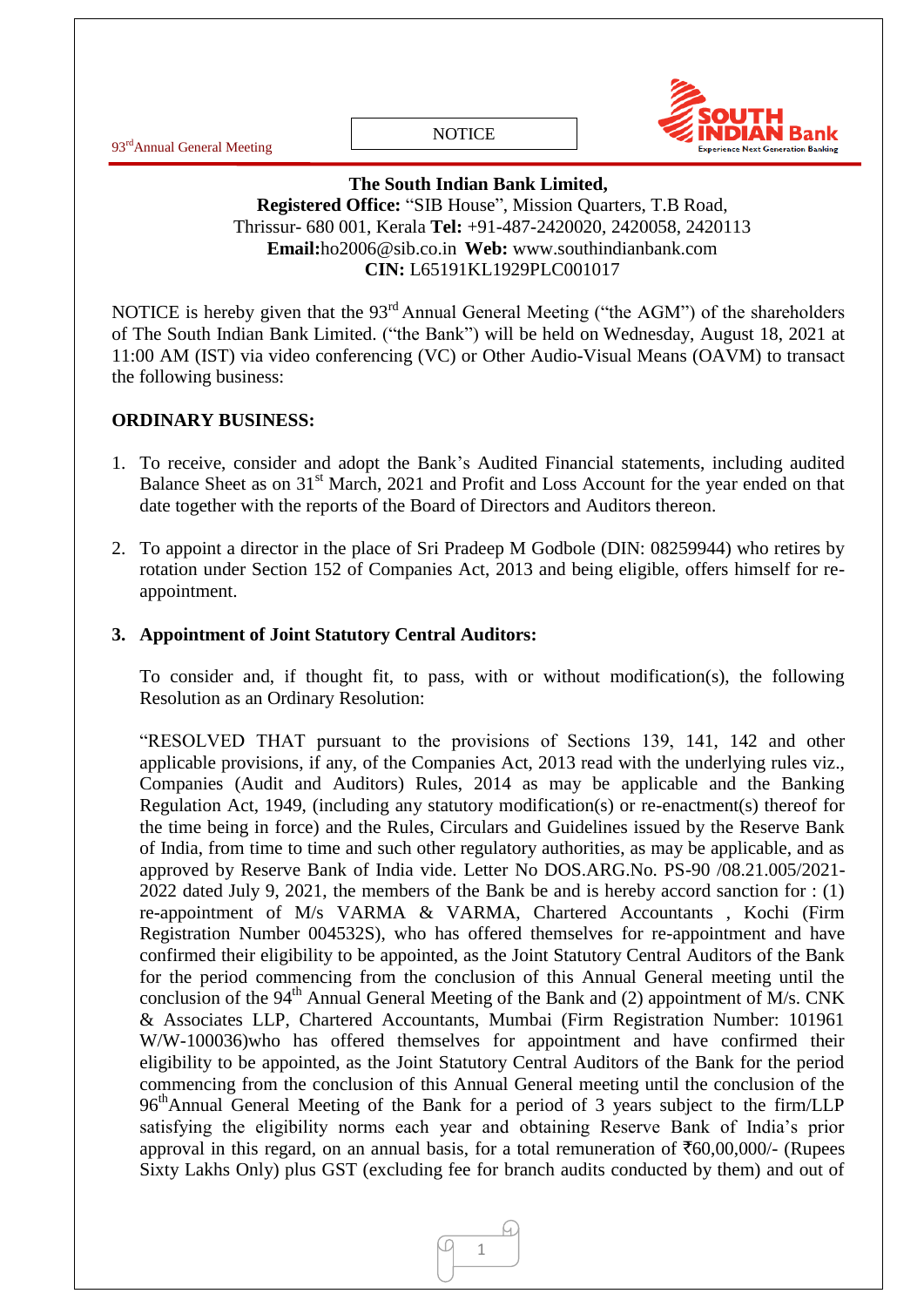

pocket expenses extra (on actual basis) for the FY 2021-22, for the purpose of Statutory Audit, Limited Review, LFAR, Tax Audit under Income Tax Act, 1961 and to issue all certificates as stipulated by the RBI at its appointment letter/circular/notification, certificates required under Companies Act, 2013, SEBI Listing Regulations and reporting on internal financial controls of the Bank"s accounts at its head office, branches and other offices, for such remuneration and expenses thereafter as may be mutually agreed between the Bank and the said Statutory Auditors and as may be further approved by the Board from time to time, with power to the Board, including relevant Committee(s) thereof, to alter and vary the terms and conditions of appointment, remuneration etc., including by reason of necessity on account of conditions as may be stipulated by the RBI and / or any other authority, in such manner and to such extent as may be mutually agreed with the Joint Statutory Central Auditors."

#### **SPECIAL BUSINESS:**

#### **4. Authorising Board to Appoint Branch Auditors:**

To consider and if thought fit, to pass with or without modification, the following resolution as an Ordinary Resolution:

"RESOLVED THAT pursuant to the provisions of Section 139 and section 143(8) of the Companies Act, 2013 read with the Companies (Audit and Auditors) Rules, 2014 and other applicable rules, if any, the applicable provisions of the Banking Regulation Act, 1949 (including any statutory modification(s) or re-enactment thereof for the time being in force) and the Rules, Circulars and Guidelines issued by the Reserve Bank of India, Board of Directors be and is hereby authorised to arrange for the audit of the Bank"s branches for the financial year 2021-22 and to appoint and fix the remuneration of branch auditors in consultation with the Joint Statutory Central Auditors for the purpose."

#### **5. To appoint Sri. R A Sankara Narayanan (DIN: 05230407) as Independent Director of the Bank.**

To consider and if thought fit, to pass, with or without modification, the following resolution as Ordinary Resolution:

"RESOLVED that pursuant to the provisions of Sections 149, 150, 152, 160, Schedule IV and all other applicable provisions, if any, of the Companies Act, 2013 read with the Companies (Appointment and Qualification of Directors) Rules, 2014 and other applicable rules, (including any statutory amendment(s) or modification(s) or re-enactment(s) thereof for the time being in force), the Banking Regulation Act, 1949 (including any statutory modification(s) or re-enactment thereof for the time being in force) and the Rules, Circulars and Guidelines issued by the Reserve Bank of India, the SEBI (Listing Obligations and Disclosure Requirements) Regulations, 2015 (including any statutory amendment(s) or modification(s) or re-enactment(s) thereof for the time being in force) read with provisions of the Articles of Association of the Bank, and on the basis of the recommendation of the Nomination and Remuneration Committee of the Board of Directors of the Bank, Sri. R A Sankara Narayanan (DIN: 05230407), who was appointed as an Additional Independent Director pursuant to Section 161(1) of the Companies Act, 2013 on  $15<sup>th</sup>$  October, 2020 and

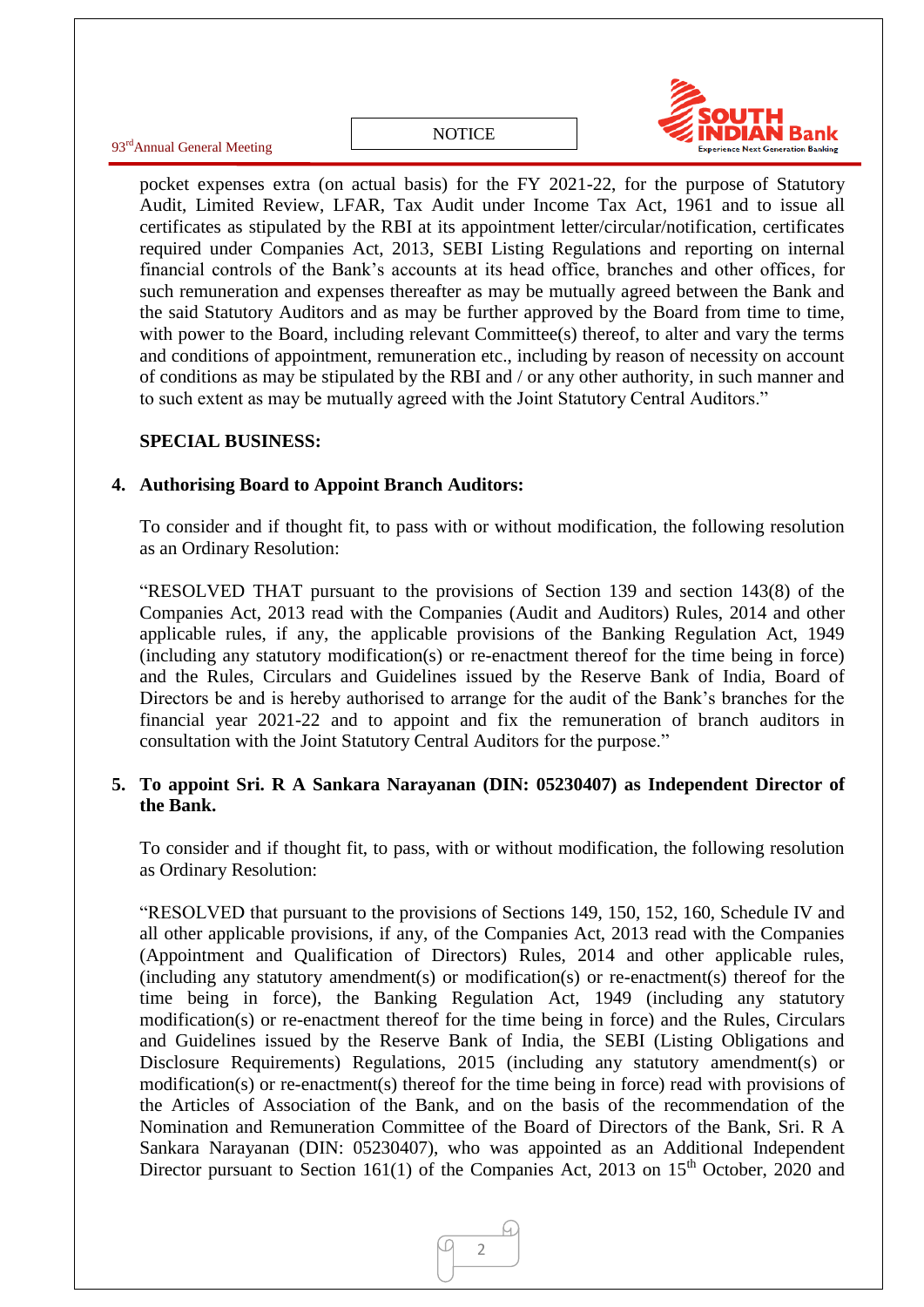

who holds office up to the date of this Annual General Meeting and in respect of whom the Bank has received a notice in writing, proposing his candidature for the office of director, be and is hereby appointed as an Independent Director of the Bank, for the purpose of Section 149 of the Companies Act, 2013 for a period of five (5) consecutive years with effect from 15<sup>th</sup> October, 2020, not liable to retire by rotation."

# **6. Increase in Authorised capital**

To consider, and if thought fit, to pass, with or without modification, the following resolution as an Ordinary Resolution:

"RESOLVED THAT pursuant to the provisions of Sections 13, 61 of the Companies Act, 2013 and all other applicable provisions, if any, of the Companies Act, 2013 and the rules made thereunder, including any statutory modification or re-enactment thereof for the time being in force and the rules made there under (including the Companies (Incorporation) Rules, 2014), the applicable provisions of the Banking Regulation Act, 1949 (including any statutory amendment(s) or modification(s) or re-enactment(s) thereof for the time being in force), the rules, circulars and guidelines issued by the Reserve Bank of India ("RBI") from time to time, subject to approval of the Reserve Bank of India, Registrar of Companies, and subject further to such other terms, conditions, stipulations, alterations, amendments or modifications as may be required, specified or suggested by RBI, the Board of Directors (herein after referred to as "the Board", which term shall include any of its duly authorized Committee or individual Director) is hereby authorized to accept such terms, conditions, stipulations, alterations, amendments or modifications as it may deem fit, the Authorized Capital of the Bank be and is hereby increased from  $\overline{350,00,00,000}$  (Rupees Three Hundred and Fifty crore only) to  $\text{\textsterling}400,00,00,000/$ - (Rupees Four Hundred Crore only) by creation of additional 50,00,00,000 (Fifty crore) equity shares of  $\bar{\tau}$ 1/- each, ranking for dividend and in all other respects pari passu with the existing equity shares of the Bank when issued and accordingly the existing Clause 5 of the Memorandum of Association of the Bank be and is hereby amended by substituting the words and figures 'The Authorized Share Capital of the Bank is  $\text{\textsterling}400,00,00,000/$ - (Rupees Four Hundred crore only) divided into 400,00,00,000 shares of  $\bar{z}$ 1/- each.' for the words and figures, "The Authorized Share Capital of the Bank is  $\overline{\mathcal{F}}$ 350,00,00,000/- (Rupees Three Hundred and fifty crore only) divided into 350,00,00,000 shares of  $\bar{\tau}$ 1/- each.', appearing in Clause 5 thereof."

RESOLVED FURTHER THAT for the purpose of giving effect to this resolution, the Board of Directors of the Company be and is hereby authorised to take all such steps and actions and give such directions and delegate such authorities, as it may in its absolute discretion, deem appropriate."

#### **7. Raising of Tier I capital of the Bank through issuance of Securities**

To consider and if thought fit, to pass, with or without modification(s), the following resolution as a Special Resolution:

"RESOLVED THAT pursuant to the provisions of Sections 23, 41, 42,  $62(1)(c)$  and other applicable provisions, if any, of the Companies Act, 2013 and the Companies (Prospectus and

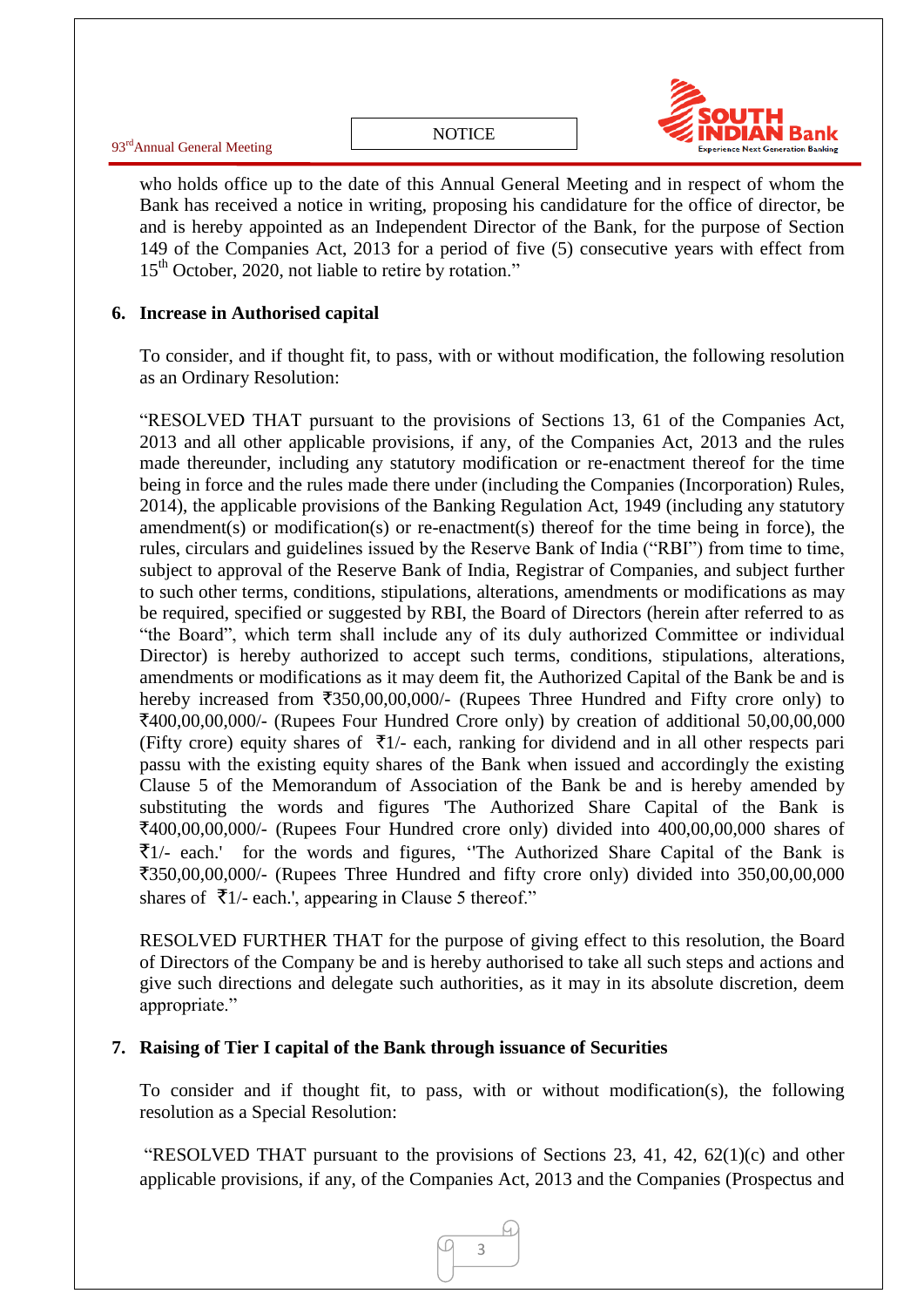**NOTICE** 



Allotment of Securities) Rules, 2014, as amended, the Companies (Share Capital and Debentures) Rules, 2014, as amended and other applicable rules made there under, including any statutory modification(s) or re-enactment(s) thereof for the time being in force (the "Act"), the Banking Regulation Act, 1949, as amended, the Foreign Exchange Management Act, 1999, as amended, Foreign Exchange Management (Transfer or Issue of Security by a Person Resident Outside India) Regulations, 2017 as amended, and the Issue of Foreign Currency Convertible Bonds and Ordinary Shares (Through Depository Receipt Mechanism) Scheme, 1993, as amended, the Depository Receipts Scheme, 2014, the current Consolidated FDI Policy issued by the Department of Industrial Policy and Promotion, Ministry of Commerce and Industry, Government of India and amended from time to time, the Master Directions – Issue and Pricing of Shares by Private Sector Banks, Directions, 2016, the Master Directions – Ownership in Private Sector Banks, Directions, 2016, the rules, regulations, guidelines, notifications and circulars, if any, prescribed by the Government of India, Reserve Bank of India (the "RBI"), the Registrar of Companies, the stock exchanges where the equity shares of The South Indian Bank Limited (the "Bank") are listed, the Securities and Exchange Board of India (the "SEBI") including the Securities and Exchange Board of India (Issue of Capital and Disclosure Requirements) Regulations, 2018, as amended (the "ICDR Regulations") or any other competent authority, whether in India or abroad, from time to time, to the extent applicable including enabling provisions of the SEBI (Listing Obligations and Disclosure Requirements) Regulations, 2015 (the "Listing Regulations"), and in accordance with the provisions of the Memorandum and Articles of Association of the Bank and subject to approvals, consents, permissions and sanctions as might be required from various regulatory authorities (including those noted above) and subject to such conditions as might be prescribed while granting such approvals, consents, permissions and sanctions and which may be agreed to by the Board of Directors of the Bank (hereinafter referred to as the "Board", which term shall be deemed to include any Committee(s) constituted/to be constituted by the Board to exercise its powers including the powers conferred by this Resolution), the consent, authority and approval of the shareholders of the Bank, be and is hereby accorded to the Board to create, offer, issue and allot (including with the reservation on firm allotment and/or competitive basis of such part of the issue and for such categories of persons as may be permitted by law then applicable) from time to time in one or more tranches, with or without green shoe option, in the course of domestic and/ or international offering(s) in one or more foreign markets, by way of a rights issue to the existing members of the Bank (whether resident or non-resident), Further Public Offer ("FPO"), preferential issue, qualified institutions placement ("QIP"), private placement/ private placement in public equity or a combination thereof of equity shares of  $\bar{\tau}$ 1/- each (the "Equity Shares") or through an issuance of Global Depository Receipts ("GDRs"), American Depository Receipts ("ADRs"), Foreign Currency Convertible Bonds ("FCCBs"), fully convertible debentures/partly convertible debentures, and/or any other financial instruments or securities convertible into Equity Shares with or without detachable or non-detachable warrants with a right exercisable by the warrant holders to convert or subscribe to the Equity Shares or otherwise, in registered

![](_page_4_Picture_4.jpeg)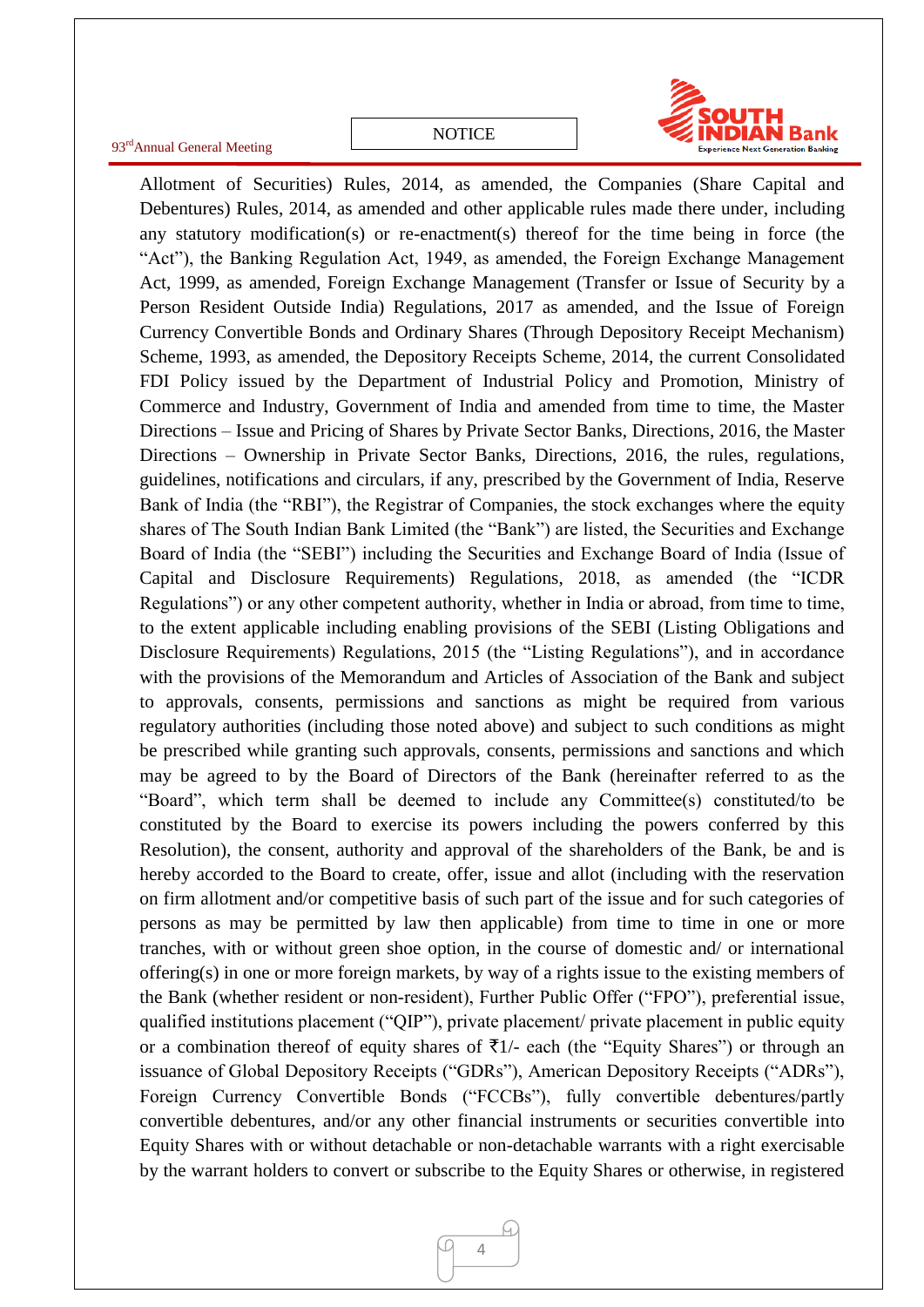![](_page_5_Picture_1.jpeg)

93rdAnnual General Meeting

or bearer form, whether rupee denominated or denominated in foreign currency (hereinafter collectively referred to as the "Securities") or any combination of Securities, to all eligible investors, including residents and/or non-residents and/or institutions/banks and/or incorporated bodies and/or individuals and/or trustees and/or stabilizing agent or otherwise, Qualified Institutional Buyers as defined under the ICDR Regulations ("QIBs"), foreign investors, Foreign Institutional Investors ("FIIs"), Foreign Portfolio Investors ("FPIs"), Foreign Corporate Bodies (FCBs)/Companies/Mutual Funds/Pension Funds/Insurance companies/Venture Capital Funds/Banks, to all or any other category of investors who are authorized to invest in the Securities of the Bank as per extant regulations/guidelines or any combination of the above as may be deemed appropriate by the Board in its absolute discretion and whether or not such investors are members of the Bank (collectively the "Investors"), through one or more prospectus and/or letter of offer or circular or placement document, on such terms and conditions considering the prevailing market conditions and other relevant factors wherever necessary, for an amount not exceeding in the aggregate `2000 Crore (Rupees Two Thousand Crore only) or its equivalent amount in such foreign currencies as may be necessary, inclusive of any premium and green shoe option attached thereto, at such price or prices, (whether at prevailing market price(s) or at permissible discount or premium to market price(s) in terms of applicable regulations) and on such terms and conditions at the Board"s absolute discretion including the discretion to determine the categories of Investors, considering the prevailing market conditions and other relevant factors wherever necessary, to whom the offer, issue and allotment of Securities shall be made to the exclusion of others, in such manner, including allotment to stabilizing agent in terms of green shoe option, if any, exercised by the Bank, and where necessary in consultation with the book running lead managers and/or underwriters and/or stabilizing agent and/ or other advisors or otherwise on such terms and conditions, including issue of Securities as fully or partly paid, making of calls and manner of appropriation of application money or call money, in respect of different class(es) of investor(s) and/ or in respect of different Securities, deciding of other terms and condition like number of securities to be issued, face value, number of equity shares to be allotted on conversion/redemption/extinguishment of debt(s), rights attached to the warrants, period of conversion, fixing of record date or book closure terms if any, as the Board may in its absolute discretion decide, in each case subject to applicable law."

"RESOLVED FURTHER THAT in case of issue and allotment of Securities by way of QIP in terms of Chapter VI of the ICDR Regulations (hereinafter referred to as "Eligible Securities" within the meaning of the ICDR Regulations):

(i) the allotment of the Eligible Securities, or any combination of the Eligible Securities as may be decided by the Board, shall be completed within 12 months from the date of this resolution or such other time as may be allowed under the ICDR Regulations;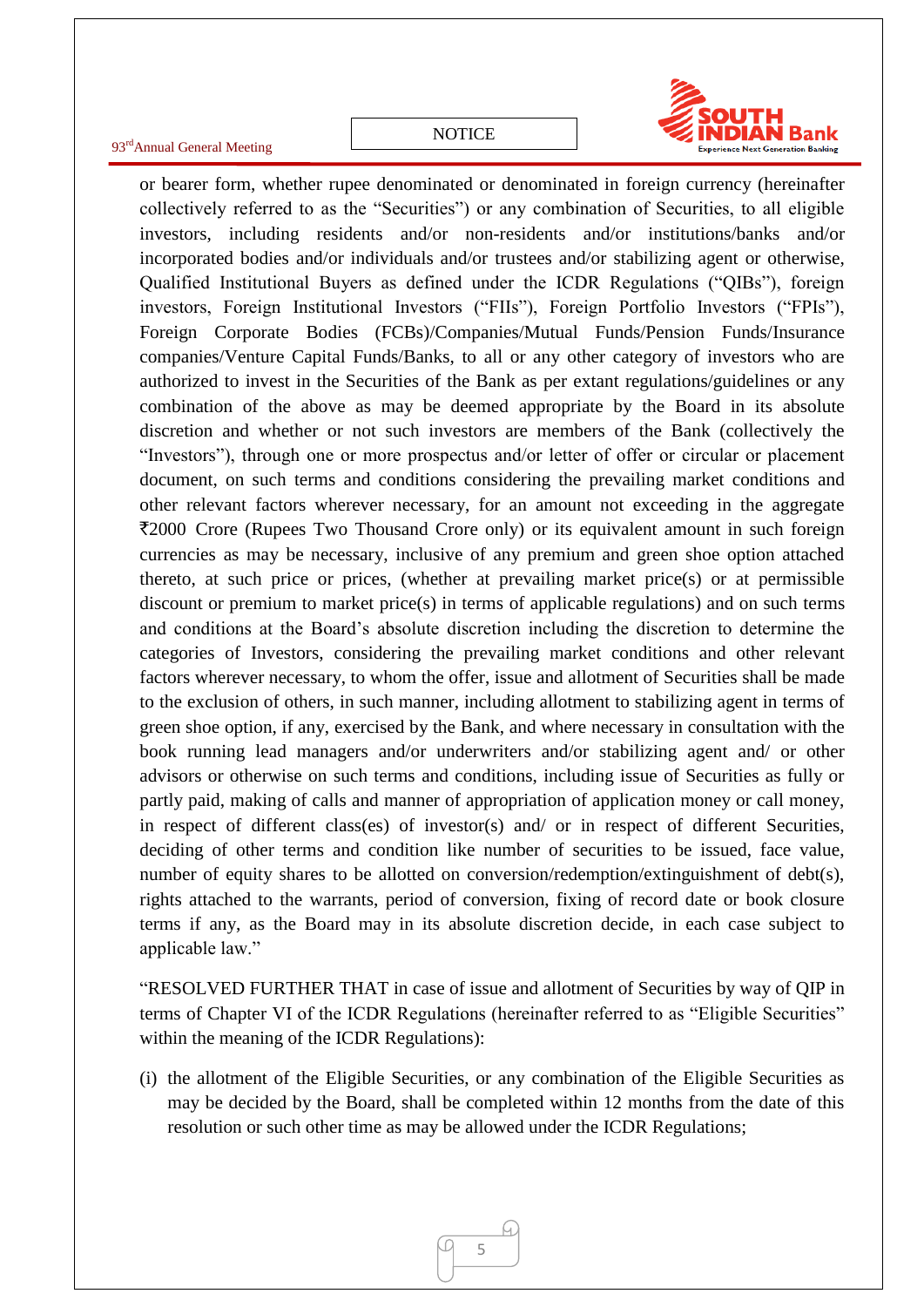![](_page_6_Picture_1.jpeg)

- 93rdAnnual General Meeting
	- (ii) the Equity Shares issued shall rank pari passu in all respects including entitlement to dividend with the existing Equity Shares of the Bank in all respects as may be provided under the terms of issue and in accordance with the placement document(s);
	- (iii) in the event Equity Shares are issued, the relevant date for the purpose of pricing of the Equity Shares to be issued, shall be the date of the meeting in which the Board or Committee of Directors duly authorized by the Board decides to open the proposed issue of Equity Shares, subsequent to the receipt of members" approval in terms of provisions of Companies Act, 2013 and other applicable laws, rules, regulations and guidelines in relation to the proposed issue of the Equity Shares; in the event that Eligible Securities issued are eligible convertible securities, the relevant date for the purpose of pricing of the convertible securities to be issued, shall be the date of the meeting in which the Board or Committee of Directors duly authorized by the Board decides to open the proposed issue;
	- (iv) any issue of Eligible Securities made by way of a QIP shall be at such price which is not less than the price determined in accordance with the pricing formula provided under Chapter VI of the ICDR Regulations (the "QIP Floor Price"). The Board may, however, at its absolute discretion, issue Equity Shares at a discount of not more than five percent or such other discount as may be permitted under applicable regulations to the QIP Floor Price;
	- (v) the Equity Shares shall not be eligible to be sold for a period of 1 year from the date of allotment, except on a recognized stock exchange or except as may be permitted from time to time by the ICDR Regulations.
	- (vi) the total amount raised in such manner through the QIP, together with other QIP(s) made in the same financial year, if any, should not exceed five times the net worth of the Bank as per the audited Balance Sheet of the previous financial year."

"RESOLVED FURTHER THAT in the event the Securities are proposed to be issued as ADRs or GDRs, the pricing of the Securities and the relevant date, if any, for the purpose of pricing of the Securities to be issued pursuant to such issue shall be determined in accordance with the provisions of applicable law including the provisions of the Depository Receipts Scheme, 2014 (the "2014 Scheme"), the Foreign Exchange Management (Transfer or Issue of any Foreign Security) Regulations, 2004 and such other notifications, clarifications, circulars, guidelines, rules and regulations issued by relevant authorities (in each case including any statutory modifications, amendments or re-enactment(s) thereof)."

"RESOLVED FURTHER THAT in the event the Securities are proposed to be issued as FCCBs, the pricing of the Securities and the relevant date, if any, shall be determined in accordance with the provisions of the Issue of Foreign Currency Convertible Bonds and Ordinary Shares (Through Depository Receipt Mechanism) Scheme, 1993 issued by the Ministry of Finance and such other notifications, clarifications, circulars, guidelines, rules and

![](_page_6_Picture_10.jpeg)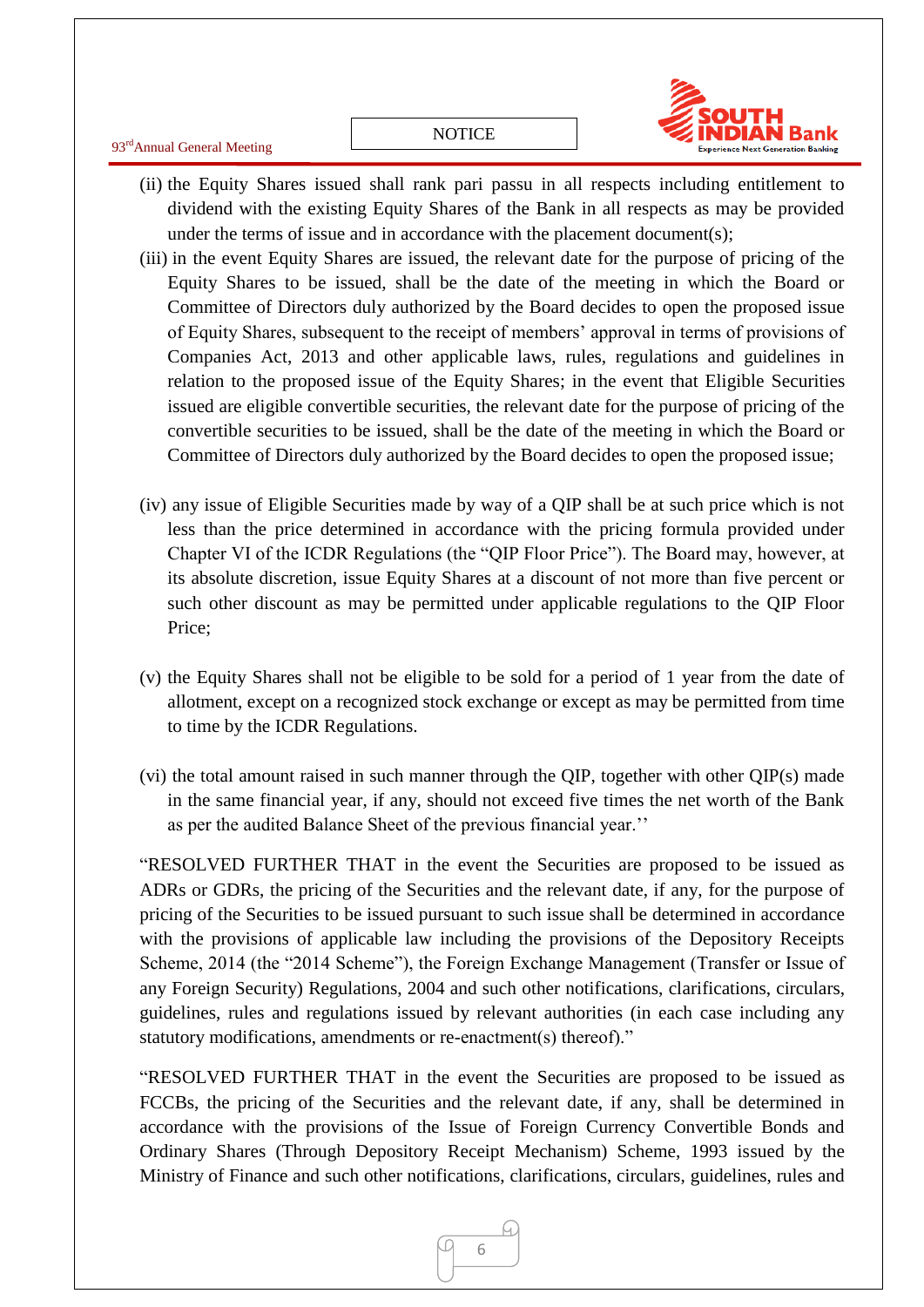![](_page_7_Picture_2.jpeg)

regulations issued by relevant authorities (in each case including any statutory modifications, amendments or re-enactment(s) thereof)."

"RESOLVED FURTHER THAT the issue to the holders of the Securities, which are convertible into or exchangeable with Equity Shares at a later date shall be, inter alia, subject to the following terms and conditions:

- a) in the event of the Bank making a bonus issue by way of capitalization of its profits or reserves prior to the allotment of the Equity Shares, the number of Equity Shares to be allotted shall stand augmented in the same proportion in which the equity share capital increases as a consequence of such bonus issue and the premium, if any, shall stand reduced pro tanto;
- b) in the event of the Bank making a rights offer by issue of Equity Shares prior to the allotment of the Equity Shares, the entitlement to the Equity Shares will stand increased in the same proportion as that of the rights offer and such additional Equity Shares shall be offered to the holders of the Securities at the same price at which they are offered to the existing members;
- c) in the event of merger, amalgamation, takeover or any other re-organization or restructuring or any such corporate action, the number of Equity Shares, the price and the time period as aforesaid shall be suitably adjusted; and
- d) in the event of consolidation and/or division of outstanding Equity Shares into smaller number of Equity Shares (including by way of stock split) or reclassification of the Securities into other securities and/or involvement in such other event or circumstances which in the opinion of concerned stock exchange requires such adjustments, necessary adjustments will be made."

"RESOLVED FURTHER THAT, without prejudice to the generality of the above, the aforesaid Securities may have such features and attributes or any terms or combination of terms in accordance with international practices to provide for the tradability and free transferability thereof as per the prevailing practices and regulations in the capital markets including but not limited to the terms and conditions in relation to payment of dividend, issue of additional Equity Shares, variation of the conversion price of the Securities or period of conversion of Securities into Equity Shares during the duration of the Securities and the Board be and is hereby authorized, in its absolute discretion, in such manner as it may deem fit, to dispose-off such of the Securities that are not subscribed."

"RESOLVED FURTHER THAT in pursuance of the aforesaid resolutions the Equity Shares that may be issued by the Company (including issuance of the Equity Shares pursuant to conversion of any Securities, as the case may be in accordance with the terms of the offering) shall rank pari passu with the existing Equity Shares of the Company in all respects."

"RESOLVED FURTHER THAT, for the purpose of giving effect to any offer, issue or allotment of Equity Shares or Securities or instruments representing the same, as described

![](_page_7_Picture_12.jpeg)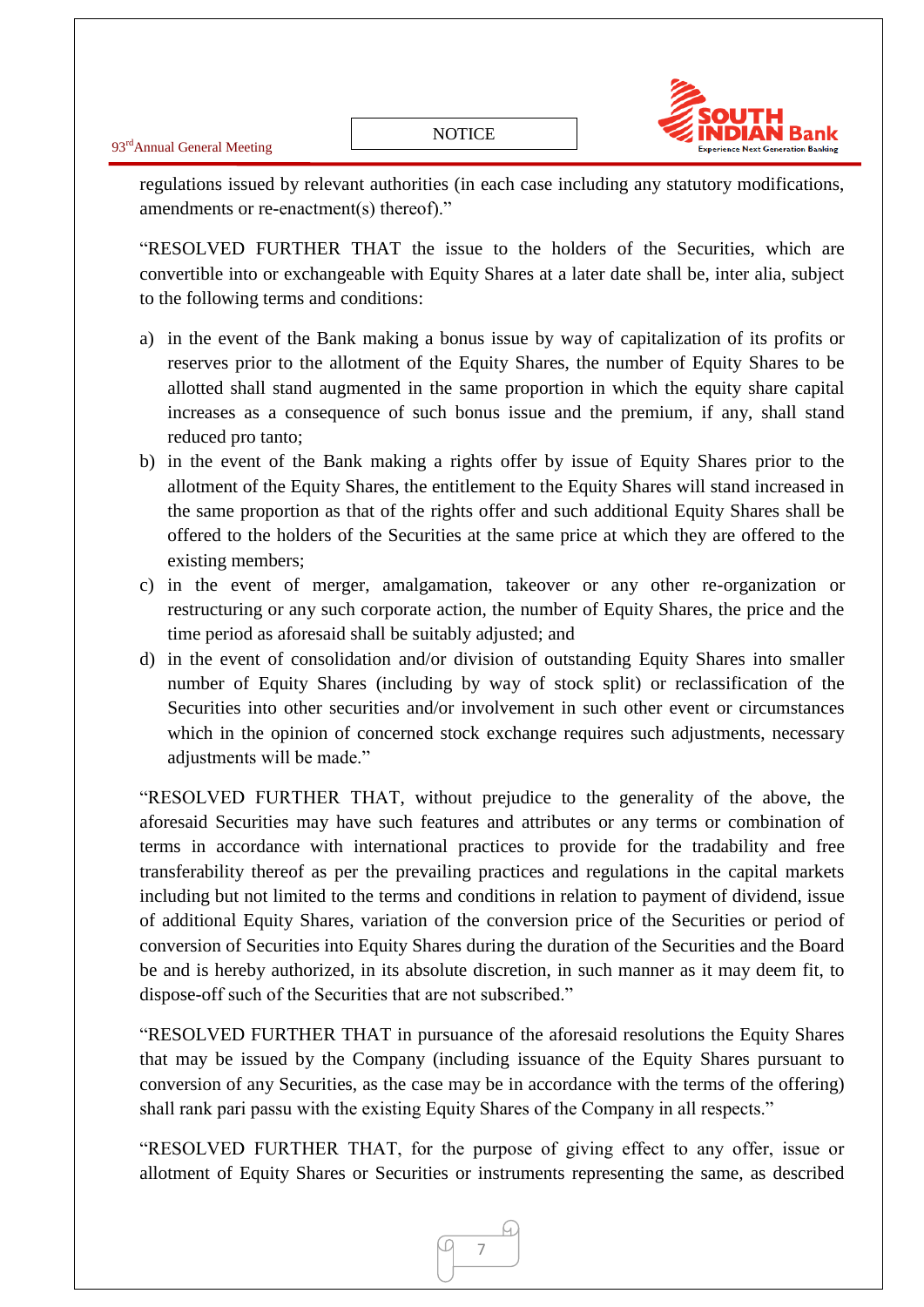![](_page_8_Picture_2.jpeg)

above, the Board be and is hereby authorized on behalf of the Bank to do all such acts, deeds, matters and things, as it may, in its absolute discretion, deem necessary or desirable for such purpose, including without limitation, the determination of the nature of the issuance, terms and conditions for issuance of Securities including the number of Securities that may be offered in domestic and international markets and proportion thereof, issue price and discounts as permitted under applicable law, premium amount on issue/conversion of the Securities, if any, rate of interest, timing for issuance of such Securities and shall be entitled to vary, modify or alter any of the terms and conditions as it may deem expedient, entering into and executing arrangements for managing, underwriting, marketing, listing, trading and entering into and executing arrangements with Merchant Bankers, Lead managers, legal advisors, depository, custodian, registrar, stabilizing agent, paying and conversion agent, trustee, escrow agent and executing other agreements, including any amendments or supplements thereto, as necessary or appropriate and to finalize, approve and issue any document(s) or agreements, including but not limited to prospectus and/or letter of offer and/or circular or placement document, registration statement, and filing of such documents (in draft or final form) with any Indian or foreign regulatory authority or stock exchanges, including RBI and sign all deeds, documents and writings and to pay any fees, commissions, remuneration, expenses relating thereto and with power on behalf of the Bank to settle all questions, difficulties or doubts that may arise in regard to the issue, offer or allotment of Securities and take all steps which are incidental and ancillary in this connection, including in relation to utilization of the issue proceeds, as it may in its absolute discretion deem fit without being required to seek further consent or approval of the members or otherwise to the end and intent that the members shall be deemed to have given their approval thereto expressly by the authority of this resolution and all actions taken by the Board or any duly authorised committee constituted by the Board to exercise its powers, in connection with any matter(s) referred to or contemplated in any of the foregoing resolutions be and are hereby approved, ratified and confirmed in all respects."

RESOLVED FURTHER THAT for the purpose of giving effect to the foregoing and without being required to seek any further consent or approval of the members of the Bank, the members shall be deemed to have given their approval thereto expressly by the authority of this resolution to the Board or Committee of Directors be and is hereby authorized for and on behalf of the members of the Bank:

- a) the offer, issue and allotment of the aforesaid Equity Shares shall be made at such time or times as the Board may in its absolute discretion decide, subject, however, to applicable guidelines, notifications, rules and regulations;
- b) the Board be and is hereby authorized to decide and approve the other terms and conditions of the issue of the above mentioned Equity Shares and also shall be entitled to vary, modify or alter any of the terms and conditions, including size of the issue (within the limit approved by the shareholders), as it may deem expedient;

![](_page_8_Picture_7.jpeg)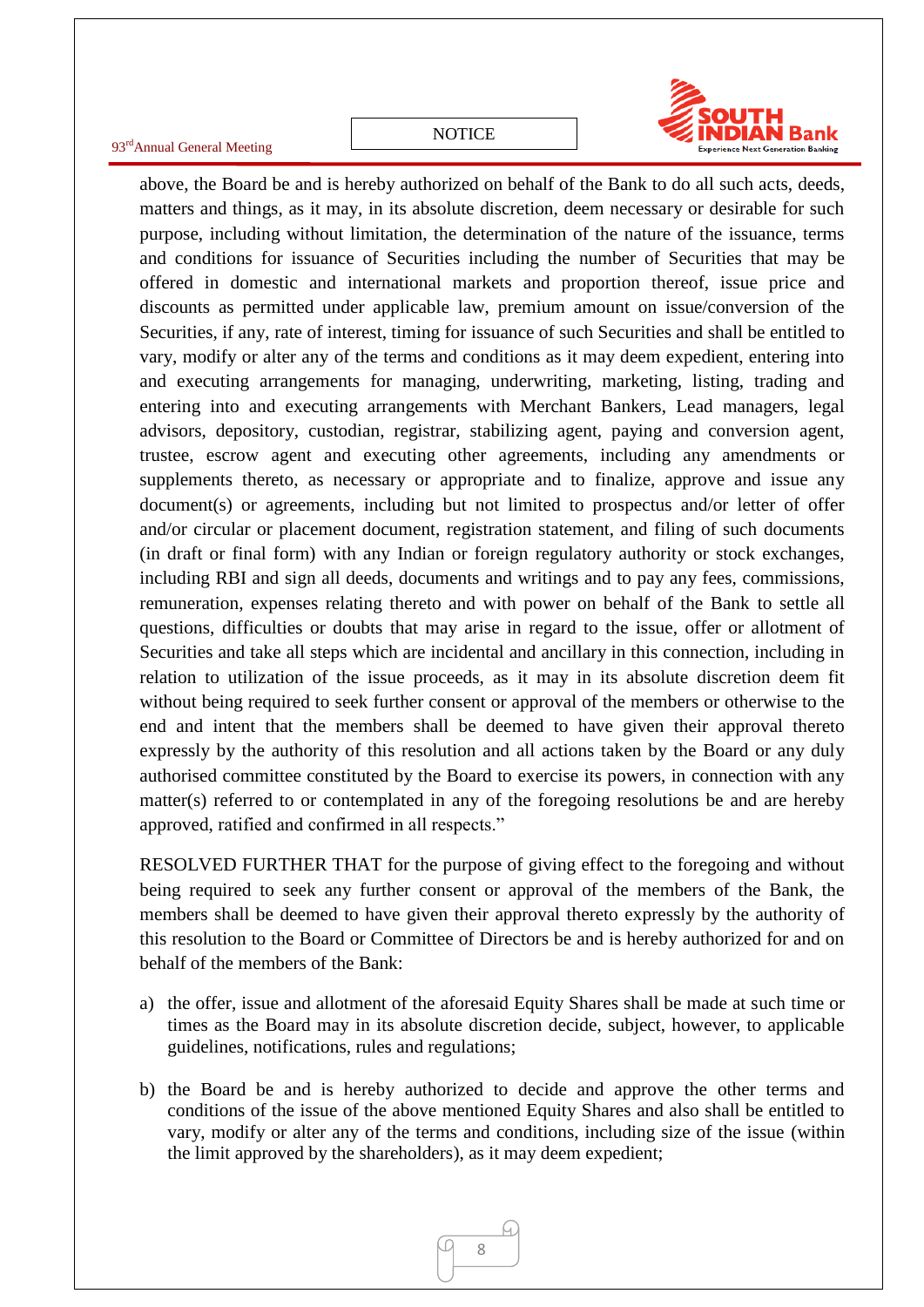#### **NOTICE**

93rdAnnual General Meeting

![](_page_9_Picture_1.jpeg)

- c) To appoint, enter into and execute all such arrangements, as the case may be, with any lead managers, merchant bankers, managers, underwriters, bankers, financial institutions, solicitors, advisors, guarantors, depositories, registrars, transfer agents, custodians, trustees, lawyers, chartered accountants, company secretaries, experts in banking industry, consultants, book runners and such other intermediaries ("the Agencies") as may be necessary and to remunerate any of the agencies in any manner including payment of commission, brokerage or fee for their services or otherwise and reimburse expenses that may be incurred by them in relation to their services to the Bank.
- d) The offer, issue and allotment of the aforesaid Equity Shares shall be made at such time or times as the Board may in its absolute discretion decide, subject, however to applicable guidelines, notifications, rules and regulations.
- e) To issue, directly or through any agency duly authorised depository receipt(s)/certificates of shares or other securities to afford a proper title to the holder thereof and to enable such holder to trade in the securities or underlying securities as such person may require to the extent lawfully permitted in India or in any other country where the securities have been issued subject to statutory regulations in India or in any other country and in accordance with the norms and practices prevailing in India or any other country.
- f) To issue and allot such number of equity shares as may be required to be issued and allotted upon conversion of any Securities or as may be necessary in accordance with the terms of the offering, all such further equity shares ranking pari passu with the existing equity shares of the Bank in all respects except provided otherwise under the terms of issue of such securities and in the offer document.
- g) To approve offer document, circulars, notice and such other documents (including amending, varying or modifying the same, as may be considered desirable or expedient) as finalized in consultation with the lead managers, underwriters, and/ or advisors in accordance with applicable laws, rules, regulations and guidelines and to take decisions to open the issue, decide bid opening and closing date, the issue price, the number of Equity Shares to be allotted and the basis of allotment of Shares.
- h) To dispose of the unsubscribed portion of the shares or securities to such person(s) and in such manner and on such terms as the Board may in its absolute discretion think most beneficial to the Bank, including offering or placing them with resident or nonresident/foreign investor(s) (whether institutions and/or incorporated bodies and/or individuals and/or trusts and/or otherwise)/foreign portfolio investors (FPIs)/foreign corporate bodies (FCBs)/companies/mutual funds/pension funds/venture capital funds/banks and/or employees and business associates of the Bank or such other person(s) or entity(ies) or otherwise, whether or not such investors are members of the Bank.
- i) To retain over subscription up to such percentage as may be permitted by the applicable regulations and by relevant authorities.
- j) To obtain listing of all or any of its new shares/existing shares or other securities in any stock exchange in India or elsewhere in the world including the New York Stock

![](_page_9_Picture_10.jpeg)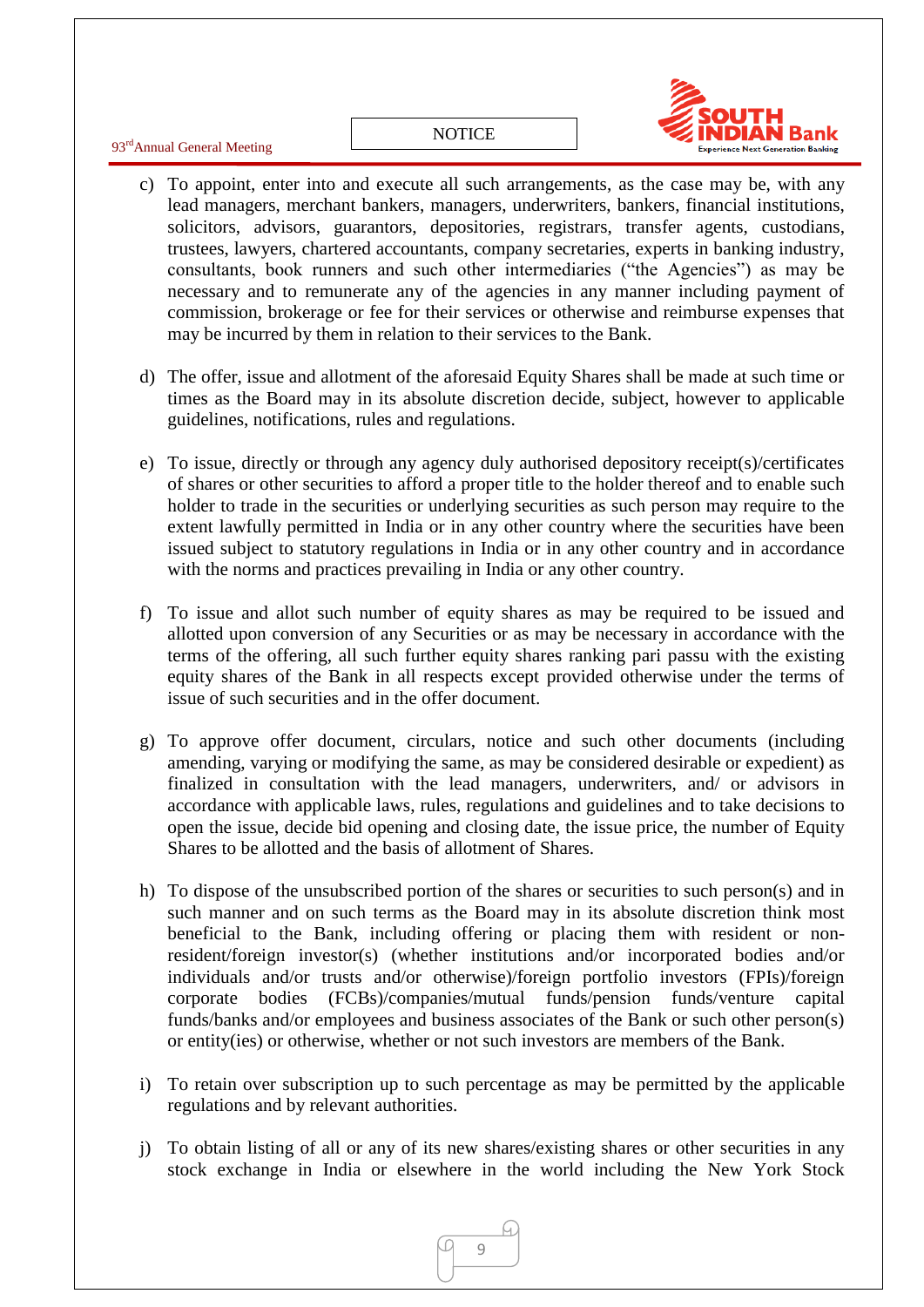93<sup>rd</sup>Annual General Meeting

![](_page_10_Picture_1.jpeg)

Exchange, London Stock Exchange, Dubai International Financial Exchange, Singapore Stock Exchange, Luxembourg Stock Exchange, NASDAQ or any other Stock Exchanges subject to such statutory compliances as may be necessary in India or in such other country and further subject to such conditions as the stock exchanges may require.

- k) To do such acts, deeds, matters and things as it/they may at its/their discretion deem necessary or desirable for such purpose, including without limitation, if required, filing a Registration Statement and other relevant documents with United States Securities and Exchange Commission, or such other regulatory authority as may be necessary for listing the Securities on the Luxembourg Stock Exchange or New York Stock Exchange ("NYSE") and/or NASDAQ or such other international stock exchanges and the entering into of depository arrangements in regard to any such issue or allotment.
- l) To agree to and make and accept such conditions, modifications and alterations stipulated by any of the relevant authorities while according approvals, consents or permissions to the issue as may be considered necessary, proper and expedient.
- m) To do all such acts, deeds, matters and things as the Board may, in its absolute discretion, deem necessary or desirable for such purpose, including without limitation, the determination of the terms thereof, for entering into arrangements for managing, underwriting, marketing, listing and trading, banking and custodian arrangements and to sign all deeds, documents and writings and to pay any fees, commissions, remuneration, expenses relating thereto and with power on behalf of the Bank to settle all questions, difficulties, doubts that may arise in regard to such offer(s) or issue(s) or allotment(s), as it may, in its, absolute discretion, deem fit and with power on behalf of the Bank to settle any questions, difficulties or doubts that may arise in regard to any such issue(s)/offer(s) or allotment(s) or otherwise.
- n) To delegate from time to time, all or any of the powers conferred herein upon the Board or Committee of Directors or the Director/s or any other Officer/s of the Bank.
- o) the Board be and is hereby authorized to do all such acts, deeds, matters and things including but not limited to finalization and approval of the preliminary as well as final offer document(s), placement document or offering circular, as the case may be, execution of various transaction documents, as it may in its absolute discretion deem fit and to settle all questions, difficulties or doubts that may arise in regard to the issue, offer or allotment of Securities and take all steps which are incidental and ancillary in this connection, including in relation to utilization of the issue proceeds, as it may in its absolute discretion deem fit without being required to seek further consent or approval of the members or otherwise to the end and intent that the members shall be deemed to have given their approval thereto expressly by the authority of this resolution."

"RESOLVED FURTHER THAT, subject to compliance of all applicable provisions of the Companies Act, 2013, the applicable provisions of the Companies Act, 1956, the FEMA, and the rules, circulars and guidelines issued there under from time to time, including the Foreign Exchange Management (Transfer or Issue of Security to a person resident outside India) Regulations, 2017, as amended, the Consolidated FDI Policy Circular of 2017, as

![](_page_10_Picture_9.jpeg)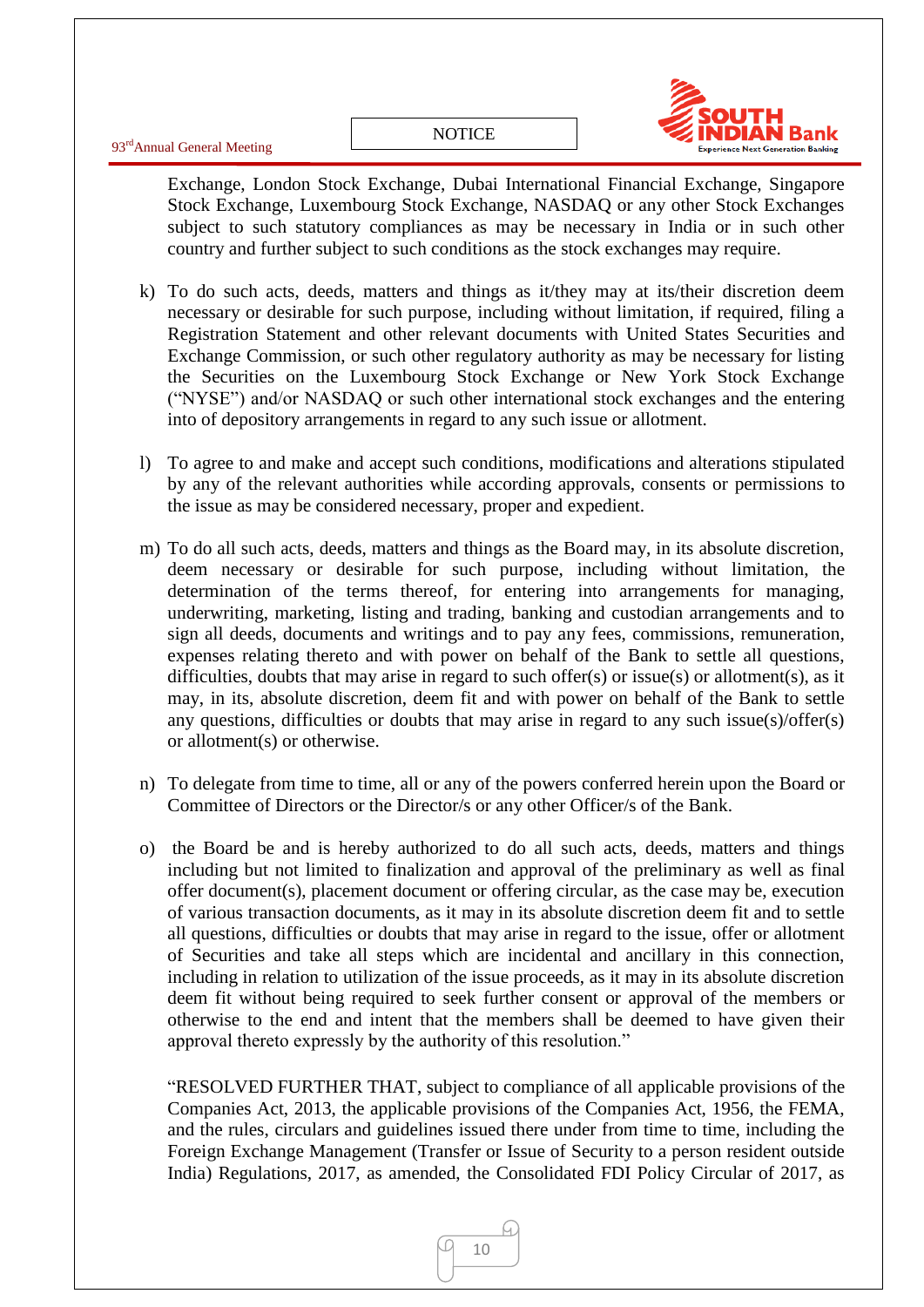![](_page_11_Picture_2.jpeg)

amended, issued by the Department of Industrial Policy and Promotion, Ministry of Commerce and Industry, Government of India, from time to time, the Securities Contracts (Regulation) Act, 1956 ("SCRA"), the SEBI (ICDR) Regulations, the regulations, guidelines, circulars issued by the Reserve Bank of India, the Listing Regulations and any other applicable provisions of law if any, the Board, any of the Directors, any member of the duly authorized committee, Managing Director & CEO and Chief Financial Officer are jointly and severally authorised, on behalf of the Bank to make necessary applications, letters, filings to any regulatory authority, including the Reserve Bank of India, Ministry of Finance, as may be required for the purpose of giving effect to the foregoing."

"RESOLVED FURTHER THAT the Board be and is hereby authorized to delegate all or any its powers herein conferred by this resolution to any Committee of Director or, subject to applicable law, any Director(s) or any one or more executives of the Bank to give effect to the above resolutions."

#### **8. Raising of funds by issue of bonds/ debentures/ securities on private placement basis**

To consider and if thought fit, to pass, with or without modification, the following resolution as a Special Resolution:

"RESOLVED THAT pursuant to Section 42, 71, 179 and other applicable provisions, if any, of the Companies Act, 2013, as amended, and the rules made there under, Companies (Prospectus and Allotment of Securities) Rules, 2014, the Companies (Share Capital and Debentures) Rules 2014, Securities and Exchange Board of India (Issue and Listing of Debt Securities) Regulations, 2008 including any amendment, Securities and Exchange Board of India (Listing Obligations and Disclosure Requirements) Regulations, 2015, including any amendment, the applicable provisions of the Banking Regulation Act, 1949, as amended, Foreign Exchange Management Act, 1999 (including any statutory amendment(s) or modification(s) or re-enactment(s) thereof for the time being in force) and the rules, circulars and guidelines issued by Reserve Bank of India ("RBI") from time to time (including any statutory amendment(s) or modification(s) or re-enactment(s) thereof for the time being in force) and all other relevant provisions of applicable law(s), the provisions of the Memorandum and Articles of Association of the Bank and subject to such other approval(s), consent(s), permission(s) and sanction(s) as may be necessary from the statutory authority(ies) concerned, including RBI, the approval of the Members of the Bank be and is hereby accorded to the Board of Directors of the Bank (hereinafter referred to as "Board" and which term shall be deemed to include any Committee of the Board or any other persons to whom powers are delegated by the Board as permitted under the Companies Act, 2013) for borrowing/ raising of funds in Indian/foreign currency by issue of debt securities including but not limited to non-convertible debentures, MTN (Medium-Term Notes)bonds (including bonds forming part of Tier I capital/Tier II capital in accordance with and subject to the terms and conditions specified in the Basel III Capital Regulations prescribed by RBI, long terms infrastructure bonds or such other securities as may be permitted by RBI from time to time) in domestic and/or overseas market, secured or unsecured, as per the agreed structure and within the limits permitted by RBI and other regulatory authorities and/or for making offers and/or invitations therefore and/or issue(s)/issuances therefore, on private placement basis, for a

![](_page_11_Picture_8.jpeg)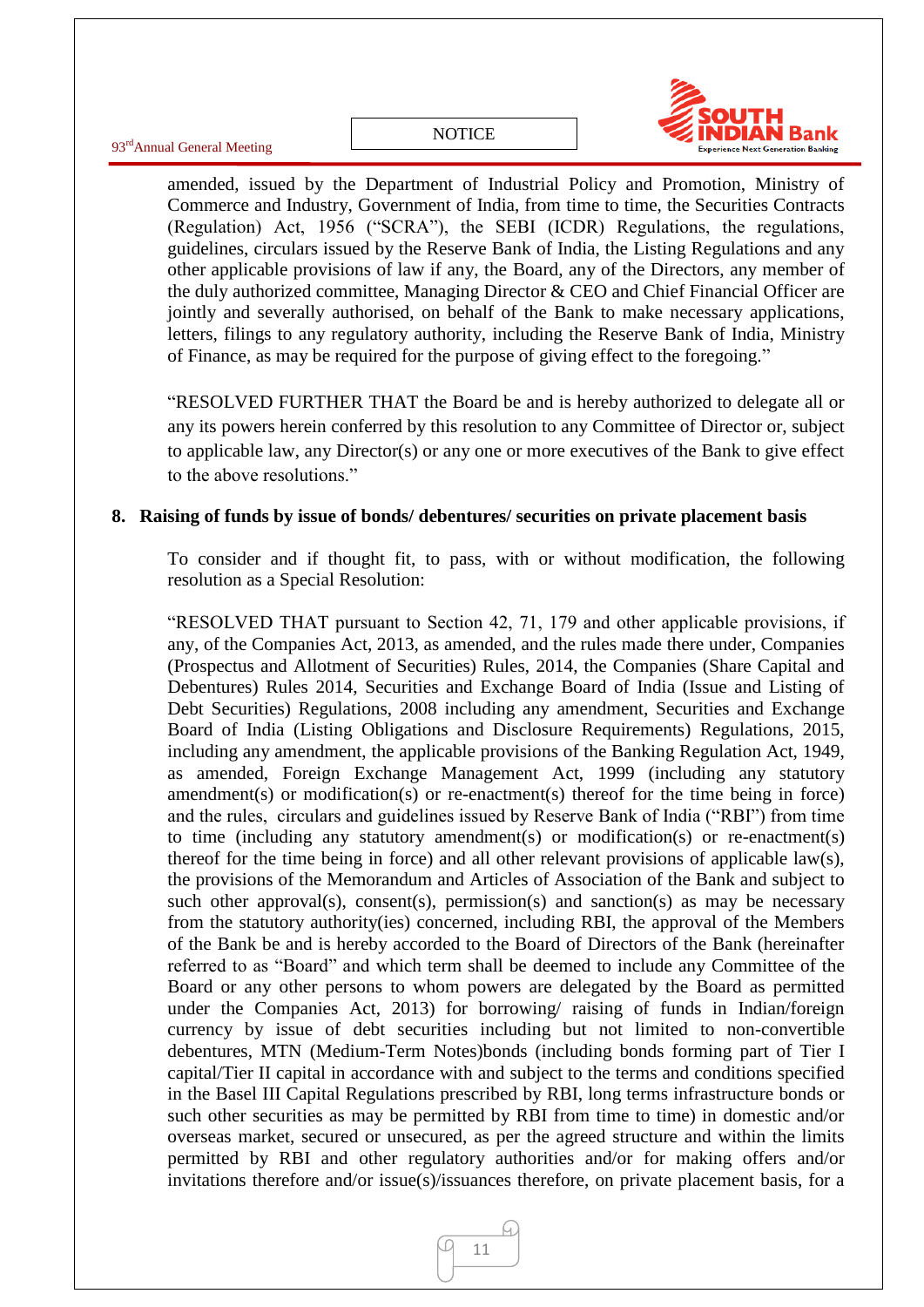![](_page_12_Picture_1.jpeg)

93<sup>rd</sup>Annual General Meeting

period of one year from the date hereof, in one or more tranches and/or series and under one or more shelf disclosure documents and/or one or more letters of offer, and on such terms and conditions for each series/tranches including the price, coupon, premium, discount, tenor etc., as deemed fit by the Board, as per the structure and within the limits permitted by the RBI, of an amount not exceeding  $\overline{500}$  Crore (Rupees Five Hundred crore only), within the overall borrowing limits of the Bank, as approved by the Members from time to time.

RESOLVED FURTHER THAT the Board be and is hereby authorized to appoint merchant bankers, underwriters, guarantors, depositories, custodians, registrars, trustees, stabilizing agents, bankers, lawyers, advisors and all such agencies as may be involved or concerned in the issue and to remunerate them by way of commission, brokerage, fees or the like and also to enter into and execute all such arrangements, contracts/agreements, memoranda, documents, etc., with such agencies, to seek the listing of debt securities in one or more recognized stock exchange(s) as may be required.

RESOLVED FURTHER THAT the Board of Directors of the Bank or any Committee of the Board or such other persons as may be authorized by the Board, be and are hereby authorized to negotiate, modify and finalize the terms and conditions of the debt securities and sign the relevant documents/agreements in connection with the private placement of the debt securities, including without limitation, the private placement offer letter (along with the application form), information memorandum, disclosure documents, debenture subscription agreement, debenture trust deed and any other documents as may be required, in connection with the offering(s), issuance(s) and/or allotment(s) on private placement of debt securities by the Bank and to further delegate the above powers to any Committee of Directors or any personnel of the Bank to act on their behalf as they may deem fit and to do all such other acts and things and to execute all such documents as may be necessary for giving effect to this resolution"

# **9. Amendments in Employees Stock Option Scheme**

To consider and if thought fit, to pass, with or without modification, the following resolution as Special Resolution:

"RESOLVED THAT pursuant to the provisions of Securities and Exchange Board of India (Share Based Employee Benefits) Regulations 2014 ("the SEBI Regulations") issued by the Securities and Exchange Board of India ("SEBI") and as amended from time to time and in terms of Clause 9.10 of The South Indian Bank Employees Stock Option Scheme-2008 (SIB ESOS 2008) which was originally approved by the shareholders at the  $80<sup>th</sup>$  Annual General Meeting held on 18<sup>th</sup> August, 2008 and further amended by shareholders vide their resolution at the  $85<sup>th</sup>$  Annual General Meeting of the Bank held on  $28<sup>th</sup>$  June, 2013, at the  $87<sup>th</sup>$  Annual General Meeting of the Bank held on  $15<sup>th</sup>$  July, 2015, at the  $92<sup>nd</sup>$  Annual General Meeting of the Bank held on  $29<sup>th</sup>$  September, 2020 and further subject to the applicable provisions of the Companies Act, 2013 and other applicable Rules, Regulations, Guidelines, provisions of Memorandum and Articles of Association of the Bank and further subject to necessary

![](_page_12_Picture_9.jpeg)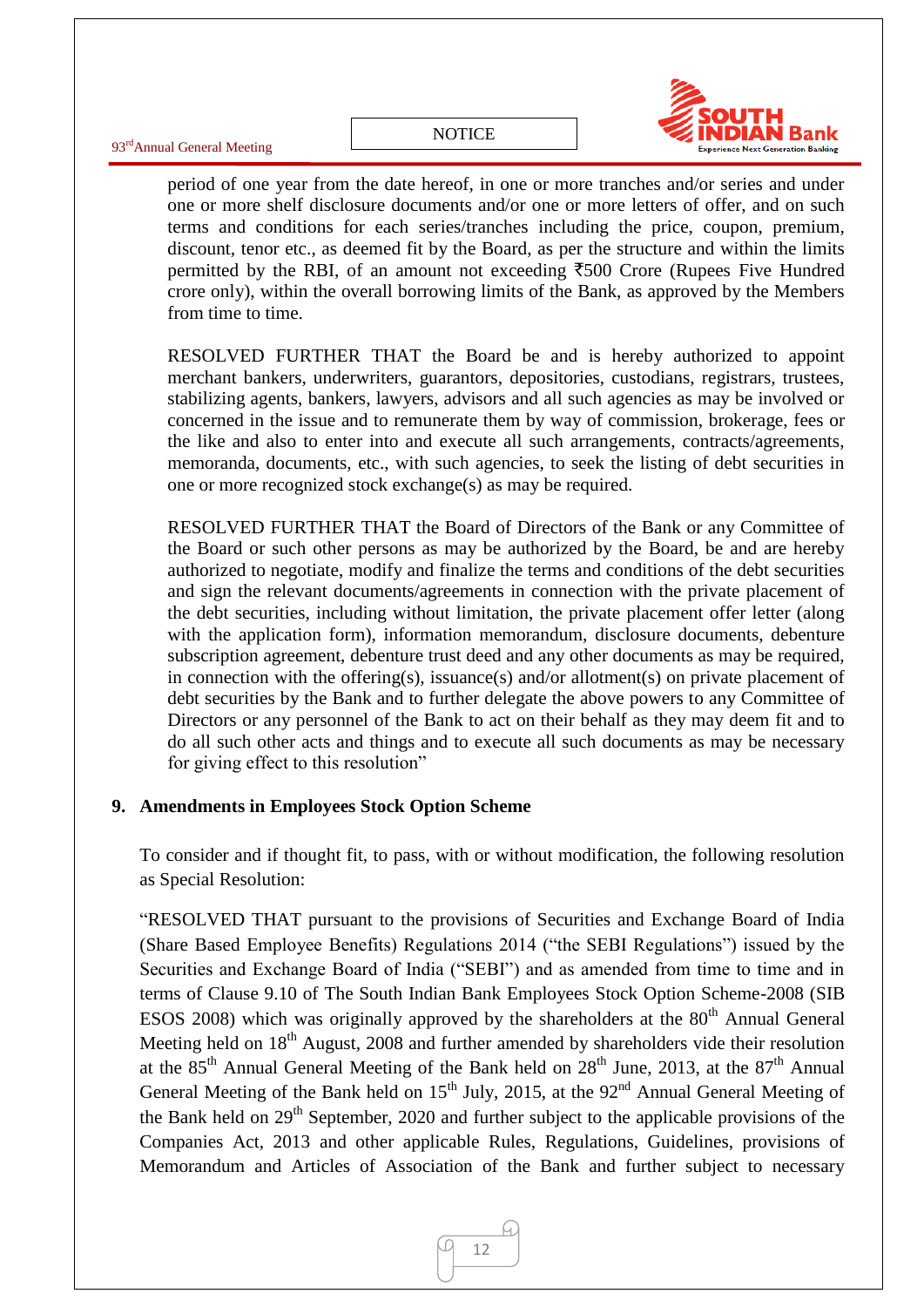93rdAnnual General Meeting

**NOTICE** 

approval of the stock exchanges and other appropriate authorities, consent of the Bank be and is hereby accorded to vary and amend SIB ESOS-2008 as per the revisions mentioned below:

| Para No | Para Head        | <b>Modified Para</b>                                                   |  |  |
|---------|------------------|------------------------------------------------------------------------|--|--|
| 4       | Interpretation   | (f) Eligible Employee means a permanent employee, such                 |  |  |
|         |                  | other employee who is employed by the Bank for a fixed term            |  |  |
|         | Sub clause $(f)$ | and includes Director (whether Whole time Director or not)             |  |  |
|         |                  | other than an Independent Director, who qualifies as per the           |  |  |
|         |                  | selection criteria of NRC for issue of Options under this              |  |  |
|         |                  | Scheme.                                                                |  |  |
| 9.5     | Exercise         | of $\vert$ (c) The Grantee will be permitted to exercise their Options |  |  |
|         | Options          | within five years from the date of vesting as may be                   |  |  |
|         | Clause $(c)$     | determined by NRC.                                                     |  |  |

RESOLVED FURTHER THAT the options to be granted to the Eligible Employees(present and future) including Directors of the Bank under SIB ESOS -2008 shall not exceed 5% of the total number of fully paid-up Equity Shares of the Bank at any point of time and further subject to the amended terms and conditions of SIB ESOS-2008.

RESOLVED FURTHER THAT subject to the aforesaid variation of the terms the existing SIB ESOS-2008 shall remain in force and Board / Nomination and Remuneration Committee of the Board (NRC), as the case may be, shall implement the same in accordance and in compliance of the terms of the SIB ESOS-2008.

RESOLVED FURTHER THAT the new Equity shares to be issued and allotted by the Bank under the aforesaid revised SIB ESOS-2008 shall rank pari passu in all respects with the existing fully paid Equity shares of the Bank.

RESOLVED FURTHER THAT the Board be and is hereby authorised on behalf of the Bank to do all such deeds, matters and things as may be necessary or expedient including getting the shares issued upon exercise of Options listed in one or more Stock Exchanges and to sign up agreements with Depositories and to settle any questions, difficulties or doubts that may arise in this regard at any stage including at the time of listing of securities without requiring the Board to secure any further consent or approval of the members of the Bank in this regard, subject to the provisions of the Guidelines.

RESOLVED FURTHER THAT the Board be and is hereby authorised to delegate all or any of the powers herein conferred to any Committee of Directors or the Managing Director or such other person as may be authorised by the Board."

 By Order of the Board of Directors Sd/- Place: Thrissur, Jimmy Mathew Date: July 22,2021 Company Secretary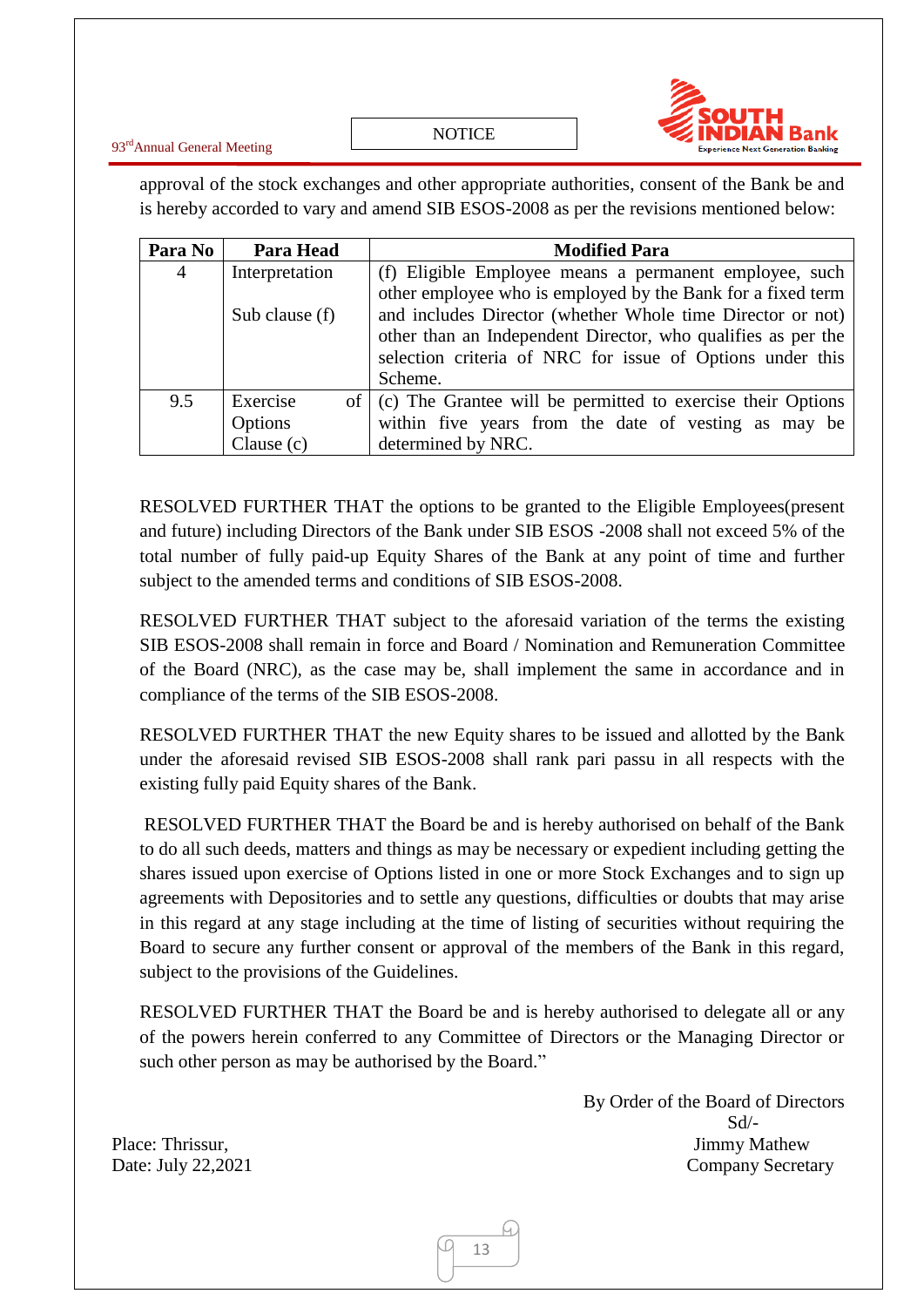**NOTICE** 

![](_page_14_Picture_2.jpeg)

#### **Notes:**

- 1. In view of the continuing CoVID-19 pandemic, the Ministry of Corporate Affairs ("MCA") has vide its circular nos. 14/2020 and 17/2020 dated April 8, 2020 and April 13, 2020 respectively, in relation to "Clarification on passing of ordinary and special resolutions by companies under the Companies Act, 2013 and the rules made there under on account of the threat posed by Covid-19", circular no. 20/2020 dated May 5, 2020 in relation to "Clarification on holding of annual general meeting (AGM) through video conferencing (VC) or other audio visual means (OAVM)" and Circular no. 02/2021 dated January 13, 2021 in relation to "Clarification on holding of annual general meeting (AGM) through video conferencing (VC) or other audio visual means (OAVM)" (collectively referred to as "MCA Circulars") and Securities and Exchange Board of India ("SEBI") vide its circular no. SEBI/HO/CFD/CMD1/CIR/P/2020/79 dated May 12, 2020 in relation to "Additional relaxation in relation to compliance with certain provisions of SEBI (Listing Obligations and Disclosure Requirements) Regulations, 2015 due to the CoVID-19 pandemic" and circular no. SEBI/HO/CFD/CMD2/CIR/P/2021/11 dated January 15, 2021 in relation to "Relaxation from compliance with certain provisions of the SEBI (Listing Obligations and Disclosure Requirements) Regulations, 2015 due to the CoVID-19 pandemic" (collectively referred to as "SEBI Circulars") permitted the holding of the Annual General Meeting ("AGM") through VC / OAVM, without the physical presence of the Members at a common venue. In compliance with the MCA Circulars and SEBI Circulars, the AGM of the members of the Bank is being held through VC / OAVM. The registered office of the Bank shall be deemed to be the venue for the AGM.
- 2. AGM has been convened through VC/OAVM in compliance with applicable provisions of the Companies Act, 2013 read with MCA Circular No. 14/2020 dated April 08, 2020 and MCA Circular No. 17/2020 dated April 13, 2020, MCA Circular No. 20/2020 dated May 05, 2020 and MCA Circular No. 2/2021 dated January 13, 2021.
- 3. Pursuant to the provisions of the Companies Act, 2013, a member entitled to attend and vote at the AGM is entitled to appoint a proxy to attend and vote on his/her behalf and the proxy need not be a Member of the Company. Since this AGM is being held pursuant to the MCA/SEBI Circulars through VC / OAVM, physical attendance of Members has been dispensed with. Accordingly, the facility for appointment of proxies by the Members will not be available for the AGM and hence the Proxy Form and Attendance Slip are not annexed to this Notice. However, the Body Corporate are entitled to appoint authorised representatives to attend the AGM on their behalf through VC/OAVM and participate there at and to cast their votes through remote e-voting/ e-voting during AGM.
- 4. The facility to attend the AGM through VC/OAVM will be provided through the National Securities Depository Ltd. (NSDL). The detailed instructions pertaining to remote e-voting,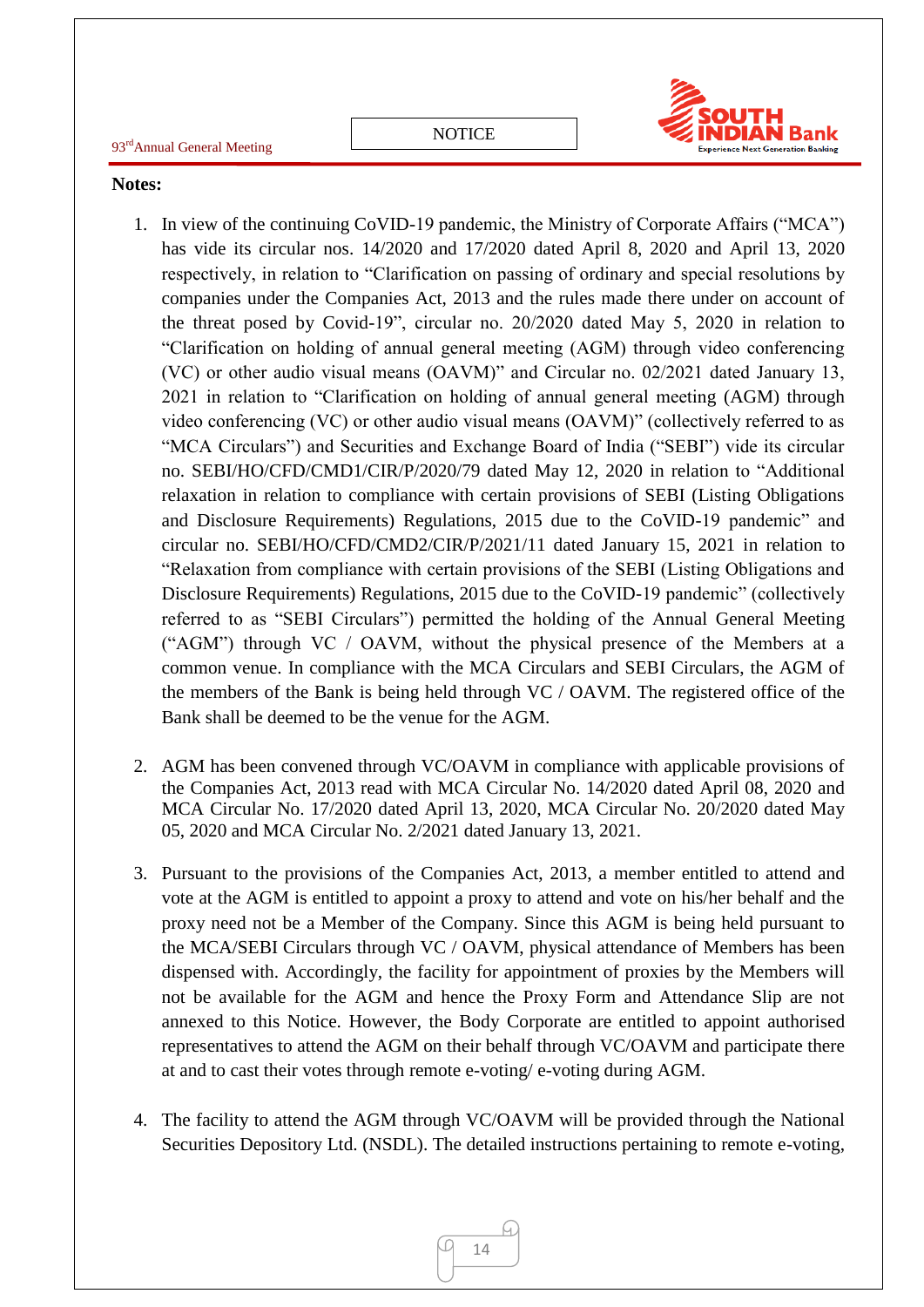![](_page_15_Picture_2.jpeg)

joining the AGM through VC/OAVM and Voting at the AGM are given separately hereunder.

- 5. The attendance of the Members attending the AGM through VC/OAVM will be counted for the purpose of ascertaining the quorum under Section 103 of the Companies Act, 2013.
- 6. The Members can join the AGM in the VC/OAVM mode 30 minutes before and shall not be closed till expiry of 30 minutes after scheduled time of the commencement of the Meeting by following the procedure mentioned in the Notice. The facility of participation at the AGM through VC/OAVM will be made available to the members.
- 7. In compliance with the aforesaid MCA Circulars and SEBI Circular dated May 12, 2020, notice of the 93<sup>rd</sup> AGM along with the Annual Report 2020-21 is being sent only through electronic mode to those Members whose email addresses are registered with the Bank/ Depositories. Members may note that in line with the Ministry of Corporate Affairs (MCA) Circular No. 17/2020 dated April 13, 2020 the Notice and Annual Report 2020-21 will also be available on the Bank"s website www.southindianbank.com, websites of the Stock Exchanges i.e. BSE Limited and National Stock Exchange of India Limited at www.bseindia.com and www.nseindia.com respectively, and notice is also available on the website of NSDL (agency for providing the Remote e-Voting facility), https://www.evoting.nsdl.com.
- 8. An Explanatory Statement required under Section 102(1) of the Companies Act, 2013 in respect of the business at Item Nos.3 to 9 of the Notice is annexed hereto.
- 9. The relevant details, pursuant to Regulations 26(4) and 36(3) of the SEBI Listing Regulations and Secretarial Standard on General Meetings issued by the Institute of Company Secretaries of India, in respect of Director seeking appointment/re-appointment in this AGM are annexed to this notice.
- 10. With a view that banks must conserve capital in an environment of heightened uncertainty caused by Covid-19, the Board of Directors of the Bank has not proposed any dividend for the financial year ended March 31, 2021.
- 11. The Bank has fixed Wednesday, August 11, 2021 as the Cut-off Date for the purpose of the  $93<sup>rd</sup>$  AGM and reckoning entitlement for voting through remote e-voting/ e voting during the AGM on the Resolutions contained in this Notice. The remote e-voting /voting rights of the Members/beneficial owners shall be reckoned on the Equity Shares held by them as on Wednesday, August 11, 2021 (the Cut-off Date) only.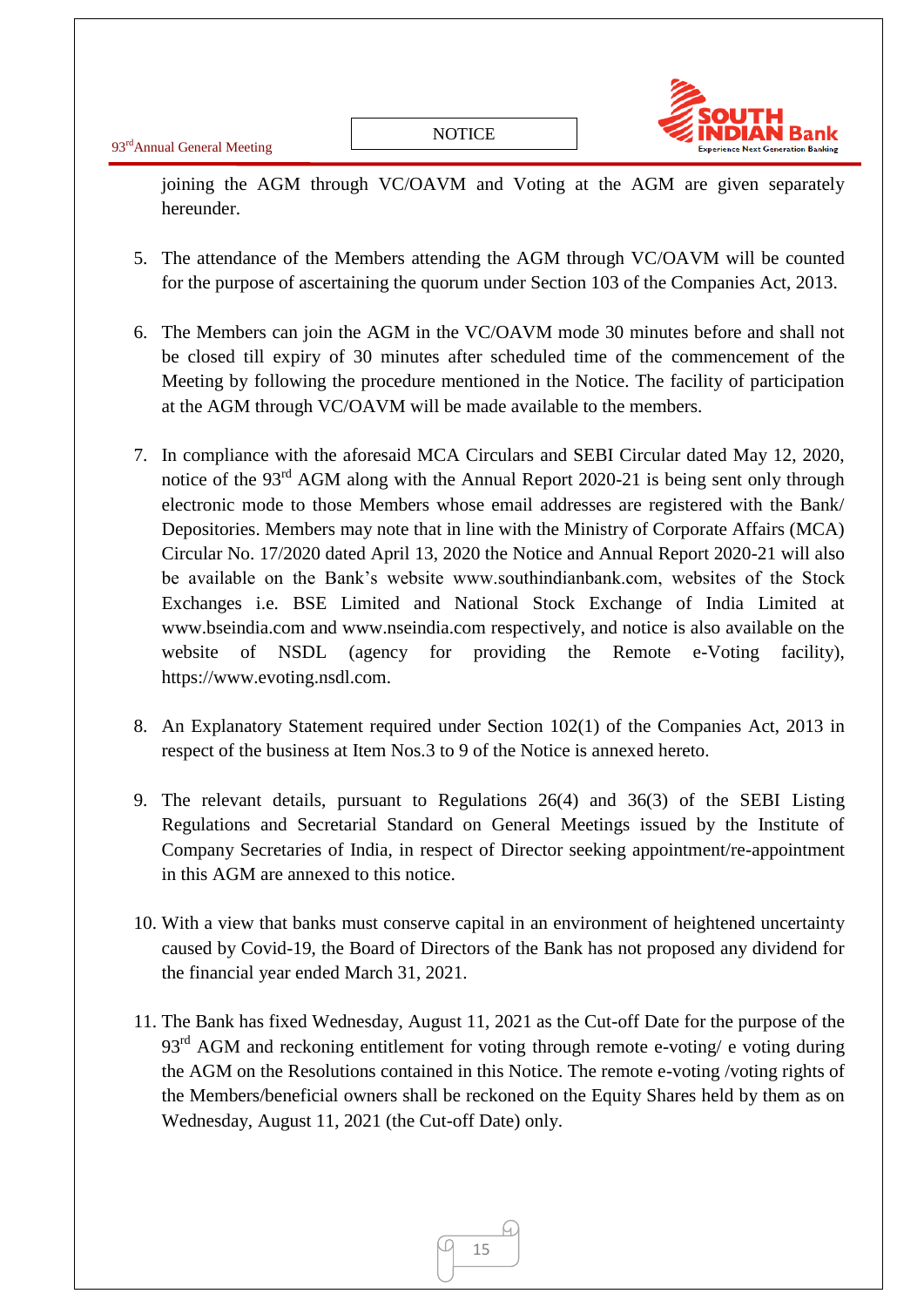93rdAnnual General Meeting

![](_page_16_Picture_2.jpeg)

- 12. The Register of Members and Share Transfer Books of the Bank will remain closed from Thursday  $12<sup>th</sup>$  day of August, 2021, to Wednesday the  $18<sup>th</sup>$  day of August, 2021 (both days inclusive).
- 13. Letter dated April 22, 2021 was sent to shareholders whose dividend amount for FY 2013- 14 as well as subsequent dividend warrants issued upto FY 2018-19 were outstanding indicating a timeline to claim the outstanding dividend amounts. In terms of Section 124 (6) of the Companies Act, 2013 read with Investor Education and Protection Fund Authority (Accounting, Audit, Transfer and Refund) Rules, 2016, as amended from time to time, members may please note that if the dividends have been unpaid or unclaimed for seven consecutive years or more, the underlying shares shall be transferred to the IEPF Demat Account maintained with depositories. Upon transfer of such shares to IEPF account, all benefits (e.g. bonus, spilt, etc.), if any, accruing on such shares shall also be credited to the IEPF Demat Account and the voting rights on such shares shall remain frozen till the rightful owner claims the shares. The Members, whose unclaimed dividends/shares have been transferred to IEPF, may claim the same by making an online application to the IEPF Authority in web Form No. IEPF-5 available on www. iepf.gov.in. The Members are requested to respond the communications received from the RTA in this regard as soon as possible or contact them for their assistance. Updated consolidated lists of Unpaid Dividend as of March 31, 2021 is hosted on website of the Bank at https://www.southindianbank.com.
- 14. All dividends remaining unclaimed or unpaid including the balance in Dividend Account upto and including financial year 1994 – 95 have been transferred to the General Revenue Account of the Central Government. Any claim in respect of transferred amounts shall be made to the Registrar of Companies, Kerala, Company Law Bhavan, Bharath Matha College P.O., Kochi – 682 021. Members may kindly note that the unclaimed/unpaid dividend amounts for the years from  $1996 - 97$  to  $2012 - 2013$  have already been transferred to the Investors" Education and Protection Fund (the Fund) as required under Section 125 of the Companies Act, 2013.
- 15. In case of joint holders, the Member whose name appears as the first holder in the order of names as per the Register of Members of the Bank will be entitled to vote at the AGM.
- 16. All documents referred to in the notice are open for inspection at the Registered Office of the Bank and electronically on all working days between 10.00 AM and 3.00 PM up to the date of the Annual General Meeting.
- 17. Members are requested to note that, dividends if not encashed for a consecutive period of 7 years from the date of transfer to Unpaid Dividend Account of the Bank, are liable to be transferred to the Investor Education and Protection Fund ("IEPF"). The shares in respect

![](_page_16_Picture_9.jpeg)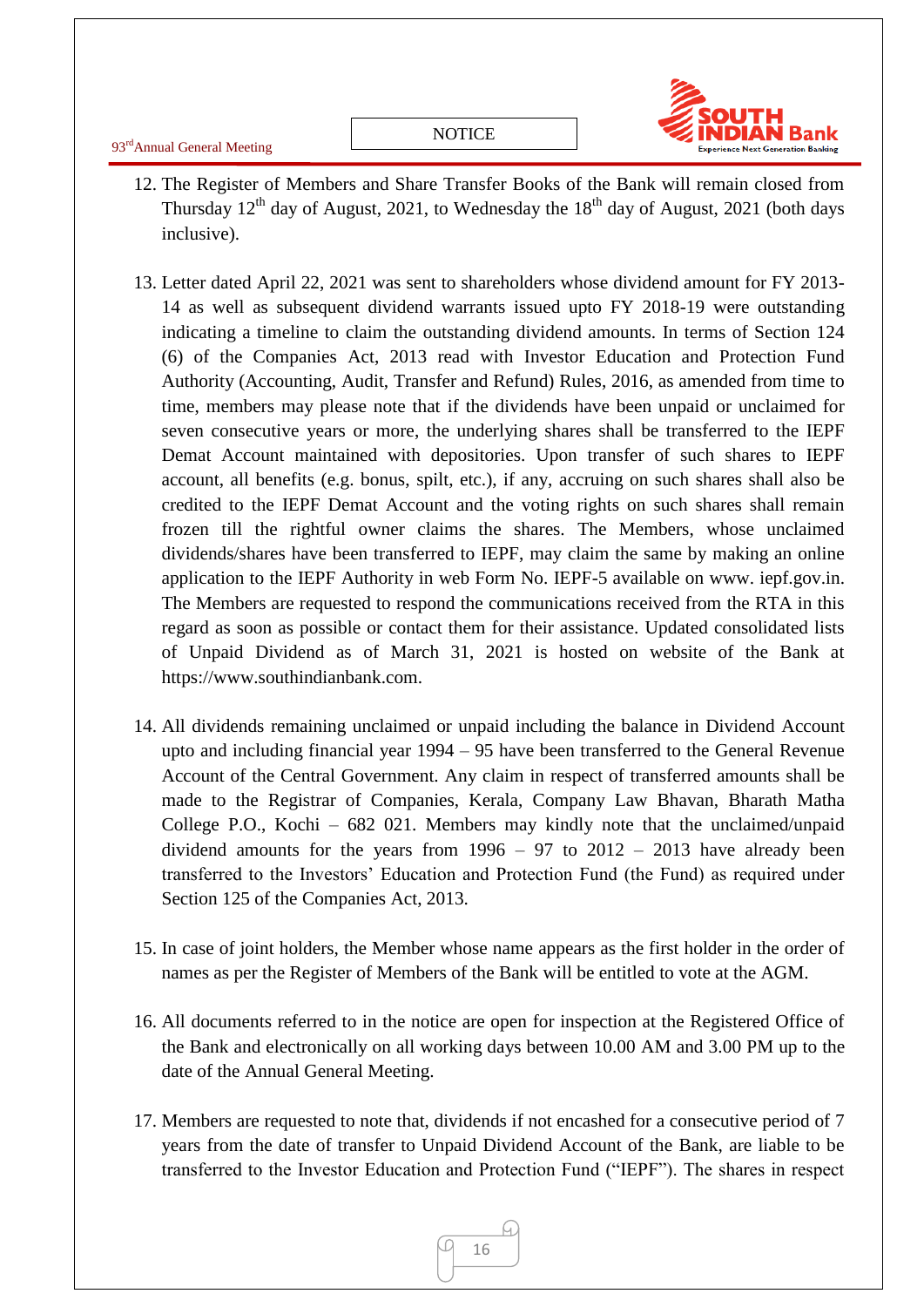![](_page_17_Picture_2.jpeg)

of such unclaimed dividends (including the dividend so transferred to the IEPF in the history) are also liable to be transferred to the demat account of the IEPF Authority. In view of this, Members are requested to claim their dividends from the Bank, within the stipulated timeline.

- 18. Members may please note that there is a facility for nomination, in the prescribed form, of any person to whom shares in the Bank held by such Member shall vest in the event of his/her death.
- 19. Shares of the Bank are traded in dematerialized form. Members may opt for availing the benefits of electronic holding/transfer of shares held by them.
- 20. Members should notify the changes in their address immediately to the Transfer Agents/Depository Participants as the case may be, giving full details in block letters with Pin Code and Post Office along with address proof and photo identity proof.
- 21. Members described as "Minors" in the address but who have attained majority of age, may get their status in Register of Members updated by producing proof of age.
- 22. NRI shareholder who is permanently settled in India can change their status from "NRI" to "Resident" by submitting proof of the same and copy of Resident Account opened.
- 23. Members holding (physical) shares in identical order of names in more than one folio are requested to write to the Share Transfer Agents to facilitate consolidation of their holdings in one folio.
- 24. Members holding shares in physical form are requested to address all their correspondence pertaining to change in their name, postal address, email address, telephone/ mobile numbers, Permanent Account Number (PAN), mandates, nominations, power of attorney, bank details such as, name of the bank and branch details, bank account number, MICR code, IFSC code, etc. to the Registrar and Transfer Agents (RTA) viz. M/s BTS Consultancy Services Pvt. Ltd., M S Complex, 1st Floor, No. 8, Sastri Nagar, Near 200 Feet Road/RTO Kolathur, Kolathur, Chennai – 600 099 Phone: 044-25565121, Fax No. 044-25565131 E-mail: helpdesk@btsindia.co.in and Members holding shares in dematerialized form should approach their respective Depository Participants for the same.
- 25. Since transfer of securities of listed companies in physical mode has been discontinued with effect from, April 01, 2019, except in case of request received for transmission or transposition of securities, shares of the Bank are traded on the stock exchanges compulsorily in demat mode and to eliminate all risks associated with physical shares, members holding shares in physical form are requested to consider converting their

![](_page_17_Picture_12.jpeg)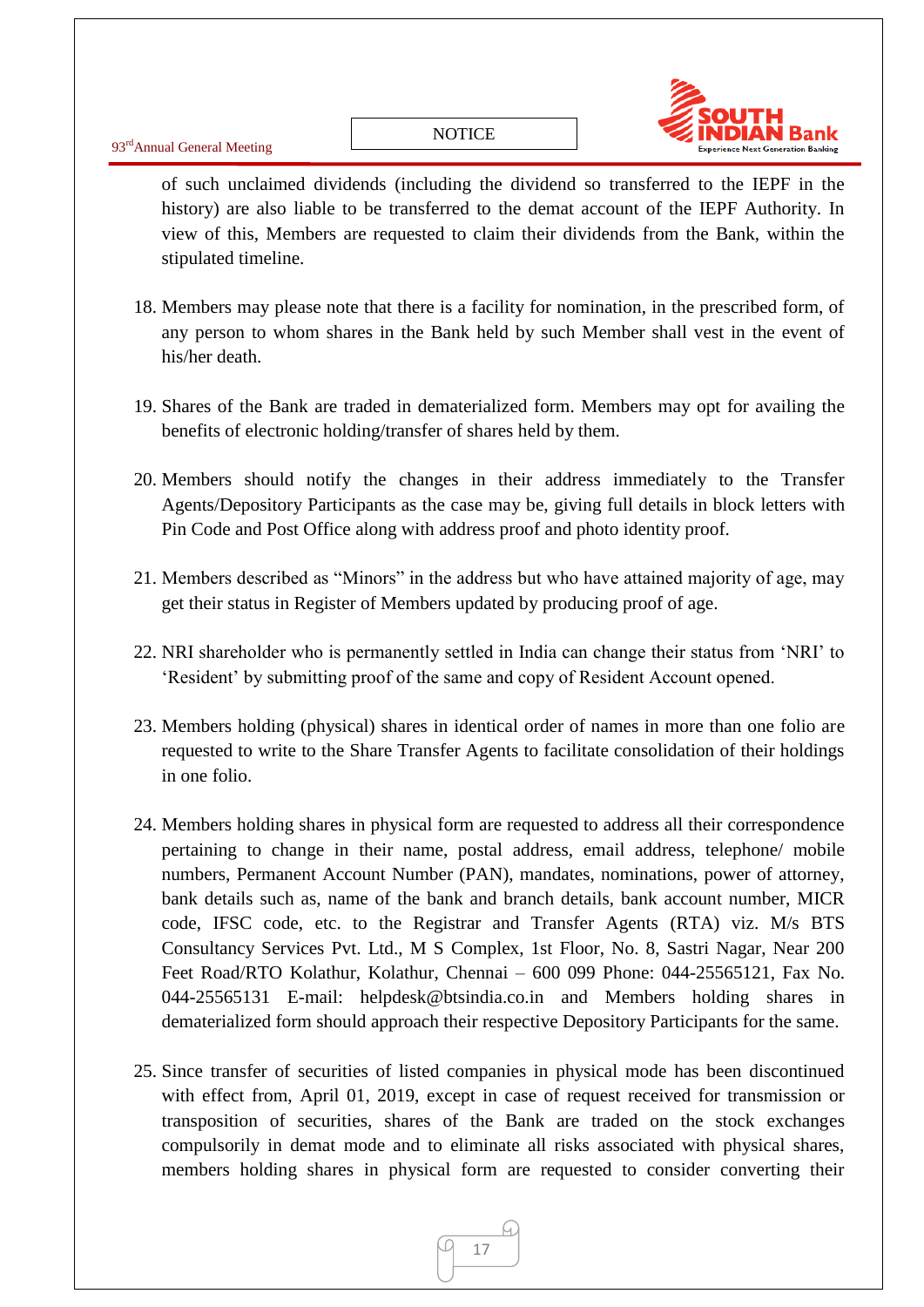![](_page_18_Picture_2.jpeg)

holdings to dematerialized form. Members can contact the Bank or Bank"s Registrars and Transfer Agents (RTA), M/s BTS Consultancy Services Pvt. Ltd., for assistance, if any, in this regard.

- 26. The Members who are holding shares in demat form and have not yet registered their email IDs, mobile numbers and other KYC Details are requested to register the same with their Depository Participant at the earliest, to enable the Bank to use the same for their contacts and serving documents to them electronically, hereinafter.
- 27. Since the AGM will be held through VC / OAVM, the Route Map is not annexed in this Notice.
- 28. Members are eligible to cast vote electronically only if they are holding shares as on the Cut-off date  $(11<sup>th</sup>$ August, 2021). If any person who is not a member /ceased to be a member as on the cut-off date should treat this notice for information purpose only.
- 29. Relevant documents referred to in the accompanying Notice of the AGM are available on the website of the Bank for inspection by the Members. The Certificate from the Central Statutory Auditors of the Bank confirming the compliance of the Securities and Exchange Board of India (Share Based Employee Benefits) Regulations, 2014 with respect to the Bank"s Employee Stock Option Scheme will be available for inspection through electronic mode on the website of the Bank.
- 30. **E-Voting:** Pursuant to the provisions of Section 108 of the Companies Act, 2013 read with Rule 20 of the Companies (Management and Administration) Rules, 2014 (as amended)and Regulation 44 of SEBI (Listing Obligations & Disclosure Requirements) Regulations 2015 (as amended), and the Circulars issued by the Ministry of Corporate Affairs dated April 08, 2020, April 13, 2020, May 05, 2020 and January 13, 2021 the Company is providing facility of remote e-Voting to its Members in respect of the business to be transacted at the AGM. For this purpose, the Company has entered into an agreement with National Securities Depository Limited (NSDL) for facilitating voting through electronic means, as the authorized agency. The facility of casting votes by a member using remote e-Voting system as well as voting on the day of the AGM will be provided by NSDL on the resolutions mentioned in the notice of the  $93<sup>rd</sup>$  Annual General Meeting of the Bank, dated July 22, 2021 (the AGM Notice). E-voting facility to its members holding share in physical or dematerialized form, as on the cut-off date, being Wednesday,  $11<sup>th</sup>$ August, 2021, to exercise their right to vote by electronic means on any or all of the business specified in the accompanying Notice (the "Remote e-voting").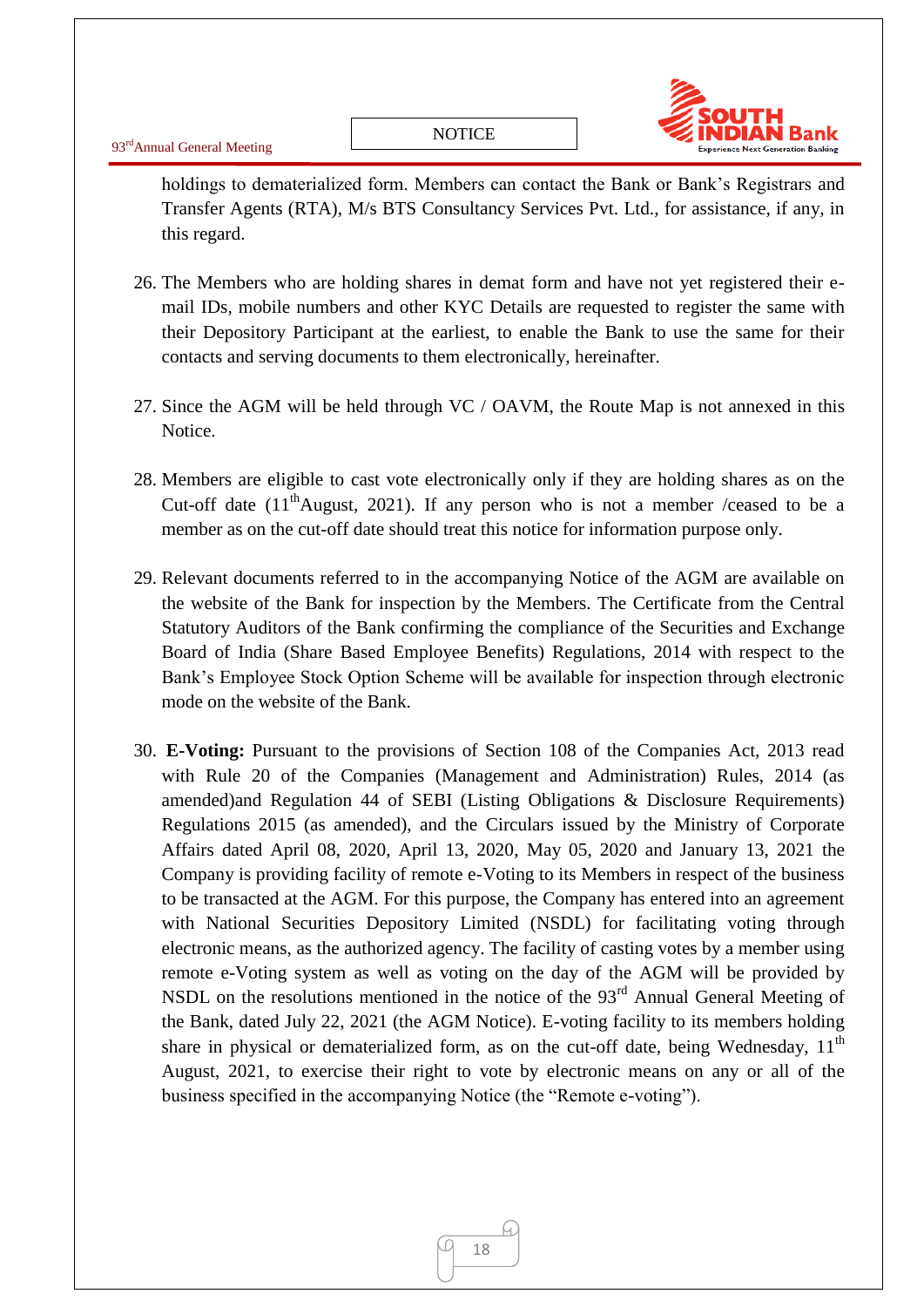![](_page_19_Picture_2.jpeg)

#### **31. The instructions for shareholders voting electronically are as under:**

**THE INSTRUCTIONS FOR MEMBERS FOR REMOTE E-VOTING ARE AS UNDER:-**

**The remote e-voting period begins on 14th August 2021 at 09:00 AM. and ends on 17th August 2021 at 05:00 PM. The remote e-voting module shall be disabled by NSDL for voting thereafter. The Members, whose names appear in the Register of Members / Beneficial Owners as on the record date (cut-off date) i.e. 11th August, 2021 may cast their vote electronically. The voting right of shareholders shall be in proportion to their share in the paid-up equity share capital of the Company as on the cut-off date, being 11th August, 2021.**

#### **How do I vote electronically using NSDL e-Voting system?**

*The way to vote electronically on NSDL e-Voting system consists of "Two Steps" which are mentioned below:*

#### **Step 1: Access to NSDL e-Voting system**

A) Login method for e-Voting and joining virtual meeting for Individual shareholders holding securities in demat mode

In terms of SEBI circular dated December 9, 2020 on e-Voting facility provided by Listed Companies, Individual shareholders holding securities in demat mode are allowed to vote through their demat account maintained with Depositories and Depository Participants. Shareholders are advised to update their mobile number and email Id in their demat accounts in order to access e-Voting facility.

Login method for Individual shareholders holding securities in demat mode is given below:

| <b>Type of shareholders</b>                                                  | <b>Login Method</b>                                                                                                                                                                                                                                                                                                                                                                                                                                                                                                                                                                                                                                                                                                                                |
|------------------------------------------------------------------------------|----------------------------------------------------------------------------------------------------------------------------------------------------------------------------------------------------------------------------------------------------------------------------------------------------------------------------------------------------------------------------------------------------------------------------------------------------------------------------------------------------------------------------------------------------------------------------------------------------------------------------------------------------------------------------------------------------------------------------------------------------|
| Individual<br>Shareholders holding<br>securities in demat<br>mode with NSDL. | Existing <b>IDeAS</b> user can visit the e-Services website of<br>NSDL Viz. https://eservices.nsdl.com either on a Personal<br>Computer or on a mobile. On the e-Services home page<br>click on the "Beneficial Owner" icon under "Login"<br>which is available under <b>'IDeAS'</b> section, this will prompt<br>you to enter your existing User ID and Password. After<br>successful authentication, you will be able to see e-Voting<br>services under Value added services. Click on "Access to<br>e-Voting" under e-Voting services and you will be able to<br>see e-Voting page. Click on company name or e-Voting<br>service provider i.e. NSDL and you will be re-directed to<br>e-Voting website of NSDL for casting your vote during the |
|                                                                              | remote e-Voting period or joining virtual meeting & voting<br>during the meeting.                                                                                                                                                                                                                                                                                                                                                                                                                                                                                                                                                                                                                                                                  |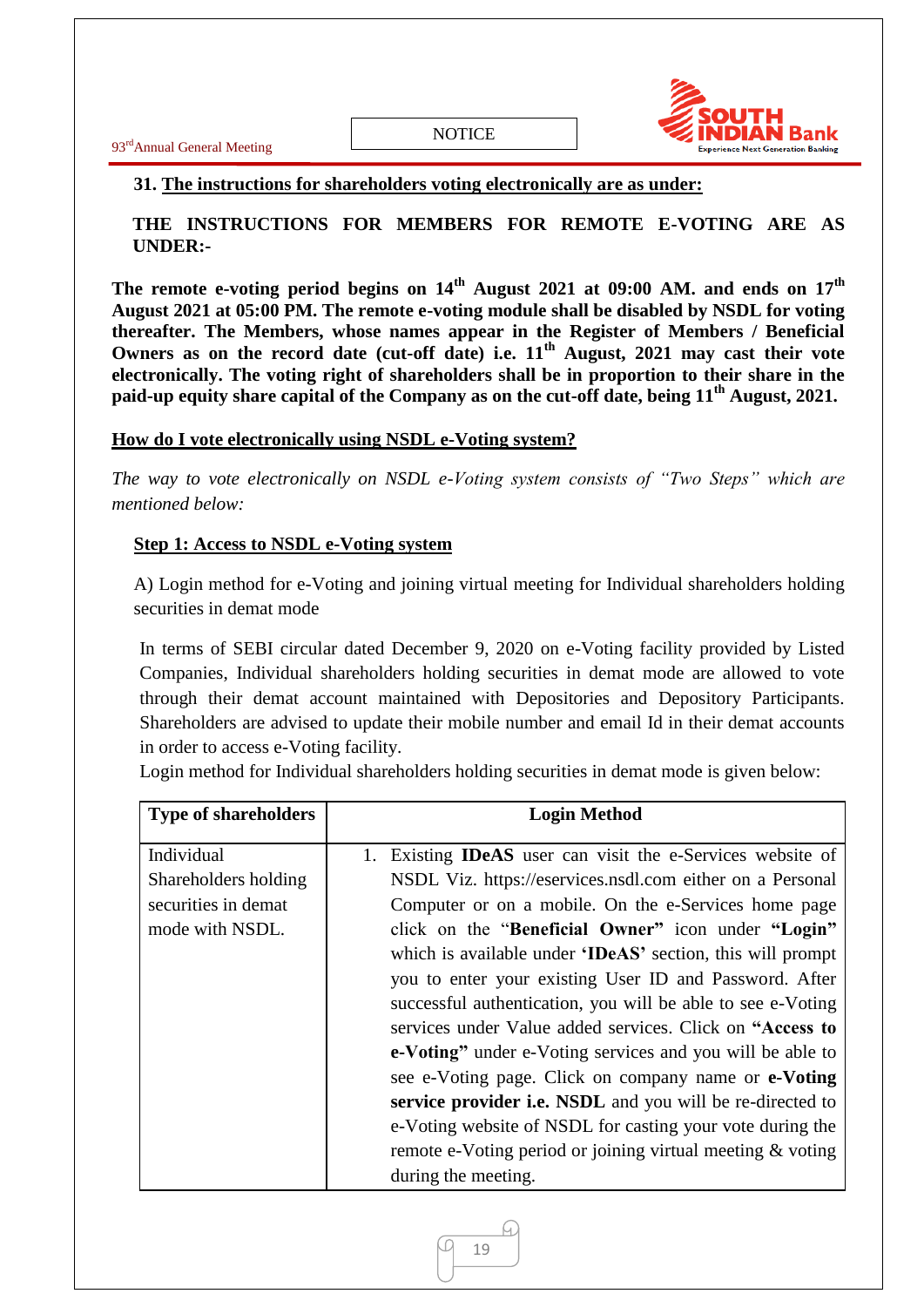| 93 <sup>rd</sup> Annual General Meeting                                     | <b>NOTICE</b>                                                                                                                                                                                                                                                                                                                                                                                                                                                                                                                                                                                                                                                                                                                                                                                                                                                                                                                                                                                                                                                                                                                                                                                                                                                                                                                                                                                              |
|-----------------------------------------------------------------------------|------------------------------------------------------------------------------------------------------------------------------------------------------------------------------------------------------------------------------------------------------------------------------------------------------------------------------------------------------------------------------------------------------------------------------------------------------------------------------------------------------------------------------------------------------------------------------------------------------------------------------------------------------------------------------------------------------------------------------------------------------------------------------------------------------------------------------------------------------------------------------------------------------------------------------------------------------------------------------------------------------------------------------------------------------------------------------------------------------------------------------------------------------------------------------------------------------------------------------------------------------------------------------------------------------------------------------------------------------------------------------------------------------------|
|                                                                             | 2. If you are not registered for IDeAS e-Services, option to<br>register is available at https://eservices.nsdl.com. Select<br>"Register Online for IDeAS Portal" or click at<br>https://eservices.nsdl.com/SecureWeb/IdeasDirectReg.jsp<br>3. Visit the e-Voting website of NSDL. Open web browser by<br>typing the following URL: https://www.evoting.nsdl.com/<br>either on a Personal Computer or on a mobile. Once the<br>home page of e-Voting system is launched, click on the<br>"Login"<br>which<br>available<br>is<br>under<br>icon<br>'Shareholder/Member' section. A new screen will open.<br>You will have to enter your User ID (i.e. your sixteen digit<br>demat account number hold with NSDL), Password/OTP<br>and a Verification Code as shown on the screen. After<br>successful authentication, you will be redirected to NSDL<br>Depository site wherein you can see e-Voting page. Click<br>on company name or e-Voting service provider i.e. NSDL<br>and you will be redirected to e-Voting website of NSDL for<br>casting your vote during the remote e-Voting period or<br>joining virtual meeting & voting during the meeting.<br>Shareholders/Members can also download NSDL Mobile<br>4.<br>App "NSDL Speede" facility by scanning the QR code<br>mentioned below for seamless voting experience.<br><b>NSDL Mobile App is available on</b><br>Google Play<br><b>App Store</b> |
| Individual<br>Shareholders holding<br>securities in demat<br>mode with CDSL | 1. Existing users who have opted for Easi / Easiest, they can<br>login through their user id and password. Option will be<br>made available to reach e-Voting page without any further<br>authentication. The URL for users to login to Easi / Easiest<br>https://web.cdslindia.com/myeasi/home/login<br>are<br><b>or</b><br>www.cdslindia.com and click on New System Myeasi.<br>2. After successful login of Easi/Easiest the user will be also<br>able to see the E Voting Menu. The Menu will have links<br>of e-Voting service provider i.e. NSDL. Click on NSDL                                                                                                                                                                                                                                                                                                                                                                                                                                                                                                                                                                                                                                                                                                                                                                                                                                      |

q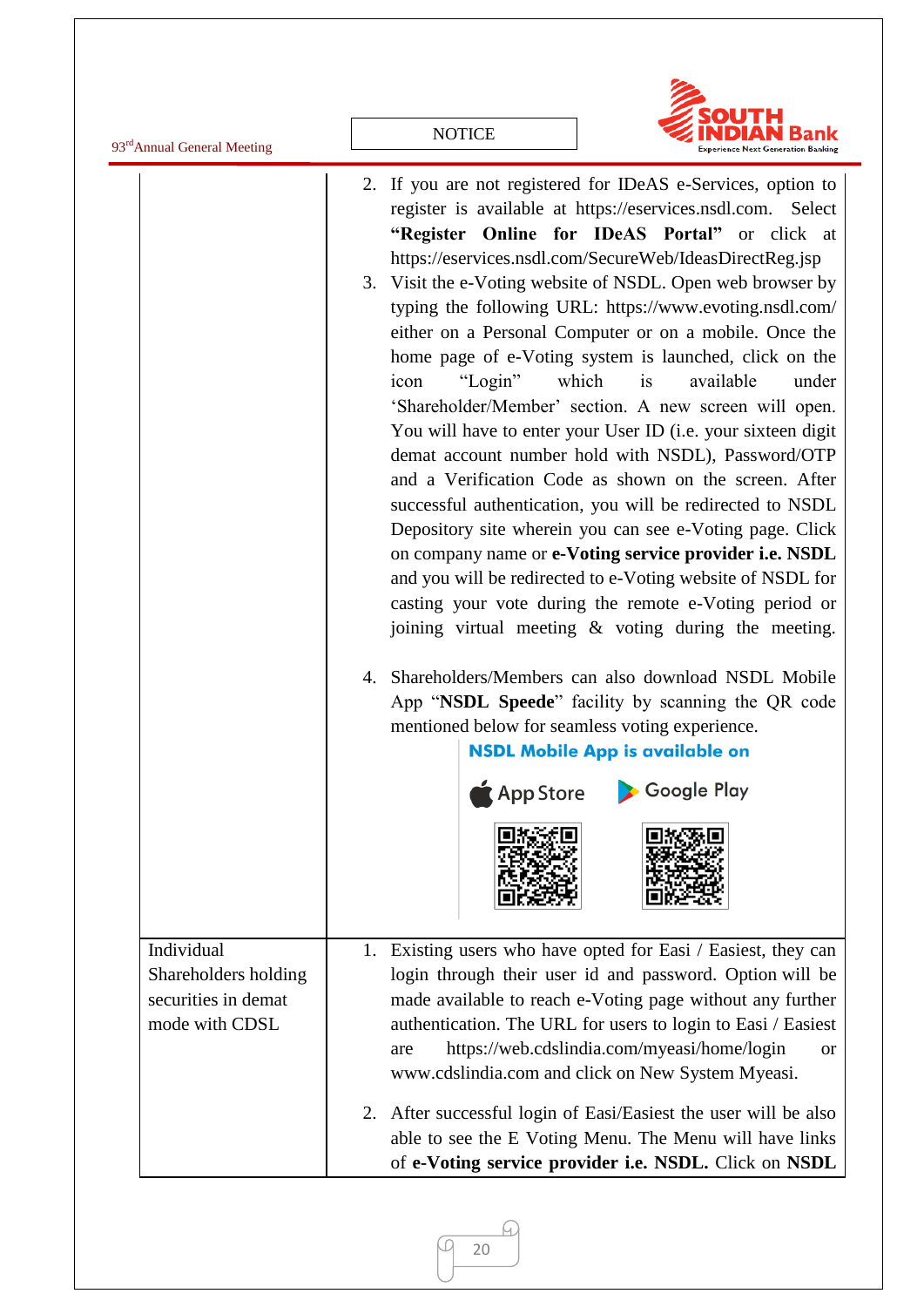93<sup>rd</sup>Annual General Meeting **NOTICE** to cast your vote. 3. If the user is not registered for Easi/ Easiest, option to register is available at [https://web.cdslindia.com/myeasi/](https://web.cdslindia.com/myeasi/Registration/EasiRegistration) [Registration/EasiRegistration](https://web.cdslindia.com/myeasi/Registration/EasiRegistration). 4. Alternatively, the user can directly access e-Voting page by providing demat Account Number and PAN No. from a link in [www.cdslindia.com](http://www.cdslindia.com/) home page. The system will authenticate the user by sending OTP on registered Mobile & Email as recorded in the demat Account. After successful authentication, user will be provided links for the respective ESP i.e. **NSDL** where the e-Voting is in progress. Individual Shareholders (holding securities in demat mode) login through their depository participants You can also login using the login credentials of your demat account through your Depository Participant registered with NSDL/CDSL for e-Voting facility. Upon logging in, you will be able to see e-Voting option. Click on e-Voting option, you will be redirected to NSDL/CDSL Depository site after successful authentication, wherein you can see e-Voting feature. Click on company name or e-Voting service provider i.e. NSDL and you will be redirected to e-Voting website of NSDL for casting your vote during the remote e-Voting period or joining virtual meeting & voting during the meeting.

Important note: Members who are unable to retrieve User ID/ Password are advised to use Forget User ID and Forget Password option available at above mentioned website.

Helpdesk for Individual Shareholders holding securities in demat mode for any technical issues related to login through Depository i.e. NSDL and CDSL.

| Login type                                                                      | <b>Helpdesk details</b>                                                                                                                                                                         |  |
|---------------------------------------------------------------------------------|-------------------------------------------------------------------------------------------------------------------------------------------------------------------------------------------------|--|
| Individual Shareholders<br>holding securities<br>in<br>demat mode with NSDL     | Members facing any technical issue in login can contact NSDL<br>helpdesk by sending a request at evoting@nsdl.co.in or call at<br>toll free no.: 1800 1020 990 and 1800 22 44 30                |  |
| <b>Individual Shareholders</b><br>holding securities in<br>demat mode with CDSL | Members facing any technical issue in login can contact CDSL<br>helpdesk<br>sending a<br>by<br>request<br>at<br>helpdesk.evoting@cdslindia.com or contact at 022-23058738 or<br>022-23058542-43 |  |

![](_page_21_Picture_4.jpeg)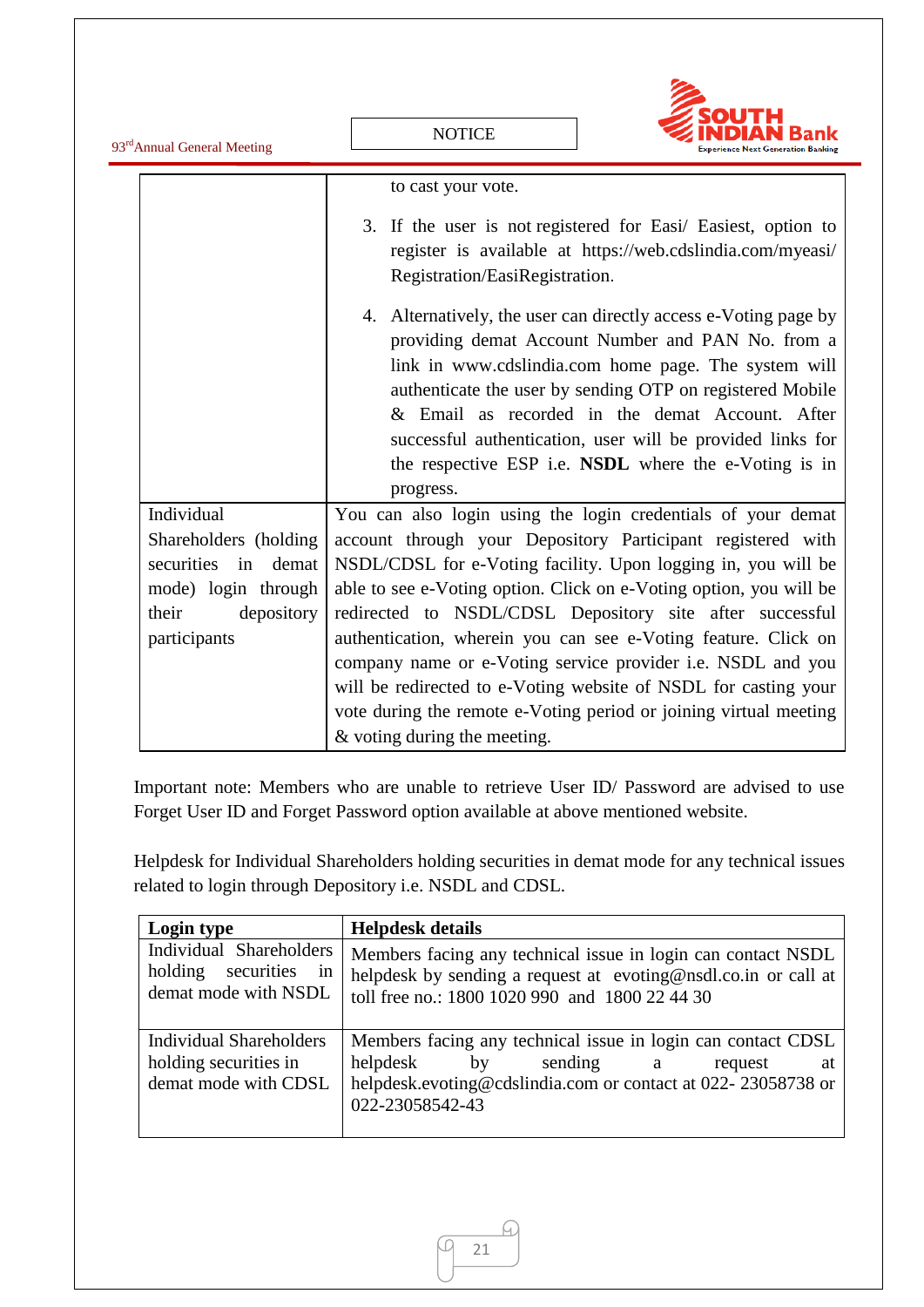![](_page_22_Picture_2.jpeg)

**B) Login Method for e-Voting and joining virtual meeting for shareholders other than Individual shareholders holding securities in demat mode and shareholders holding securities in physical mode.**

#### **How to Log-in to NSDL e-Voting website?**

- 1. Visit the e-Voting website of NSDL. Open web browser by typing the following URL:<https://www.evoting.nsdl.com/> either on a Personal Computer or on a mobile.
- 2. Once the home page of e-Voting system is launched, click on the icon "Login" which is available under 'Shareholder/Member' section.
- 3. A new screen will open. You will have to enter your User ID, your Password/OTP and a Verification Code as shown on the screen.

*Alternatively, if you are registered for NSDL eservices i.e. IDEAS, you can log-in at*  <https://eservices.nsdl.com/> *with your existing IDEAS login. Once you log-in to NSDL eservices after using your log-in credentials, click on e-Voting and you can proceed to Step 2 i.e. Cast your vote electronically.*

| Manner of holding shares <i>i.e.</i> Demat                    | Your User ID is:                                                                                                                                     |
|---------------------------------------------------------------|------------------------------------------------------------------------------------------------------------------------------------------------------|
| (NSDL or CDSL) or Physical                                    |                                                                                                                                                      |
| a) For Members who hold shares in<br>demat account with NSDL. | 8 Character DP ID followed by 8 Digit<br>Client ID                                                                                                   |
|                                                               | For example if your DP ID is IN300***<br>and Client ID is $12******$ then your<br>user ID is IN300***12*******.                                      |
| b) For Members who hold shares in<br>demat account with CDSL. | 16 Digit Beneficiary ID<br>For example if your Beneficiary ID is<br>$12***************$ then your user ID is<br>12 ***************                   |
| c) For Members holding shares in<br>Physical Form.            | EVEN Number followed by Folio<br>Number registered with the company<br>For example if folio number is $001***$<br>and EVEN is 116408 then user ID is |

4. Your User ID details are given below :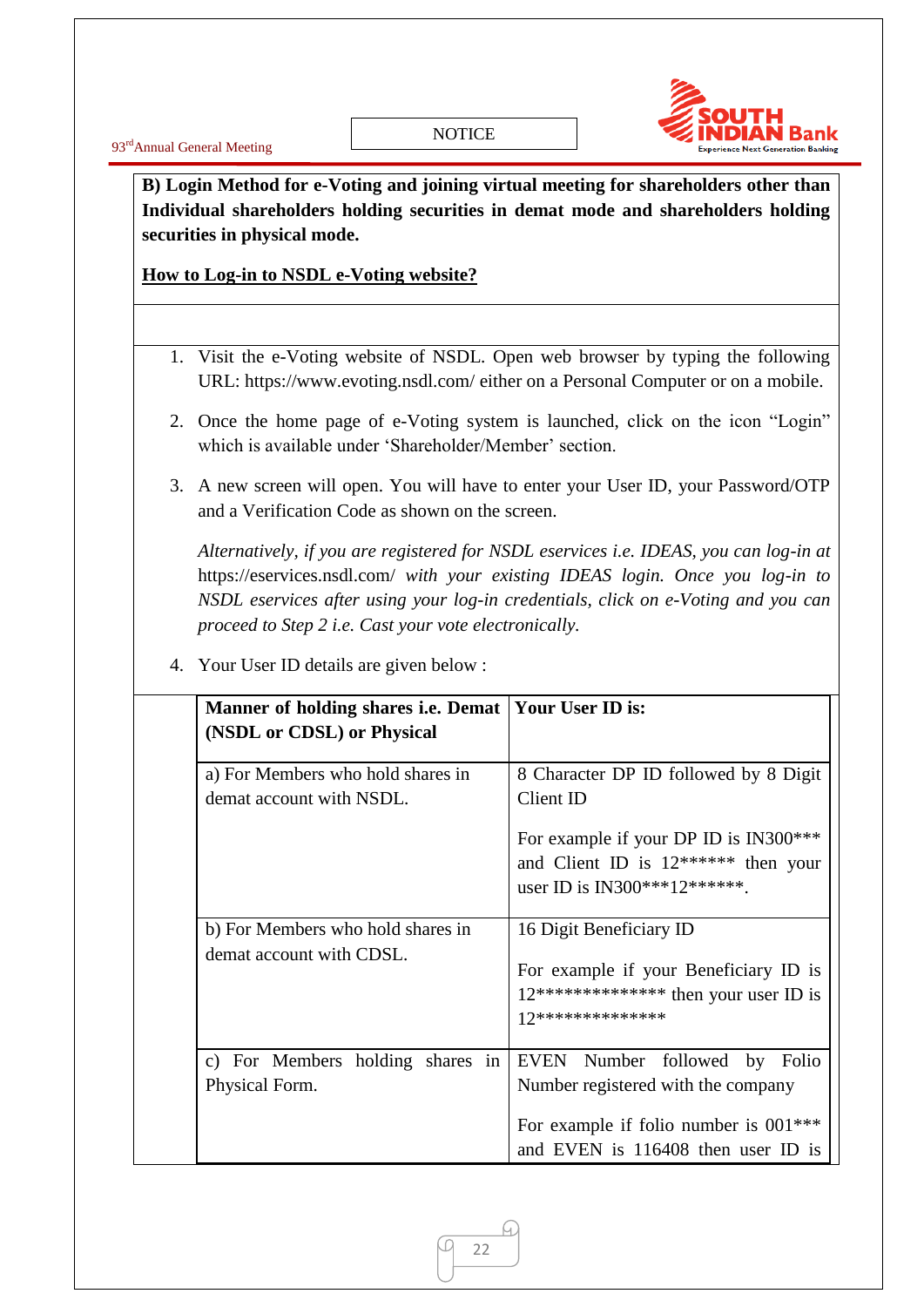93<sup>rd</sup>Annual General Meeting

![](_page_23_Picture_2.jpeg)

|    | 116408001***                                                                                                                                                                                                                                                                                                                                                                                                                                                                                                                                                 |  |  |
|----|--------------------------------------------------------------------------------------------------------------------------------------------------------------------------------------------------------------------------------------------------------------------------------------------------------------------------------------------------------------------------------------------------------------------------------------------------------------------------------------------------------------------------------------------------------------|--|--|
|    |                                                                                                                                                                                                                                                                                                                                                                                                                                                                                                                                                              |  |  |
|    |                                                                                                                                                                                                                                                                                                                                                                                                                                                                                                                                                              |  |  |
|    | 5. Password details for shareholders other than Individual shareholders are given<br>below:                                                                                                                                                                                                                                                                                                                                                                                                                                                                  |  |  |
|    | a) If you are already registered for e-Voting, then you can user your existing<br>password to login and cast your vote.                                                                                                                                                                                                                                                                                                                                                                                                                                      |  |  |
|    | b) If you are using NSDL e-Voting system for the first time, you will need to<br>retrieve the 'initial password' which was communicated to you. Once you<br>retrieve your 'initial password', you need to enter the 'initial password' and<br>the system will force you to change your password.                                                                                                                                                                                                                                                             |  |  |
|    | c) How to retrieve your 'initial password'?                                                                                                                                                                                                                                                                                                                                                                                                                                                                                                                  |  |  |
|    | If your email ID is registered in your demat account or with the<br>(i)<br>company, your 'initial password' is communicated to you on your<br>email ID. Trace the email sent to you from NSDL from your mailbox.<br>Open the email and open the attachment i.e. a .pdf file. Open the .pdf<br>file. The password to open the .pdf file is your 8 digit client ID for<br>NSDL account, last 8 digits of client ID for CDSL account or folio<br>number for shares held in physical form. The .pdf file contains your<br>'User ID' and your 'initial password'. |  |  |
|    | If your email ID is not registered, please follow steps mentioned below<br>(ii)<br>in process for those shareholders whose email ids are not<br>registered.                                                                                                                                                                                                                                                                                                                                                                                                  |  |  |
| 6. | If you are unable to retrieve or have not received the "Initial password" or have<br>forgotten your password:                                                                                                                                                                                                                                                                                                                                                                                                                                                |  |  |
|    | Click on "Forgot User Details/Password?" (If you are holding shares in your<br>a)<br>with<br><b>NSDL</b><br>CDSL)<br>demat<br>option<br>available<br>account<br><b>or</b><br>on<br>www.evoting.nsdl.com.                                                                                                                                                                                                                                                                                                                                                     |  |  |
|    | b) Physical User Reset Password?" (If you are holding shares in physical mode)<br>option available on www.evoting.nsdl.com.                                                                                                                                                                                                                                                                                                                                                                                                                                  |  |  |
|    | If you are still unable to get the password by aforesaid two options, you can send<br>C)<br>a request at evoting@nsdl.co.in mentioning your demat account number/folio<br>number, your PAN, your name and your registered address etc.                                                                                                                                                                                                                                                                                                                       |  |  |

23

€

<u>Fi</u>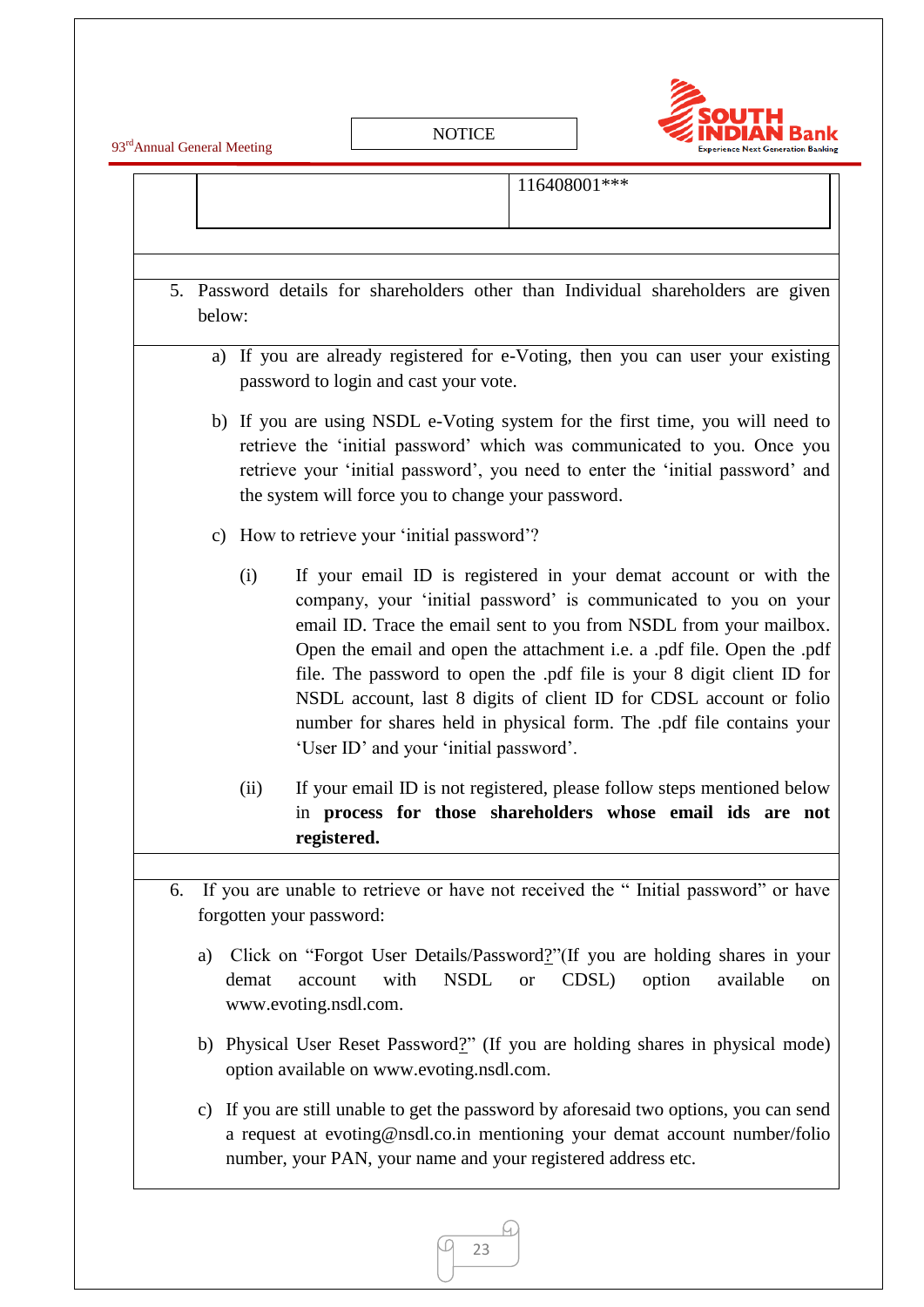![](_page_24_Figure_0.jpeg)

# **Step 2: Cast your vote electronically and join General Meeting on NSDL e-Voting system.**

# **How to cast your vote electronically and join General Meeting on NSDL e-Voting system?**

- 1. After successful login at Step 1, you will be able to see all the companies "EVEN" in which you are holding shares and whose voting cycle and General Meeting is in active status.
- 2. Select "EVEN" of company (116408) for which you wish to cast your vote during the remote e-Voting period and casting your vote during the General Meeting. For joining virtual meeting, you need to click on "VC/OAVM" link placed under "Join General Meeting".
- 3. Now you are ready for e-Voting as the Voting page opens.
- 4. Cast your vote by selecting appropriate options i.e. assent or dissent, verify/modify the number of shares for which you wish to cast your vote and click on "Submit" and also "Confirm" when prompted.
- 5. Upon confirmation, the message "Vote cast successfully" will be displayed.
- 6. You can also take the printout of the votes cast by you by clicking on the print option on the confirmation page.
- **7.** Once you confirm your vote on the resolution, you will not be allowed to modify your vote.

# **General Guidelines for shareholders**

1. Institutional shareholders (i.e. other than individuals, HUF, NRI etc.) are required to send scanned copy (PDF/JPG Format) of the relevant Board Resolution/ Authority letter etc. with attested specimen signature of the duly authorized signatory(ies) who are authorized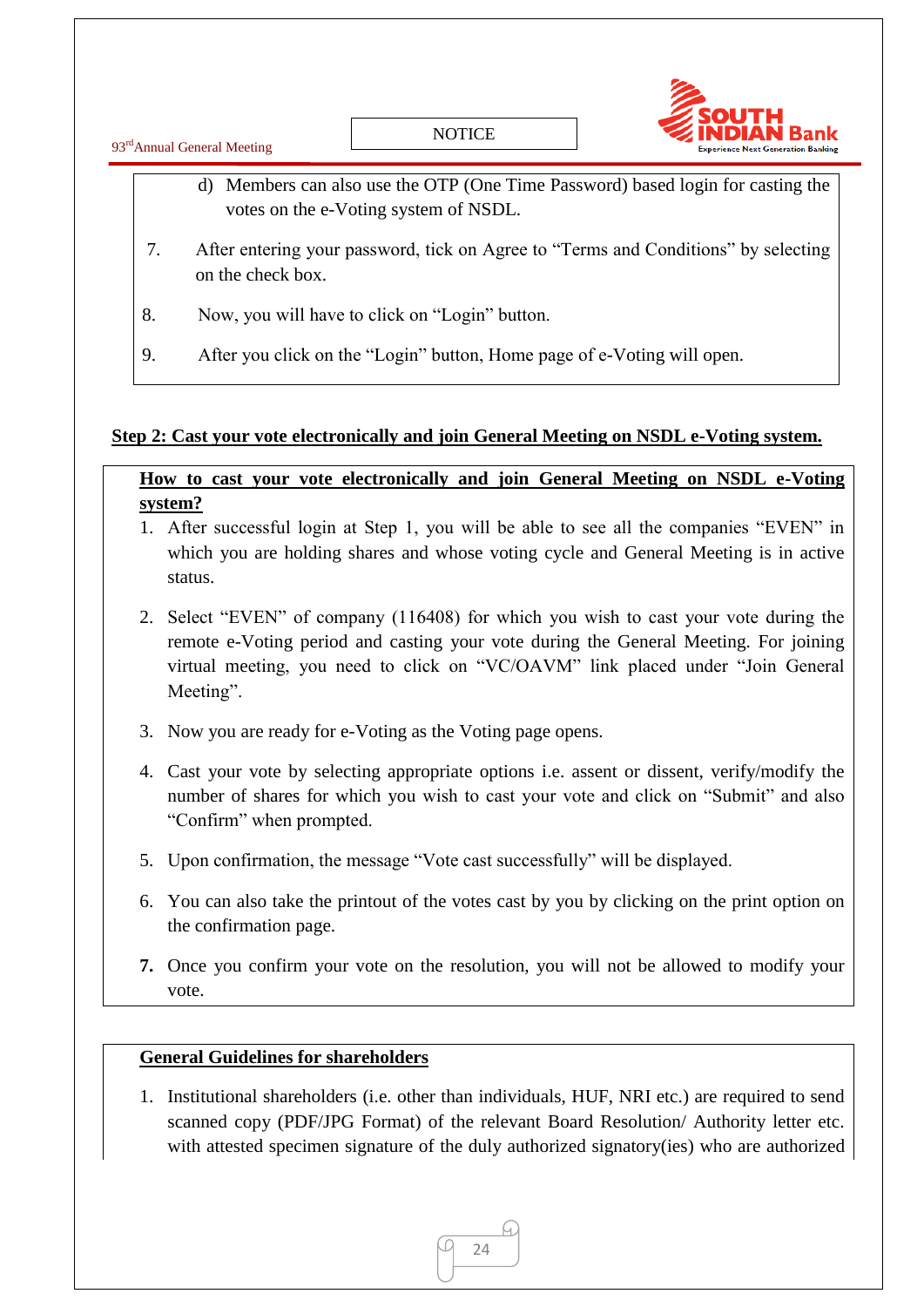93rdAnnual General Meeting

![](_page_25_Picture_2.jpeg)

to vote, to the Scrutinizer by e-mail to scrutiniservoting@gmail.com with a copy marked to [evoting@nsdl.co.in.](mailto:evoting@nsdl.co.in)

- 2. It is strongly recommended not to share your password with any other person and take utmost care to keep your password confidential. Login to the e-voting website will be disabled upon five unsuccessful attempts to key in the correct password. In such an event, you will need to go through the ["Forgot User Details/Password?"](https://www.evoting.nsdl.com/eVotingWeb/commonhtmls/NewUser.jsp) or ["Physical User Reset](https://www.evoting.nsdl.com/eVotingWeb/commonhtmls/PhysicalUser.jsp)  [Password?"](https://www.evoting.nsdl.com/eVotingWeb/commonhtmls/PhysicalUser.jsp) option available on www.evoting.nsdl.com to reset the password.
- 3. In case of any queries, you may refer the Frequently Asked Questions (FAQs) for Shareholders and e-voting user manual for Shareholders available at the download section of [www.evoting.nsdl.com](http://www.evoting.nsdl.com/) or call on toll free no.: 1800 1020 990 and 1800 22 44 30 or send a request to Mr. Amit Vishal Asst. Vice President –NSDL at [evoting@nsdl.co.in](mailto:evoting@nsdl.co.in)

**Process for those shareholders whose email ids are not registered with the depositories for procuring user id and password and registration of e mail ids for e-voting for the resolutions set out in this notice**:

- 1. In case shares are held in physical mode the members who have not registered their email address and in consequence could not receive the AGM Notice, may get their email registered with the Bank"s Registrar and Share Transfer Agent, viz. M/s BTS Consultancy Services Pvt. Ltd., M S Complex, 1st Floor, No. 8, Sastri Nagar, Near 200 Feet Road/RTO Kolathur, Kolathur, Chennai – 600 099 Phone: 044-25565121, Fax No. 044-25565131 E-mail: helpdesk@btsindia.co.in. They may provide signed request along with Folio No., Name of shareholder, scanned copy of the share certificate (front and back), PAN (self attested scanned copy of PAN card), AADHAR (self attested scanned copy of Aadhar Card) by email to helpdesk@btsindia.co.in.
	- 2. In case shares are held in demat mode, please provide DPID-CLID (16 digit DPID + CLID or 16 digit beneficiary ID), Name, client master or copy of Consolidated Account statement, PAN (self attested scanned copy of PAN card), AADHAR (self attested scanned copy of Aadhar Card) to ho2006@sib.co.in. If you are an Individual shareholders holding securities in demat mode, you are requested to refer to the login method explained at **step 1 (A**) i.e. Login method for e-Voting and joining virtual meeting for Individual shareholders holding securities in demat mode.
	- 3. Alternatively, shareholder/members may send a request to [evoting@nsdl.co.inf](mailto:evoting@nsdl.co.in)or procuring user id and password for e-voting by providing above mentioned documents.
	- 4. In terms of SEBI circular dated December 9, 2020 on e-Voting facility provided by Listed Companies, Individual shareholders holding securities in demat mode are allowed to vote through their demat account maintained with Depositories and Depository Participants. Shareholders are required to update their mobile number and email ID correctly in their demat account in order to access e-Voting facility.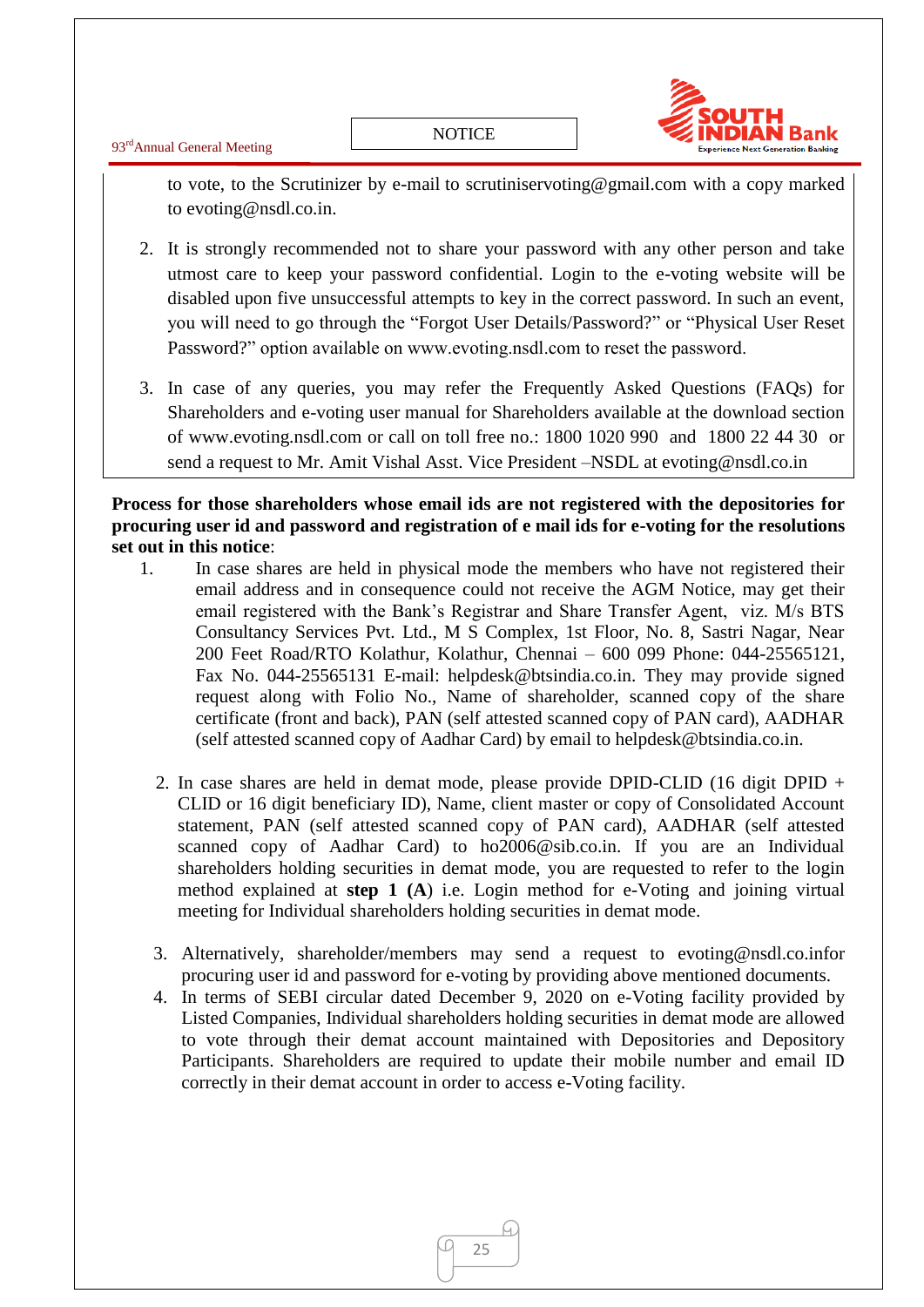![](_page_26_Picture_2.jpeg)

# **THE INSTRUCTIONS FOR MEMBERS FOR e-VOTING ON THE DAY OF THE AGM ARE AS UNDER:-**

- 1. The procedure for e-Voting on the day of the AGM is same as the instructions mentioned above for remote e-voting.
- 2. Only those Members/ shareholders, who will be present in the AGM through VC/OAVM facility and have not casted their vote on the Resolutions through remote e-Voting and are otherwise not barred from doing so, shall be eligible to vote through e-Voting system in the AGM through VC/OAVM.
- 3. Members who have voted through Remote e-Voting will be eligible to attend the AGM. However, they will not be eligible to vote at the AGM.
- 4. The details of the person who may be contacted for any grievances connected with the facility for e-Voting on the day of the AGM shall be the same person mentioned for Remote e-voting.

# **INSTRUCTIONS FOR MEMBERS FOR ATTENDING THE AGM THROUGH VC/OAVM ARE AS UNDER:-**

- 1. Member will be provided with a facility to attend the AGM through VC/OAVM through the NSDL e-Voting system. Members may access by following the steps mentioned above for **Access to NSDL e-Voting system**. After successful login, you can see link of "VC/OAVM link" placed under **"Join General meeting"** menu against company name. You are requested to click on VC/OAVM link placed under Join General Meeting menu. The link for VC/OAVM will be available in Shareholder/Member login where the EVEN (116408) of Company will be displayed. Please note that the members who do not have the User ID and Password for e-Voting or have forgotten the User ID and Password may retrieve the same by following the remote e-Voting instructions mentioned in the notice to avoid last minute rush.
- 2. Members are encouraged to join the Meeting through Laptops for better experience.
- 3. Further Members will be required to allow Camera and use Internet with a good speed to avoid any disturbance during the meeting.
- 4. Please note that Participants Connecting from Mobile Devices or Tablets or through Laptop connecting via Mobile Hotspot may experience Audio/Video loss due to Fluctuation in their respective network. It is therefore recommended to use Stable Wi-Fi or LAN Connection to mitigate any kind of aforesaid glitches.
- 5. Shareholders who would like to express their views/ask questions during the meeting may register themselves as a speaker may send their request mentioning their name, demat account number/folio number, email id, mobile number at ho2006@sib.co.in from their registered email address. From August 09, 2021 (9:00 am. IST) to August 13, 2021 (5:00 pm. IST).

![](_page_26_Picture_14.jpeg)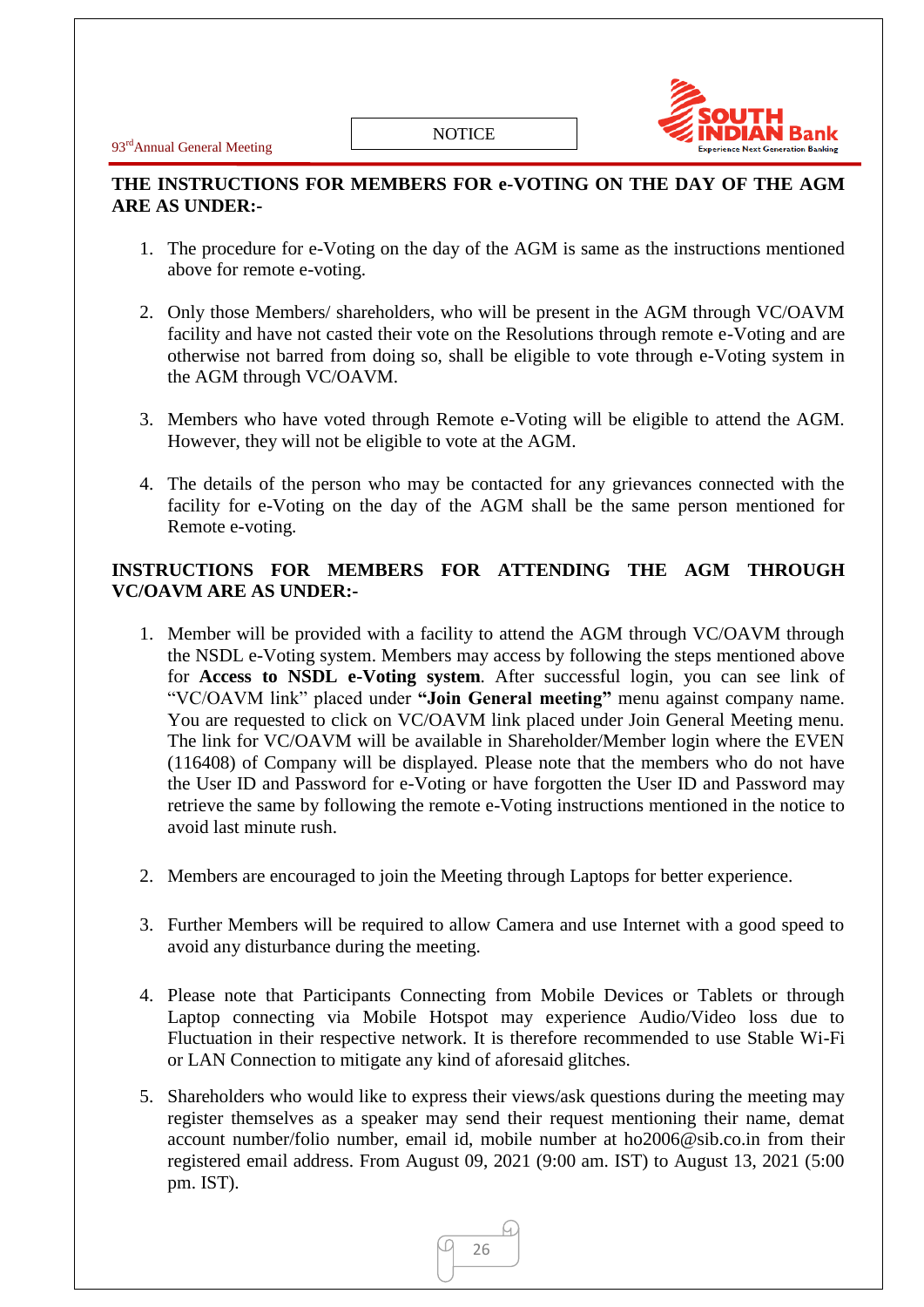93rdAnnual General Meeting

**NOTICE** 

![](_page_27_Picture_2.jpeg)

- 6. Shareholders seeking any information with regard to the accounts or any matters to be placed at the AGM may send their queries in advance mentioning their name demat account number/folio number, email id, mobile number at ho2006@sib.co.in on or before  $03<sup>rd</sup>$  August 2021. The same will be replied by the Bank suitably.
- 7. Those shareholders who have registered themselves as a speaker will only be allowed to express their views/ask questions during the meeting. The Bank reserves the right to restrict the number of speakers depending on the availability of time for the AGM.
- 8. Members who need assistance before or during the AGM, can contact NSDL at evoting@nsdl.co.in/ 1800 1020 990 /1800 224 430/ alternatively, the members can also write to, National Securities Depository Limited, Trade World, 'A' Wing, 4th Floor, Kamala Mills Compound, Senapati Bapat Marg, Lower Parel, Mumbai - 400 013.
- 32. Note for Non–Individual Members and Custodians
	- (i) In case you have any queries or issues regarding e-voting, you may refer the Frequently Asked Questions ("FAQs") and e-voting manual available at [www.evoting.nsdl.com,](http://www.evoting.nsdl.com/) under help section or write an email to helpdesk. [evoting@nsdl.co.in.](mailto:evoting@nsdl.co.in) or contact Mr. Amit Vishal Asst.Vice President –NSDL at Trade World, A wing, 4th Floor, Kamala Mills Compound, Lower Parel, Mumbai – 400013 e-mail:-evoting@nsdl.co.in
- 33. The Board of Directors has appointed Mr. P. D. Vincent, Practicing Company Secretary (Managing Partner SVJS & Associates, Company Secretaries) or failing him Mr. Jayan K, Practicing Company Secretary (Partner SVJS & Associates, Company Secretaries) as the Scrutinizer to scrutinize the voting and Remote e-voting process in a fair and transparent manner.
- 34. The Scrutinizer shall, immediately after the conclusion of voting at the AGM, first count the votes cast during the AGM, thereafter unblock the votes cast through remote e-voting and make, not later than 48 hours of conclusion of the AGM, a consolidated Scrutinizer"s Report of the total votes cast in favour or against, if any, to the Chairperson or a person authorised by him in writing, who shall countersign the same.
- 35. The result declared along with the Scrutinizer"s Report shall be placed on the Bank"s website www.southindianbank.com and on the website of NSDL https://www.evoting.nsdl.com immediately. The Bank shall simultaneously forward the results to National Stock Exchange of India Limited and BSE Limited, where the shares of the Bank are listed.
- 36. All communications/correspondence with regard to Equity Shares and dividend may be forwarded to the Share Transfer Agents at the address given below: M/s BTS Consultancy Services Pvt. Ltd., M S Complex, 1st Floor, No. 8, Sastri Nagar, Near 200 Feet Road/RTO Kolathur, Kolathur, Chennai – 600 099 Phone: 044-25565121, Fax No. 044-25565131 E-mail: helpdesk@btsindia.co.in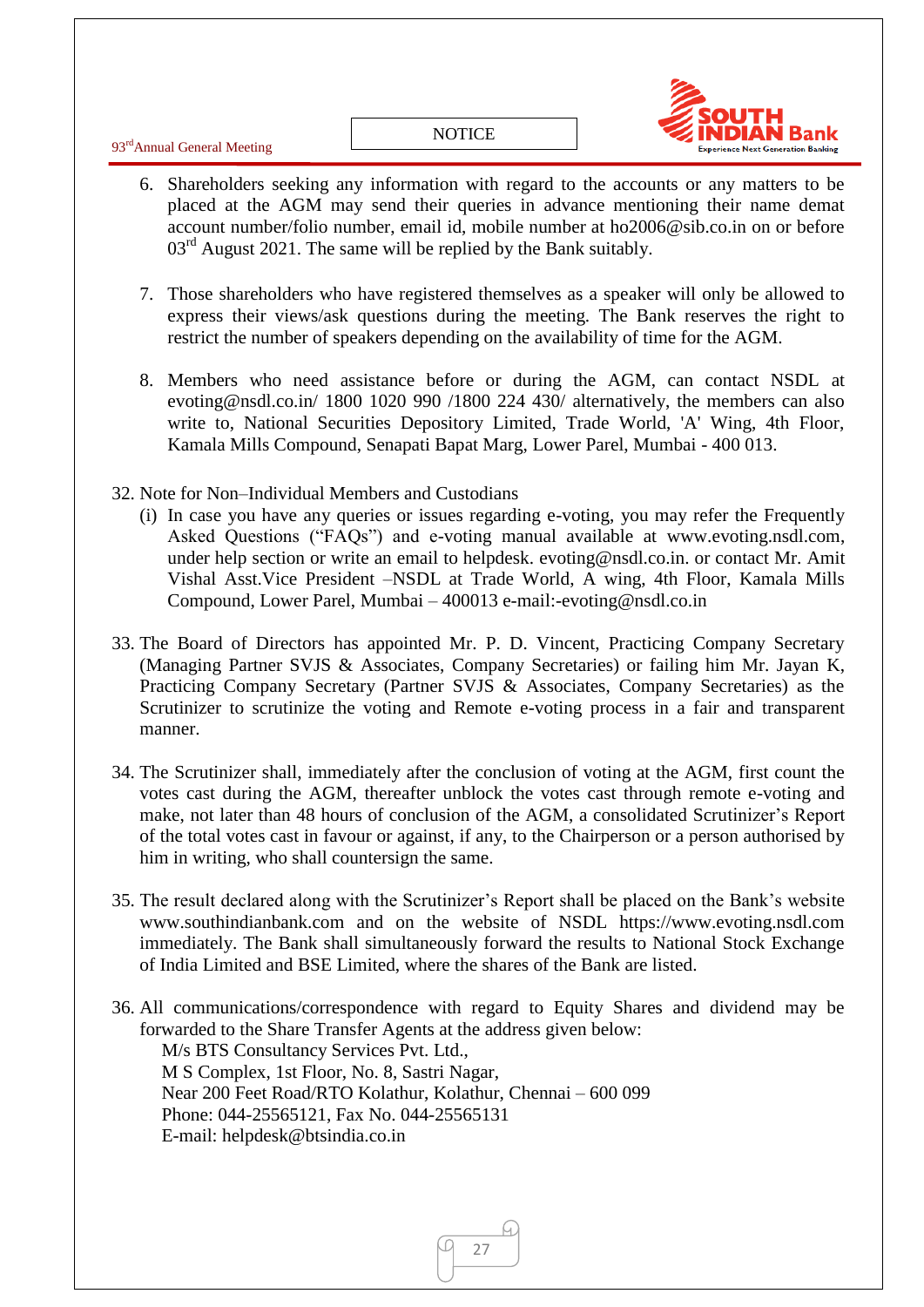![](_page_28_Picture_2.jpeg)

# **Statement of Material facts as required under Section 102(1) of the Companies Act, 2013 annexed to and forming part of the Notice dated 22nd July, 2021**

#### **Item No 3: Appointment of Joint Statutory Central Auditors**

Although not required the explanatory statement is being given in respect of item No. 3 of the notice.

The Shareholders of the Bank at the 91<sup>st</sup> Annual General Meeting held on July 17, 2019 has appointed M/s VARMA & VARMA, Chartered Accountants , Kochi (Firm Registration Number 004532S) as Statutory Central Auditors of the Bank for the period commencing from the conclusion of the  $91<sup>st</sup>$  Annual General meeting until the conclusion of the  $93<sup>rd</sup>$  Annual General Meeting (i.e for a period of two years) for the purpose of audit including reporting on internal financial controls of the Bank"s accounts at its head office, branches and other offices.

The Reserve Bank of India vide circular No. DoS.CO.ARG/SEC.01/08.91.001/2021-22 dated April 27, 2021 stipulated that "For Entities with asset size of Rs.15,000 Crore and above as at the end of previous year, the statutory audit should be conducted under joint audit of a minimum of two audit firms [Partnership firms/Limited Liability Partnerships (LLPs)]. All other Entities should appoint a minimum of one audit firm (Partnership firm/LLPs) for conducting statutory audit. It shall be ensured that joint auditors of the Entity do not have any common partners and they are not under the same network of audit firms. Further, the Entity may finalise the work allocation among SCAs/SAs, before the commencement of the statutory audit, in consultation with their SCAs/SAs. The above RBI guidelines, applicable from FY 2021-22 onwards, inter alia mandates that in order to protect the independence of the auditors/audit firms, entities will have to appoint the SCAs/SAs for a continuous period of three years, subject to the firms satisfying the eligibility norms each year. Further, Commercial Banks can remove the audit firm during the above period only with the prior approval of the concerned office of RBI (Department of Supervision).

In compliance with the above circular and based on the recommendation of the Board of directors, the RBI vide letter No DOS.ARG.No. PS-90 /08.21.005/2021-2022 dated July 9, 2021,has approved the re-appointment of M/s. Varma & Varma, Chartered Accountants, (Firm Registration Number 004532S), as Joint Statutory Central Auditors of the Bank for the Financial Year 2021-22 and this will be their third Year and to appoint M/s. CNK & Associates LLP, Chartered Accountants, Mumbai (Firm Registration Number: 101961 W/W-100036) as new Joint statutory Central auditors for the Financial Year 2021-22 and this will be their first Year.

M/s Varma & Varma, has presence in 5 States. The firm provide a wide range of services which inter-alia include Audit & Assurance Services, Taxation Services, Incorporation & New Business, Advisory/Support, Business Consultancy & Valuation Services. They have experience in the statutory central audit of various public and private sector banks and they were the auditors of the South Indian Bank during the period 2003-04 to 2006-07. They are the present Statutory Auditors of the Bank appointed for a period of two years commencing from the conclusion of the  $91<sup>st</sup>$ Annual General meeting held on  $17<sup>th</sup>$  July, 2019 until the conclusion of this, the 93<sup>rd</sup> Annual General Meeting (i.e for a period of two years).

![](_page_28_Picture_10.jpeg)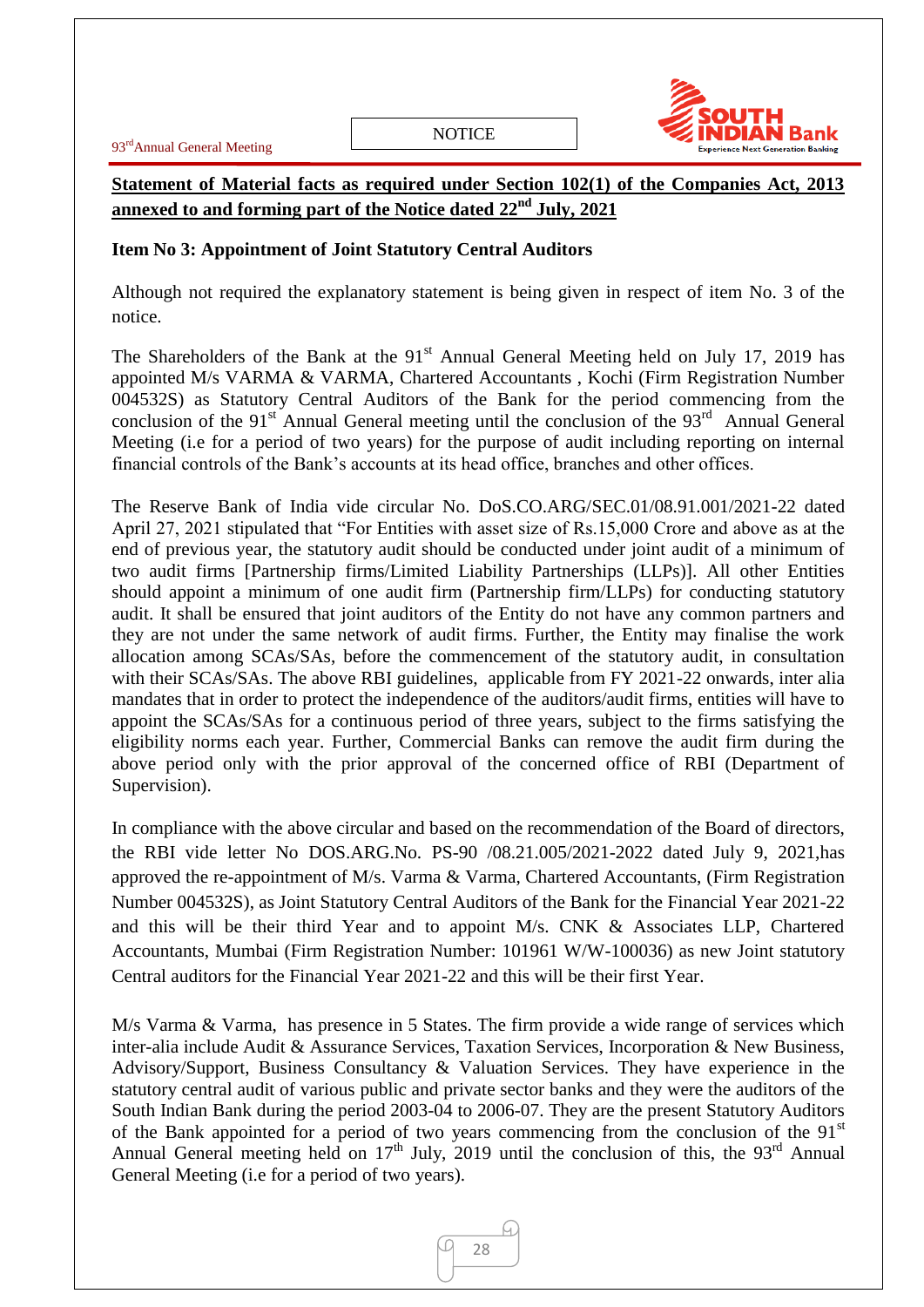![](_page_29_Picture_1.jpeg)

![](_page_29_Picture_2.jpeg)

CNK & Associates LLP is a multi-disciplinary chartered accountancy firm providing a wide spectrum of professional services under one roof across diverse industries. Assembled from diverse backgrounds, their Team comprised of over 450 personnel (including associates) and specializing in their respective service lines, has worked alongside companies of all sizes. Headquartered in Mumbai, India, with branches at Vadodara, Chennai and Bengaluru and associate firms at Ahmedabad & Delhi (together referred to as CNK), they cater to clients across several geographies and service lines. They also have an office at Dubai to cater to clients in the Middle Eastern region. Through their membership of an international association, they have gained exposure to international best practices and have been able to assist clients/businesses across 50+ countries.

The Board of Directors recommends the reappointment of M/s VARMA &VARMA, Chartered Accountants, (Firm Registration Number 004532S), as the Bank"s Joint Statutory Central Auditors for the period commencing from the conclusion of this the 93<sup>rd</sup> Annual General meeting until the conclusion of the  $94<sup>th</sup>$  Annual General Meeting of the Bank and the appointment of M/s. CNK & Associates LLP, Chartered Accountants, Mumbai (Firm Registration Number: 101961 W/W-100036), as the Bank's new joint Statutory Central Auditors for a continuous period of 3 years commencing from the conclusion of this the  $93<sup>rd</sup>$  Annual General meeting until the conclusion of the 96<sup>th</sup> Annual General Meeting of the Bank subject to the firm/LLP satisfying the eligibility norms each year and obtaining Reserve Bank of India"s prior approval in this regard, on an annual basis, for the purpose of Statutory Audit, Limited Review, LFAR, Tax Audit under Income Tax Act, 1961 and to issue all certificates as stipulated by the RBI at its appointment letter/circular/notification, certificates required under Companies Act, 2013, SEBI Listing Regulations and reporting on internal financial controls of the Bank"s accounts at its head office, branches and other offices. The total remuneration payable as Audit/ certification fees to M/s VARMA &VARMA and M/s. CNK & Associates LLP is fixed at  $\text{\textless}60,00,000/$ - (Rupees Sixty Lakhs Only) plus GST (excluding fee for branch audits conducted by them) and out of pocket expenses extra (on actual basis) for the FY 2021-22. Considering the volume of works and man hour involved and such remuneration and expenses thereafter as may be mutually agreed between the Bank and the said Statutory Auditors and as may be further approved by the Board from time to time, with power to the Board, including relevant Committee(s) thereof, to alter and vary the terms and conditions of appointment, etc., including by reason of necessity on account of conditions as may be stipulated by RBI and / or any other authority, in such manner and to such extent as may be mutually agreed with the Statutory Auditors, based on review of their profile, experience and specialization in audit of banking and financial service sector.

There is no material change in audit fee payable except addition in the fee payable due to appointment of new joint Statutory Central Auditors viz. M/s. CNK & Associates LLP, Chartered Accountants, Mumbai (Firm Registration Number: 101961 W/W-100036) as detailed above. The

![](_page_29_Picture_6.jpeg)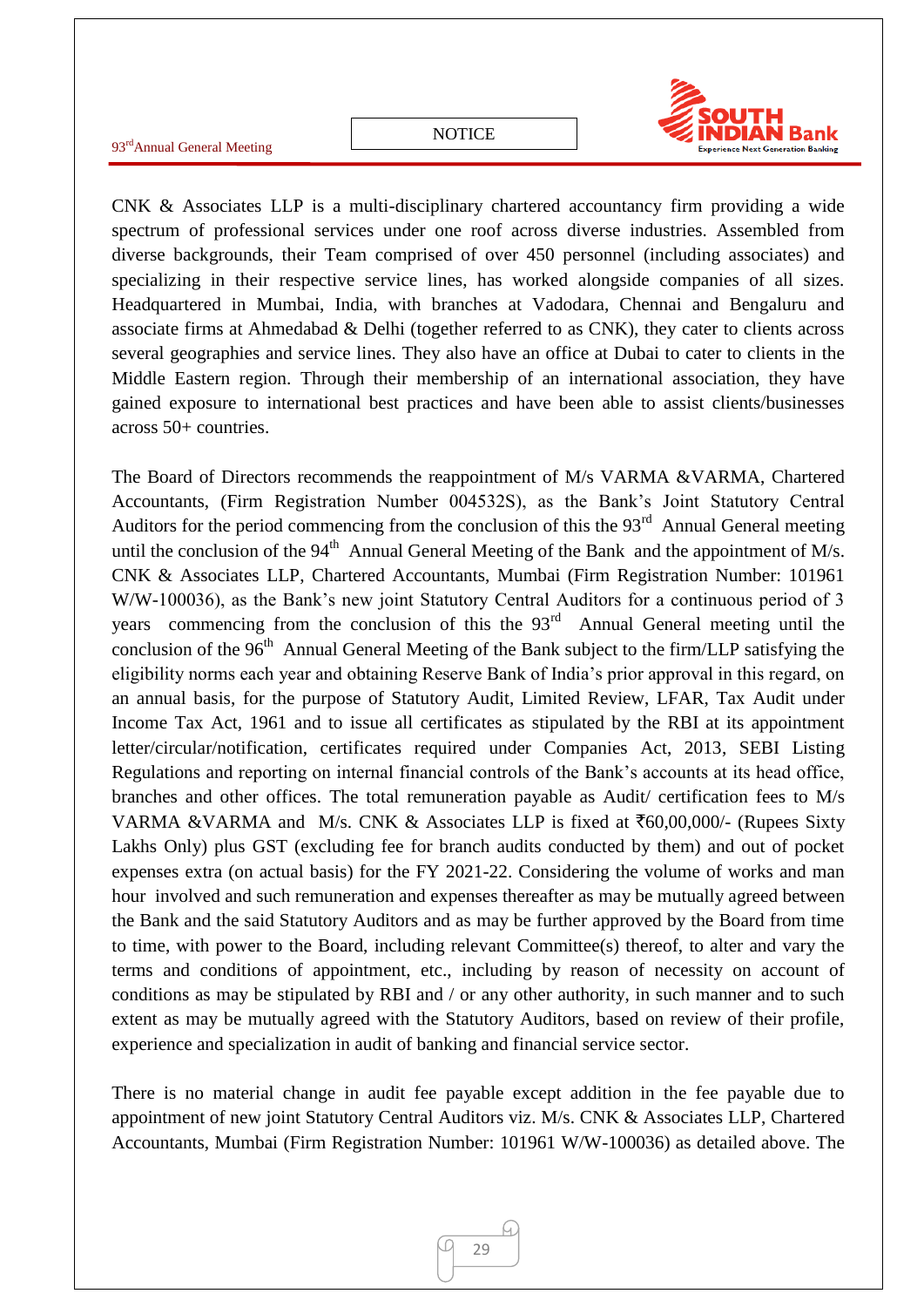93<sup>rd</sup>Annual General Meeting

![](_page_30_Picture_2.jpeg)

new appointment is in compliance with RBI circular No. DoS.CO.ARG/SEC.01/08.91.001/2021- 22 dated April 27, 2021.

The Board of Directors recommends passing of the ordinary resolution at Item No. 3 of the accompanying notice.

None of the Directors and Key Managerial Personnel of the Bank and their relatives in any way are concerned or interested, financially or otherwise, in passing the resolution set out at Item No. 3.

# **Item No. 04: Authorising Board to Appoint Branch Auditors**

In accordance with the provisions of Section 139 and Section 143(8) of the Companies Act, 2013 / RBI and other regulatory requirements, the shareholders of the Bank may authorize its Board of Directors to appoint branch auditors. Further, branch auditors for the branches which are not proposed to be audited by the Joint Statutory Central Auditors of the Bank to be appointed by the Board in consultation with the Bank"s Joint Statutory Central Auditors.

The Board of Directors recommends passing of the ordinary resolution at Item No. 4 of the accompanying notice.

None of the Directors and Key Managerial Personnel of the Bank and their relatives in any way are concerned or interested, financially or otherwise, in passing the resolution set out at Item No. 4.

# **Item No. 5. To appoint Sri. R A Sankara Narayanan (DIN: 05230407) as Independent Director of the Bank.**

Sri. R A Sankara Narayanan (DIN: 05230407), who has been appointed as Additional Independent Director of the Bank w.e.f. October 15, 2020 and holds office up to the date of this Annual General Meeting of the Bank and is eligible for appointment. In terms of Section 160 of the Companies Act, 2013, the Bank has received a notice in writing from a Member signifying his intention to propose the candidature of Sri R A Sankara Narayanan for the office of Directors. Mr R A Sankara Narayanan has furnished consent/ declarations for his appointment as required under the Act and the rules thereunder.

The Nomination & Remuneration Committee ("NRC") had assessed the profile of Sri. R A Sankara Narayanan, and having found him to be "Fit and Proper" in terms of the Reserve Bank of India"s Circular on "Fit and proper" criteria for directors of banks, recommended his appointment to the Board of Directors. In terms of Sections 149, 150,152, 160 read with Schedule IV of the Act, the Board of Directors of the Bank, basis the recommendation of the NRC, have reviewed

![](_page_30_Picture_13.jpeg)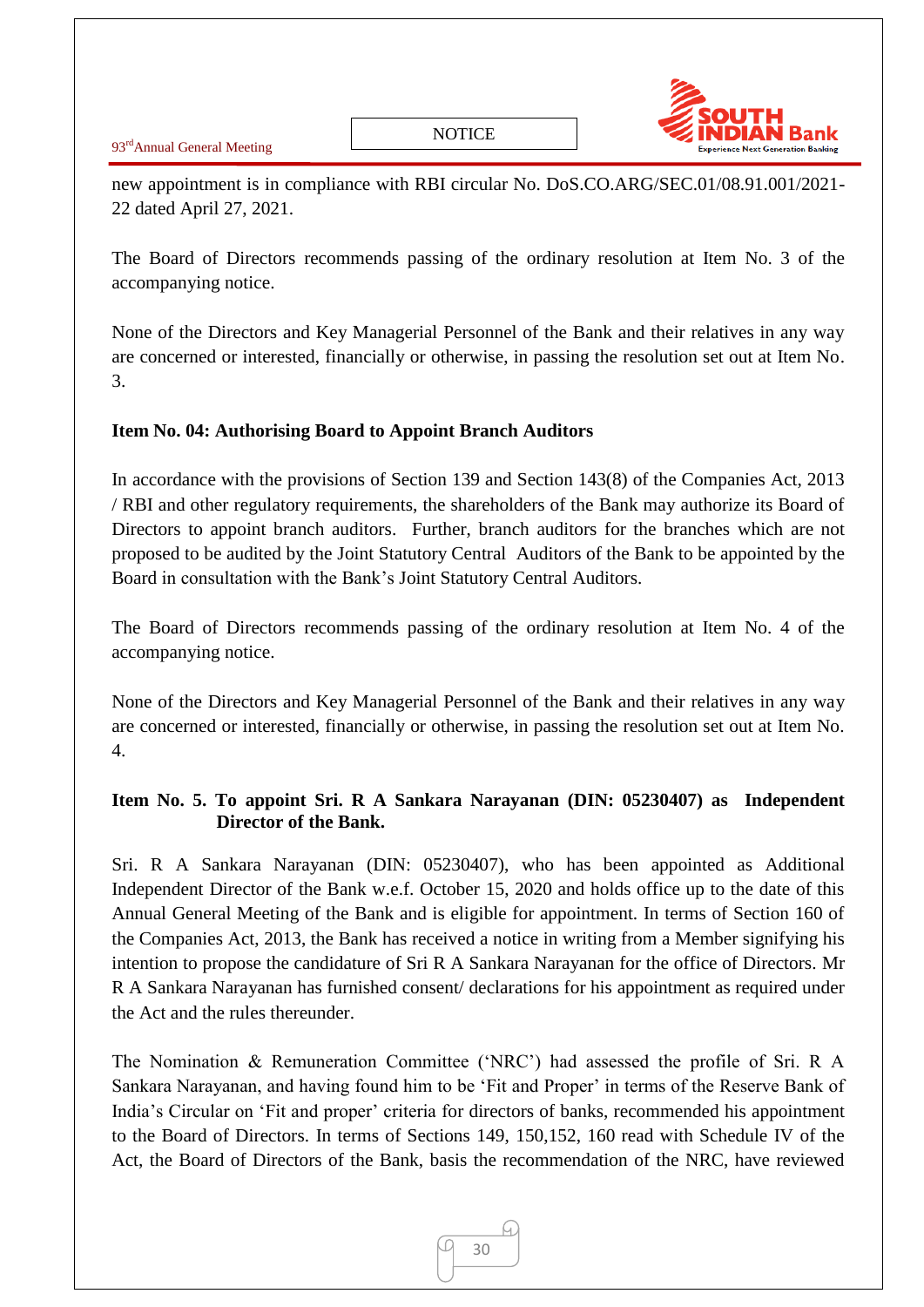![](_page_31_Picture_0.jpeg)

the profile of Sri. R A Sankara Narayanan and the declarations that he meets the criteria of independence as prescribed both under sub-section (6) of Section 149 of the Act and under Regulation 16(1) (b) of the Securities and Exchange Board of India (Listing Obligations and Disclosure Requirements) Regulations, 2015 and the Board is of opinion that he fulfils the criteria of independence. In the opinion of the Board. In the opinion of the Board, the independent director proposed to be appointed fulfils the conditions specified in the Act and the rules made there-under and that the proposed director is independent of the management.

Sri. R A Sankara Narayanan meets the fit and proper criteria and is a person of integrity, and has the necessary knowledge, experience and expertise for being appointed as an Independent Director. Considering his vast expertise and knowledge in the field of Banking, Treasury, forex, Risk Management and HR, it would be in the interest of the Bank that R A Sankara Narayanan is appointed as an Independent Director on the Board of the Bank. In terms of Section 149(10) of the Companies Act, 2013, an Independent Director shall hold office for a term up to five consecutive years on the Board of a company but shall be eligible for reappointment on passing of a special resolution by the company for a further period of upto five years. Further, in terms of Section 10A(2A) of the Banking Regulation Act, 1949, no director of a banking company, other than its Chairman or whole-time director, by whatever name called, shall hold office continuously for a period exceeding eight years.

Accordingly, the Directors recommend the passing of the Ordinary Resolution for the appointment of R A Sankara Narayanan as Independent Director, not liable to retire by rotation, for a period of five years with effect from  $15<sup>th</sup>$  October, 2020.

Additional information in respect of Mr. R A Sankara Narayanan, pursuant to Regulation 36 of the SEBI (Listing Obligations and Disclosure Requirements) Regulations, 2015 and the Secretarial Standard on General Meetings (SS-2), along with brief profile, Directorship and Committee position held by him in other Companies is given at Annexure to this Notice.

The Board of Directors recommends passing of the ordinary resolution at Item No. 5 of the accompanying notice.

Save and except Mr. R A Sankara Narayanan, none of the Directors and Key Managerial Personnel of the Bank and their relatives in any way are concerned or interested, financially or otherwise, in passing the resolution set out at Item No. 5.

# **Item No. 6 Increase in Authorised capital**

The Authorised share capital of the Bank, at present, is  $\overline{5}350.00$  Crore consisting of 350,00,00,000 equity shares of  $\bar{\tau}$ 1/- each. At present, the paid-up equity share capital of the Bank is  $\overline{209,27,41,018}$ - divided in to 209,27,41,018 Equity shares of  $\overline{51}$ - each. It is necessary to increase the quantum of authorized share capital to facilitate raising of capital through issuance of securities as proposed in item No. 7 and therefore the authorised share capital of the Bank needs

![](_page_31_Figure_11.jpeg)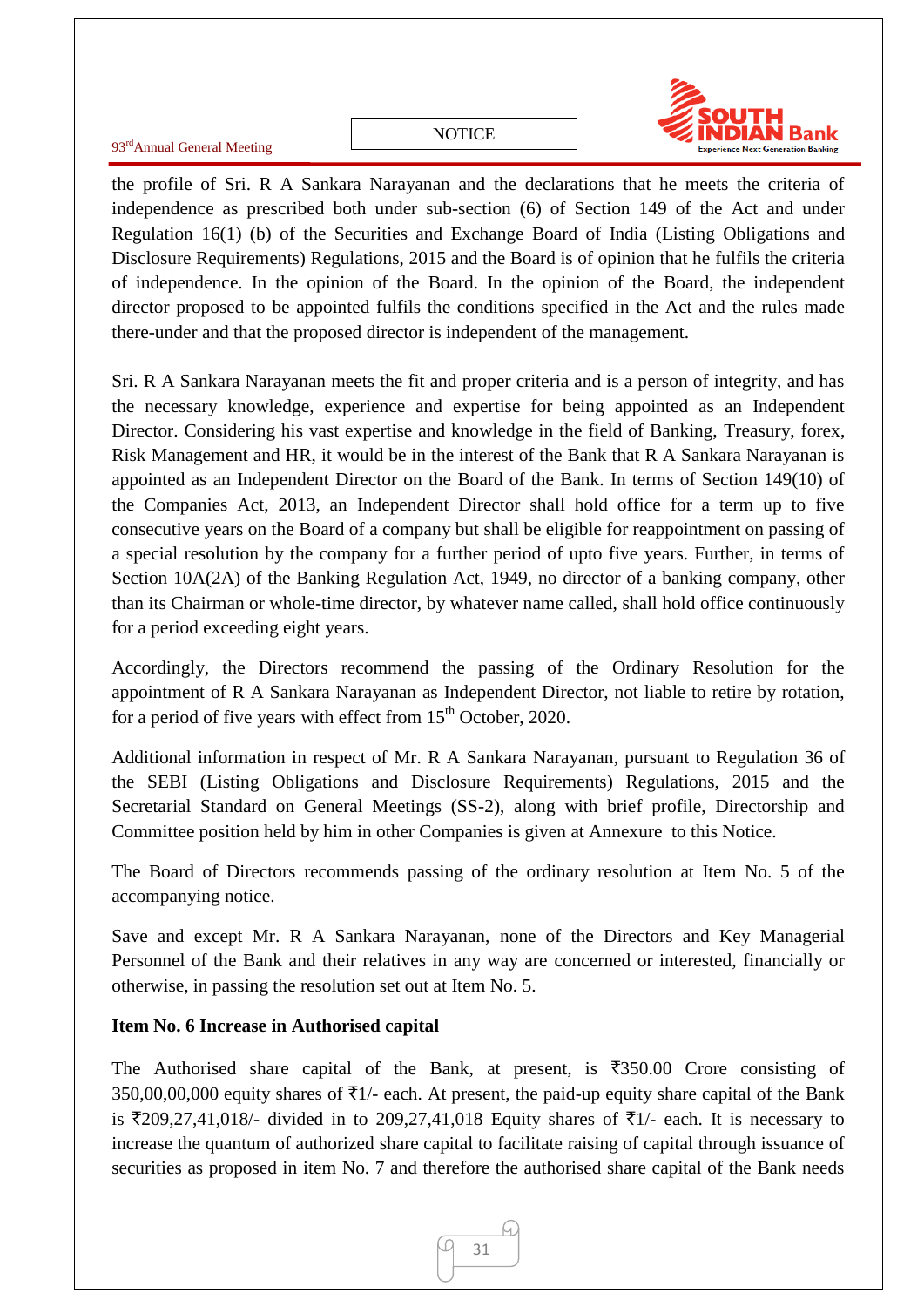93rdAnnual General Meeting

![](_page_32_Picture_2.jpeg)

to be increased to accommodate the issuance of securities. In view thereof, it is proposed to increase the authorized share capital of the Bank to  $\text{\textsterling}400,00,000/4$  (Rupees Four Hundred Crore only) comprising 400,00,00,000 equity shares of face value of  $\bar{\tau}$ 1/- each. The proposed increase in the authorized share capital of the Bank requires the approval of the Members in the General Meeting.

The alteration in the Memorandum of Association of the Bank is only consequential change to reflect the proposed increase in the authorized share capital.

In terms of Section 49C of the Banking Regulation Act, 1949, the approval from RBI is being undertaken for the proposed amendment in the Memorandum of Association of the Bank relating to increase in authorized share capital up to  $\text{\textsterling}400.00$  Crore.

The Directors recommend the Resolutions at Item No. 6 of the accompanying Notice for the approval of the Members of the Company by way of Ordinary Resolution.

A copy of the document "as amended" is available for inspection by members during working hours at the registered office of the Bank and electronically until the date of the Annual General Meeting.

None of the Directors and Key Managerial Personnel or relatives thereof are, in any way, concerned or interested financially or otherwise in the above Resolution.

# **Item No. 7:Raising of Tier I capital of the Bank through issuance of Securities**

The present authorized capital of the Bank is  $\overline{3}350.00$  crore and the Issued and Paid-up Capital of the Bank as on March 31, 2021 is  $\text{\textsterling}209,27,41,018$  /- divided in to 209,27,41,018 Equity shares of `1/- each. The Bank has implemented SIB Employees Stock Option Scheme ("SIB ESOS 2008) the granted ESOS options when fully exercised would increase the issued, subscribed and paid-up capital to  $\overline{209,45,36,538}$  /- divided into 209,45,36,538 Equity shares of  $\overline{51}$ /- each. The Bank's capital to Risk Weighted Assets Ratio (CRAR) as on March 31, 2021 stood at 15.42% under Basel III as against the regulatory requirement of 10.875%

A banking company requires adequate capital not only to meet the needs of growing business, but also to meet the applicable regulatory requirements. As business grows, capital requires to be augmented. The objective of every commercial enterprise is to grow. Added to the economic and regulatory factors, innovative technological banking methods are to be introduced and such methods to be not only updated, but also have to be upgraded from time to time.

During the  $92<sup>nd</sup>$  AGM held on  $29<sup>th</sup>$  September 2020 shareholders has decided to raise additional capital aggregating up to  $\overline{5750}$  Crore (Rupees Seven Hundred and Fifty Crore only) and in this regard the Bank has successfully raised a total Equity capital of  $\overline{\tau}$ 240 Crore (Rupees Two Hundred and Forty Crore only) (including premium) during March, 2021.

![](_page_32_Picture_13.jpeg)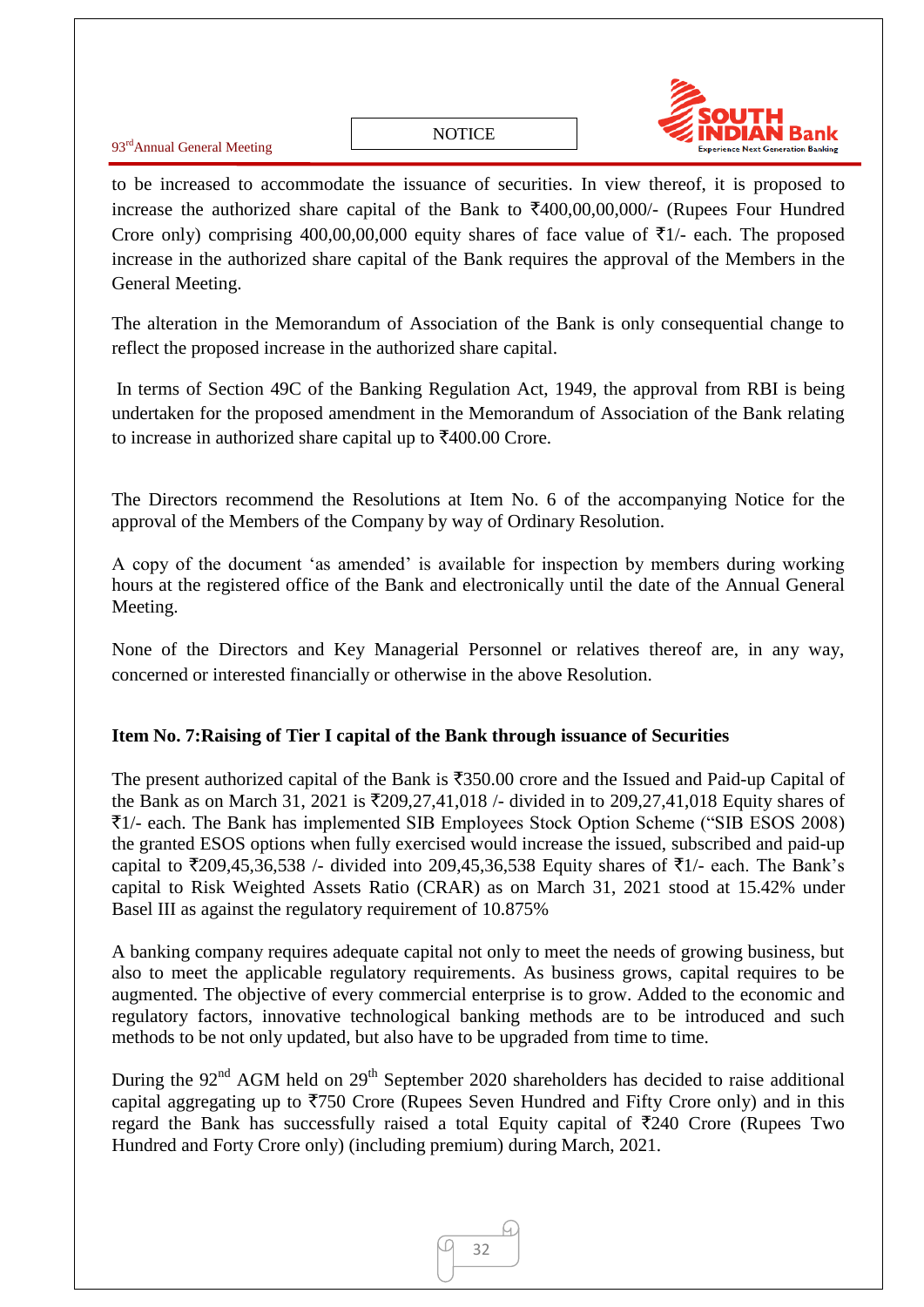#### NOTICE

#### 93<sup>rd</sup>Annual General Meeting

![](_page_33_Picture_2.jpeg)

The Bank expects to continue its robust growth trajectory in medium to long-term. Availability of adequate capital is one of the key requirements for achieving this feat. Apart from augmenting lending capabilities for the Bank, higher capital requirement is also necessitated to comply with BASEL III capital requirements, funding investments in Infrastructure and Technology to expand reach, enhance customer experience and augmenting processes and controls. As a proactive move to leverage the available business opportunities and for maintaining appropriate regulatory capitalization levels, the Bank proposes to raise additional capital aggregating up to  $\overline{\tau}2000$  Crore (Rupees Two thousand Crore only) or its equivalent amount in such foreign currencies as may be necessary, inclusive of any premium, by way of placement of Securities or a combination thereof to Qualified Institutional Buyers through Qualified Institutions Placement (QIP) and/ or private placement in international markets through ADRs/ GDRs or foreign currency convertible bonds or issue of fully convertible debentures/partly convertible debentures, and/or any other financial instruments or securities convertible into Equity Shares with or without detachable warrants with a right exercisable by the warrant holders to convert or subscribe to the Equity Shares or otherwise, in registered or bearer form, whether rupee denominated or denominated in foreign currency or a Further Public Offer("FPO") or rights issue or any other methods. The issue of securities may be consummated in one or more tranches at such mode, at such time or times, at such price, at a discount or premium to market price or prices in such manner and on such terms and conditions as the Board may in its absolute discretion decide, taking into consideration prevailing market conditions and other relevant factors and wherever necessary in consultation with advisors, lead managers, underwriters and such other authority or authorities as may be necessary and subject, to, as applicable, the ICDR Regulations, the Issue of Foreign Currency Convertible Bonds and Ordinary Shares (Through Depository Receipt Mechanism)Scheme, 1993, the Depository Receipts Scheme, 2014, and other applicable guidelines, notifications, rules and regulations, each as amended.

The Board may in their discretion adopt any one or more of the mechanisms prescribed above to meet its objectives as stated in the aforesaid paragraphs without the need for fresh approval from the members of the Bank.

**Basis or Justification of Price:** The pricing of securities will depend on the route of raising equity capital, wherever applicable, and it shall be calculated in accordance with the provisions of the Securities and Exchange Board of India (Issue of Capital and Disclosure Requirements) Regulations, 2018, as amended. The pricing of the Securities that may be issued to qualified institutional buyers pursuant to a qualified institutions placement shall be freely determined subject to such price not being less than the price calculated in accordance with Chapter VI of the SEBI ICDR Regulations. The Bank may, in accordance with applicable law, offer a discount of not more than 5% or such percentage as permitted under applicable law on the floor price determined pursuant to the SEBI ICDR Regulations or such other discount as may be permitted under applicable law. The "Relevant Date" for this purpose will be the date when the Board or the Committee of the Board decides to open the qualified institutions placement for subscription.

The Equity Shares allotted would be listed on one or more stock exchanges in India and in case of ADR/GDR, internationally. The offer/issue/allotment would be subject to the availability of the regulatory approvals, if any. The conversion of Securities held by foreign investors into Equity Shares would be subject to the applicable foreign investment cap and relevant foreign exchange regulations.

![](_page_33_Picture_7.jpeg)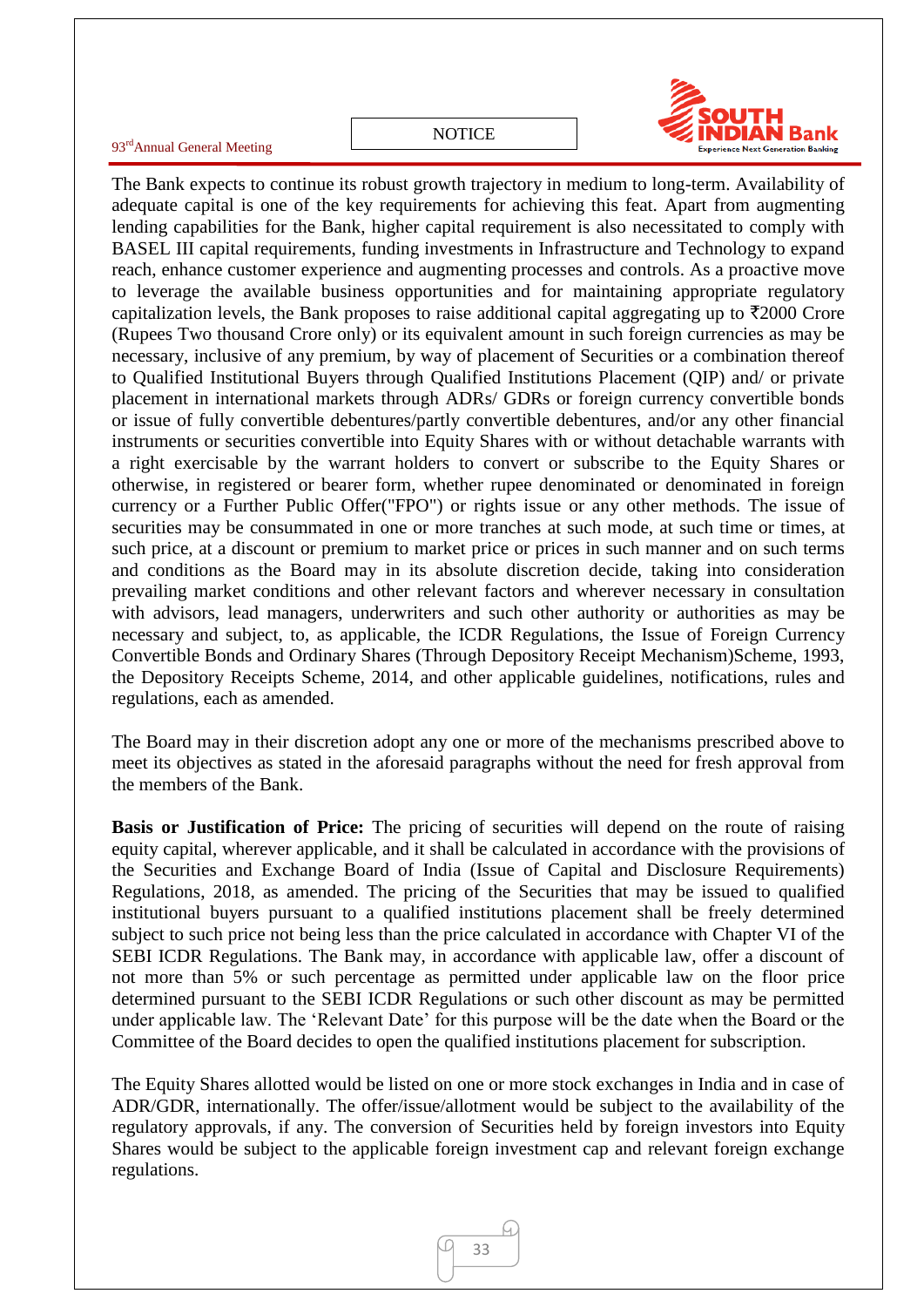|                                         |        | ТН                                                          |  |
|-----------------------------------------|--------|-------------------------------------------------------------|--|
| 93 <sup>rd</sup> Annual General Meeting | NOTICE | <b>IN Bank</b><br><b>Experience Next Generation Banking</b> |  |

As and when the Board does take a decision on matters on which it has the discretion, necessary disclosures/intimation will be made to the stock exchanges as may be required under the provisions of the SEBI (Listing Obligations and Disclosure Requirements) Regulations, 2015, as amended (the "Listing Regulations") and other applicable laws.

The resolution is proposed to be passed as a special resolution pursuant to Section  $62(1)(c)$  and other applicable provisions of the Companies Act, 2013. Section 62(1) (a) of the Companies Act, 2013, provides, inter-alia, that where it is proposed to increase the subscribed share capital of the Bank by issue and allotment of further shares, such further shares shall be offered to the persons who at the date of the offer are holders of the equity shares of the Bank, in proportion to the capital paid-up on those shares as of that date. Such issue is generally known as the rights issue. The Listing Regulations also stipulate that unless the shareholders in a general meeting decide by way of a special resolution, shares cannot be issued except by way of a rights issue. Since, the special resolution proposed in the business of the Notice may result in the issue of Equity Shares of the Bank to persons other than shareholders of the Bank, consent of the shareholders is being sought pursuant to the provisions of Section  $62(1)(c)$  and other applicable provisions of the Companies Act, 2013 as well as applicable rules notified by the Ministry of Corporate Affairs and in terms of the provisions of the Listing Agreements executed by the Bank with the stock exchanges where the equity shares of the Bank are listed.

The special resolution under this item seeks the consent of the shareholders to make an issue of securities. The proposal also seeks to confer upon the Board at its absolute discretion to offer, issue and allot Securities or combination thereof in one or more tranche or tranches, at such time or times, at such price or prices and to such person(s) including institutions, incorporated bodies and/or individuals or to the investors who may or may not be the existing members of the Bank or otherwise as the Board in its absolute discretion deem fit. The Board will fix the detailed terms of the final size of the offering, mode, exact timing, pricing of the issue and other related aspects after careful analysis and in consultation with the merchant/investment bankers, book runners and/or lead manager(s) and/or underwriter(s) and/or advisor(s) and/or such other person(s), keeping in view of the prevailing market conditions and in line with the extant guidelines issued by SEBI, RBI or any other statutory and/or other regulatory authorities.

The proposed offer is in the interests of the Company and the Directors recommend the passing of the Special Resolution, as set forth in Item No.7 of this Notice for approval by the Members of the Bank.

The Directors, Key Managerial Personnel of the Bank and their respective relatives may be deemed to be concerned or interested in the passing of resolution to the extent of securities issued/allotted to them or to the companies in which they are director or member.

Save as aforesaid, none of the Directors and Key Managerial Personnel of the Bank and their relatives in any way are concerned or interested, financially or otherwise, in passing the resolution set out at Item No. 7.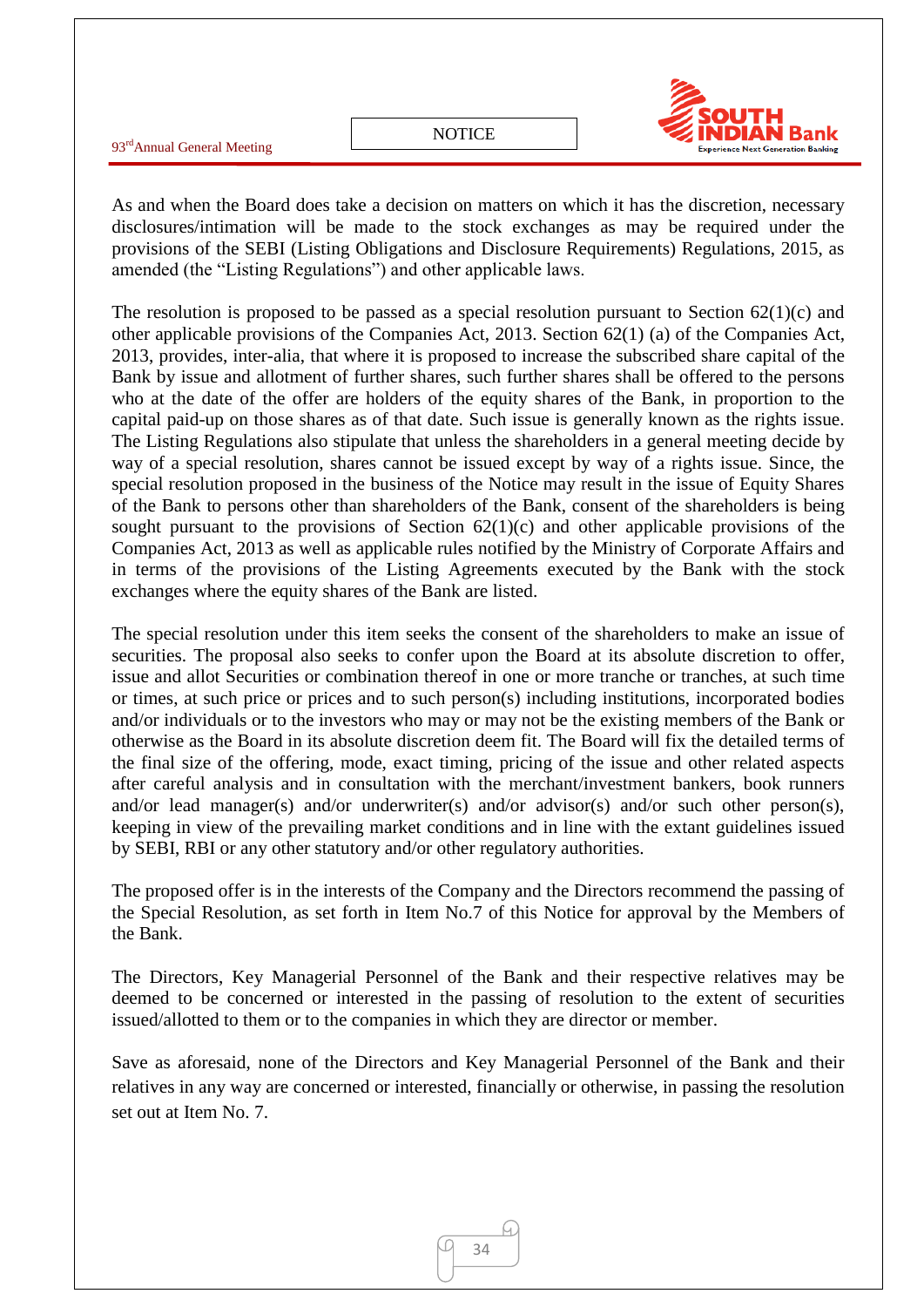**NOTICE** 

![](_page_35_Picture_2.jpeg)

#### **Item No 8: Raising of funds by issue of bonds/ debentures/ securities on private placement basis**

The Bank has been borrowing funds to meet the business requirements within the limits approved by the shareholders by way of issuance of various debt securities (bonds/debentures) as permitted by Reserve Bank of India ("RBI") and in accordance with the provisions of Securities and Exchange Board of India (Issue and Listing of Debt Securities) Regulations, 2008, as amended, and other applicable laws, from time to time.

In terms of Section 42 of the Companies Act, 2013 read with Companies (Prospectus and Allotment of Securities) Rules, 2014, a Company can make private placement of securities subject to the condition that the proposed offer of securities or invitation to subscribe securities has been previously approved by the Members of the Company, by a special resolution, for each of the offers or invitations/subscriptions. In case of offer or invitation for subscription of nonconvertible debentures, it shall be sufficient if the Company passes a special resolution only once in a year for all the offers or invitation for subscription of such debentures during the year.

Accordingly, the Bank had obtained the approval of Members at the AGM held on September29, 2020 for borrowing/raising funds by issue of debt securities pursuant to the relevant provisions of the applicable circulars or guidelines issued by RBI, up to  $\overline{500.00}$  Crore (Rupees Five hundred Crore only), in one or more tranches. However, the Bank has not raised any Debt Capital during the financial year 2020-21.

In order to facilitate the raising of funds by way of issue of debt securities, it would be necessary to have the fresh approval of members in place. Accordingly, the Board of Directors, after assessing its fund requirements, has proposed to obtain the consent of the Members of the Bank for borrowing/raising funds in Indian/foreign currency by issue of debt securities including but not limited to non-convertible debentures, bonds, etc., pursuant to the relevant provisions of the applicable circulars or guidelines issued by RBI, up to  $\overline{5}500.00$  Crore (Rupees Five hundred Crore only), in one or more tranches in domestic and/or overseas market, as per the structure and within the limits permitted by RBI and other regulatory authorities, to eligible investors on private placement basis, on such terms and conditions as the Board of Directors or any Committee(s) thereof or such other persons as may be authorized by the Board, from time to time, determine and consider proper and appropriate for the Bank. This would form part of the overall borrowing limits under Section 180(1)(c) of the Companies Act, 2013. The Resolution under Section 42 of Companies Act, 2013 shall be valid for a period of one year from the date of passing of this resolution.

The pricing of the debt securities referred above depends on various factors which may include prevailing risk free rates, competitor rates of similar rating and tenor in the domestic or overseas markets, investor appetite for such instruments and prevailing investor regulations. Further, debt securities may be issued either at par/premium to the face value depending upon the prevailing market conditions, as permitted by the relevant applicable regulations.

Accordingly, the approval of Members is being sought by way of special resolution as set out at in Item No. 8 of this Notice for borrowing/raising funds in Indian/foreign currency by issue of debt securities on private placement basis.

![](_page_35_Picture_10.jpeg)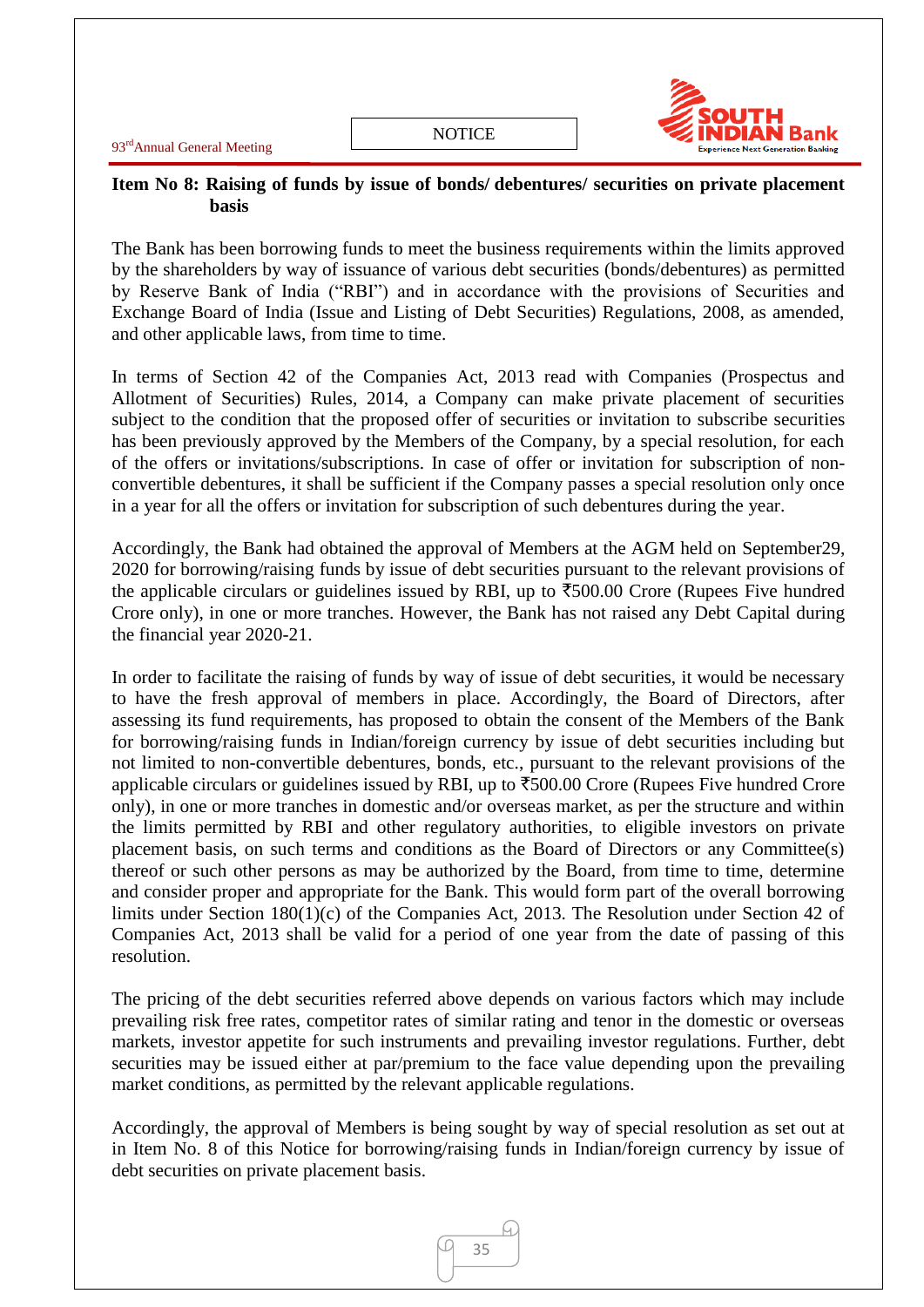Your Board recommends the Special Resolution, as set forth in Item No.8 of this Notice for approval by the Members of the Bank.

None of the Directors and Key Managerial Personnel of the Bank and their relatives in any way are concerned or interested, financially or otherwise, in passing the resolution set out at Item No. 8.

# **Item No. 9 Amendments in Employees Stock Option Scheme**

The Employees Stock Option Scheme (SIB ESOS 2008) was created in the year 2008 as an effective tool to attract, reward, retain and motivate the employees, after obtaining the approval of shareholders at the  $80<sup>th</sup>$  Annual General Meeting held on August 18, 2008 and further amended by shareholders vide their resolution at the  $85<sup>th</sup>$ ,  $87<sup>th</sup>$  and  $92<sup>nd</sup>$  Annual General Meeting of the Bank held on June 28, 2013, July 15, 2015 and September 29, 2020 respectively.

Stock options have been recognised as an effective tool to attract, reward, retain and motivate the employees. It creates a proprietary interest among the employees, provide them an opportunity to share in the growth of the Bank and create long term wealth in their hands. Accordingly, an Employees Stock Option Scheme (SIB ESOS 2008) was created in the year 2008 after obtaining the approval of shareholders at the  $80<sup>th</sup>$  Annual General Meeting held on August 18, 2008.

The Bank has up to March 31, 2021 granted an aggregate 6,14,48,310 options under 10 tranches in terms of SIB ESOS 2008 to Eligible Employees aggregating 2.94% of the issued and paid-up Capital of the Bank as at March 31, 2021. The Securities and Exchange Board of India (SEBI) promulgated SEBI (Share Based Employee Benefits) Regulations, 2014 (new Regulations) vide its Notification dated 28<sup>th</sup> October, 2014 which replaced the SEBI (Employee Stock Option Scheme and Employee Share Purchase Scheme) Guidelines, 1999 (Guidelines) under which the SIB ESOS 2008 was formulated.

As on 31.03.2021 the Bank is having a paid- up share capital of  $\overline{2}209,27,41,018/$ - divided in to 209,27,41,018 Equity shares of  $\bar{\tau}1$ /- each. The Board of directors at their meeting dated July 22, 2021 deliberated on the need to continue with this rewarding system by creating additional options to the existing scheme and approved creation of additional options such that the aggregate options to be granted under the scheme shall not exceed 5% of the total number of fully paid-up Equity Shares of the Bank at any point of time. This would enable the grant of more options as and when paid-up share capital of the Bank is increased without any further approval from the shareholders and amendment to the SIB ESOS 2008.

In terms of Para 9.10 of the SIB ESOS 2008 read with the Regulations stipulates the following conditions:

- That the proposed variation to the scheme should not be detrimental to the interests of the employees
- That the company may by special resolution in a general meeting vary terms of SIB ESOS 2008 to govern the options yet to be granted and Options granted but yet to be exercised under the said Scheme.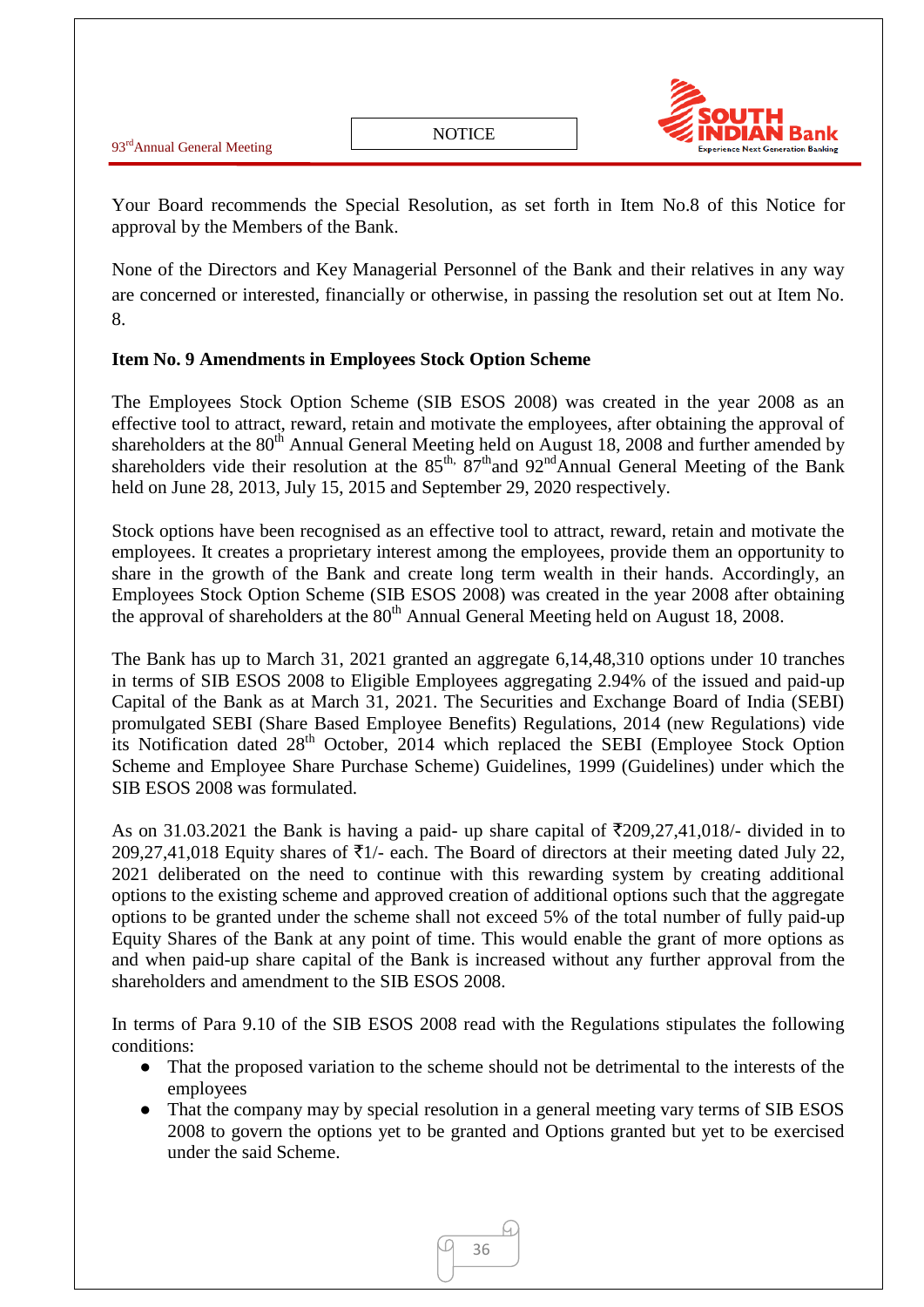93rdAnnual General Meeting

**NOTICE** 

![](_page_37_Picture_2.jpeg)

The Modifications to the scheme are summarised below.

| Para No | <b>Existing</b>                                                                                                                                                                                                                                                          | <b>Modified</b>                                                                                                                                                                                                                                                                                               |
|---------|--------------------------------------------------------------------------------------------------------------------------------------------------------------------------------------------------------------------------------------------------------------------------|---------------------------------------------------------------------------------------------------------------------------------------------------------------------------------------------------------------------------------------------------------------------------------------------------------------|
| 4(f)    | "Eligible"<br>Employee"<br>means<br>a<br>permanent employee of the Bank,<br>including a Director (whether Whole<br>time Director or not) other than an<br>Independent Director, who qualifies<br>as per the selection criteria of NRC<br>for issue of Options under this | Eligible Employee means a permanent<br>employee, such other employee who is<br>employed by the Bank for a fixed term and<br>includes Director (whether Whole time<br>Director or not) other than an Independent<br>Director, who qualifies as per the selection<br>criteria of NRC for issue of Options under |
|         | Scheme.                                                                                                                                                                                                                                                                  | this Scheme.                                                                                                                                                                                                                                                                                                  |
| 9.5(c)  | The Grantee will be permitted to<br>exercise their Options within one<br>year from the date of vesting as may<br>be determined by NRC                                                                                                                                    | The Grantee will be permitted to exercise<br>their Options within five years from the<br>date of vesting, as may be determined by<br><b>NRC</b>                                                                                                                                                               |

The existing scheme provides for grant of ESOS to Permanent employees only. But going forward, in order to attract and retain the good talent, the Bank proposes to extend the ESOS to employees appointed on contract basis for a fixed tenure also, in the form of variable pay/incentive. Further in order to make the Scheme more attractive the exercise period is proposed to increase to five years from one year.

The proposed variation is of general nature and it applies to the options to be granted to the eligible employees (present and future). It is not detrimental to the interests of employees. A copy of the scheme "as amended" is available for inspection by members during working hours at the registered office of the Bank and electronically until the date of the Annual General Meeting.

Accordingly, directors recommend the Resolution at Item No. 9 of the accompanying Notice for the approval of the Members of the Company by way of Special Resolution.

The Directors and Key Managerial Personnel of the Bank or relatives thereof may be deemed to be concerned or interested in the resolution, to the extent of the options/shares that may be offered to them under the scheme.

#### **Memorandum of Interest**

The Directors who seek the appointment may be deemed to be interested in the respective resolutions.

 By order of the Board Sd/- Place : Thrissur (JIMMY MATHEW) Date : July 22, 2021 COMPANY SECRETARY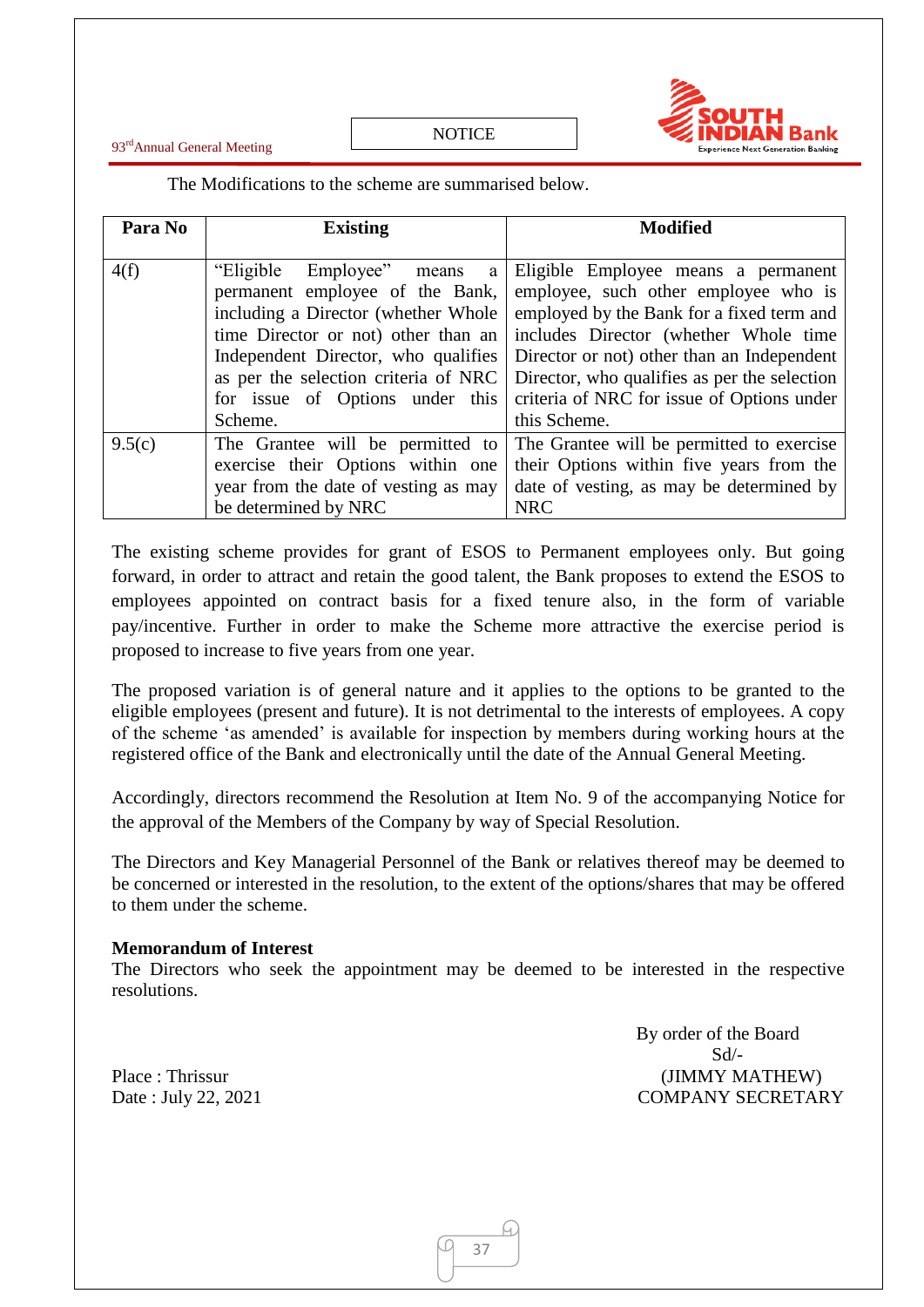![](_page_38_Picture_0.jpeg)

#### **Annexure**

Additional information on Director seeking appointment/ re-appointment in the Annual General Meeting scheduled on August 18, 2021 as required under SEBI (Listing Obligations and Disclosure Requirements) and Secretarial Standard - 2 issued by the Institute of Company Secretaries of India.

#### **1. Sri Pradeep M Godbole (DIN: 08259944)**

| Name of the Director                                           | Sri Pradeep M Godbole (DIN: 08259944)                                                                                                |  |
|----------------------------------------------------------------|--------------------------------------------------------------------------------------------------------------------------------------|--|
| Date of Birth and age                                          | 04.10.1964 (56 years)                                                                                                                |  |
| Date of first appointment on                                   | 26.03.2019                                                                                                                           |  |
| Board                                                          |                                                                                                                                      |  |
| Qualifications                                                 | B.com, CA                                                                                                                            |  |
| including<br><b>Brief</b><br>Resume                            | Mr. Pradeep M Godbole is a Chartered Accountant with $30 + \text{years}$                                                             |  |
| Experience                                                     | of Banking, Technology, Consulting, Auditing, Accounting and                                                                         |  |
|                                                                | Management experience. He has held senior management positions                                                                       |  |
|                                                                | at reputed organizations - Big 4 consulting firms like Ernst $\&$<br>Young; IT organizations like Oracle Financial Services Software |  |
|                                                                | (OFSS)& Wipro; and Banks like Deutsche Bank. Mr. Godbole is                                                                          |  |
|                                                                | currently working on capability building initiatives and is a guest                                                                  |  |
|                                                                | faculty at The Institute of Chartered Accountants of India (ICAI).                                                                   |  |
|                                                                | Mr. Godbole is also a speaker at professional events & seminars.                                                                     |  |
| Nature of his expertise in specific                            | Accounting, IT and Payment & Settlement systems                                                                                      |  |
| functional area                                                |                                                                                                                                      |  |
| Directorship in other Companies                                | Listed: Nil                                                                                                                          |  |
|                                                                | <b>Unlisted:</b>                                                                                                                     |  |
|                                                                | <b>Riskintellect Solutions Private Limited</b><br>1.                                                                                 |  |
|                                                                | Risk and Compliance Professional Association<br>2.                                                                                   |  |
|                                                                | <b>Belief Impex Private Limited</b><br>3.<br><b>Nil</b>                                                                              |  |
| Membership of Committees in<br><b>Public Limited Companies</b> |                                                                                                                                      |  |
| Shareholding in the bank as on                                 | Nil                                                                                                                                  |  |
| 31.03.2021                                                     |                                                                                                                                      |  |
| Relationship with other Directors,                             |                                                                                                                                      |  |
| Manager<br>other<br>and<br>Key                                 | <b>NIL</b>                                                                                                                           |  |
| Managerial Personnel of the                                    |                                                                                                                                      |  |
| company                                                        |                                                                                                                                      |  |
| Details of the remuneration last                               | Sitting fee – ₹17,24,000 for<br>attending Board and committee                                                                        |  |
| drawn                                                          | meetings                                                                                                                             |  |
| Number of Meetings of the Board                                | 12 meetings                                                                                                                          |  |
| attended during the year<br>Chairman/member<br>of              |                                                                                                                                      |  |
| Committee of the Board of Audit Committee – Member             | the $\vert$ IT Strategy Committee – Chairman                                                                                         |  |
| Directors of this Company as on                                | Management Committee – Member                                                                                                        |  |
| 31 <sup>st</sup> March, 2021                                   | Risk Management Committee - Member                                                                                                   |  |
|                                                                | Customer Service Committee - Member                                                                                                  |  |
| conditions<br>of<br>Terms<br>and                               | Appointed as Non-Executive Director liable to retire at the AGM.                                                                     |  |
| appointment/<br>reappointment                                  | He is eligible for sitting fees for attending the Board and its                                                                      |  |
| including remuneration                                         | Committee Meetings as approved by the Board subject to the                                                                           |  |
|                                                                | provisions of the applicable laws                                                                                                    |  |

h.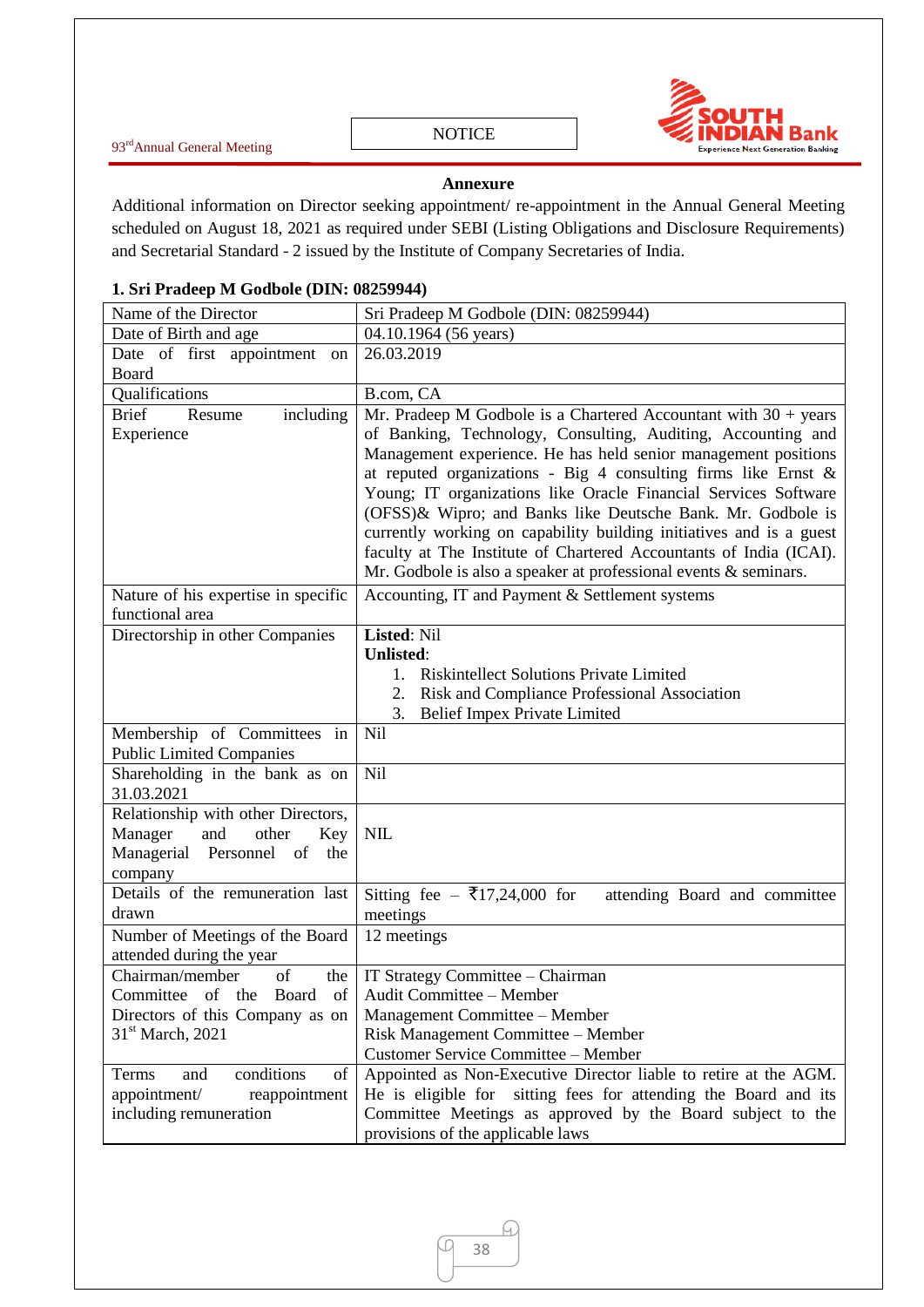![](_page_39_Picture_0.jpeg)

93<sup>rd</sup>Annual General Meeting

NOTICE

# 2**. Sri. R A Sankara Narayanan (DIN: 05230407)**

| Name of the Director                                                                               | Sri. R A Sankara Narayanan (DIN: 05230407)                                                                                                                                                                                                                                                                                                                                                                                                                                                                                                                                                                                                                                                                                                                                                                                                                                                                                                                                                                                                                                                                                                                                                                                                                                                              |  |
|----------------------------------------------------------------------------------------------------|---------------------------------------------------------------------------------------------------------------------------------------------------------------------------------------------------------------------------------------------------------------------------------------------------------------------------------------------------------------------------------------------------------------------------------------------------------------------------------------------------------------------------------------------------------------------------------------------------------------------------------------------------------------------------------------------------------------------------------------------------------------------------------------------------------------------------------------------------------------------------------------------------------------------------------------------------------------------------------------------------------------------------------------------------------------------------------------------------------------------------------------------------------------------------------------------------------------------------------------------------------------------------------------------------------|--|
| Date of Birth and age                                                                              | 23.01.1960, 61 years                                                                                                                                                                                                                                                                                                                                                                                                                                                                                                                                                                                                                                                                                                                                                                                                                                                                                                                                                                                                                                                                                                                                                                                                                                                                                    |  |
| Date of first appointment on Board                                                                 | 15.10.2020                                                                                                                                                                                                                                                                                                                                                                                                                                                                                                                                                                                                                                                                                                                                                                                                                                                                                                                                                                                                                                                                                                                                                                                                                                                                                              |  |
| Qualifications                                                                                     | Post-graduate degree in Public Administration, MBA in Finance,<br>CAIIB, PGDPM, PGDFM, DTIRM, DCP and BRM.                                                                                                                                                                                                                                                                                                                                                                                                                                                                                                                                                                                                                                                                                                                                                                                                                                                                                                                                                                                                                                                                                                                                                                                              |  |
| Brief Resume including Experience                                                                  | Mr. R A Sankara Narayanan, holds a post-graduate degree in<br>Public Administration and has also done MBA in Finance,<br>CAIIB, PGDPM, PGDFM, DTIRM, DCP and BRM. He started<br>his banking career as a joint recruit officer of Bank of India in<br>1983 and has supervised various branches, zones and national<br>banking groups across the country. He has headed several<br>departments in the corporate offices, including treasury, retail,<br>international banking, corporate credit, risk management,<br>compliance, retail, marketing, recovery and human resources and<br>had also been a part of overseas assignments in Tokyo and<br>Singapore. During his reign as Executive Director of Bank of<br>India starting from May 2015, he had handled the treasury,<br>corporate credit, recovery, risk management and compliance<br>departments. He was also in-charge of the departments namely<br>international banking, retail, HR, IT, planning and finance. Mr. R<br>A Sankara Narayanan represented BOI at various platforms such<br>as PT Bank of India Indonesia Tbk, Bank of India - Tanzania,<br>Commonwealth Finance Corporation Ltd (CFCL-Hongkong),<br>BOI New Zealand Ltd, BOI Shareholding and SUD Life<br>Insurance.<br>He has been appointed as Managing Director and Chief |  |
|                                                                                                    | Executive Officer of Vijaya Bank in September 2017. He has<br>been designated as the MD and CEO of Canara Bank w.e.f. April<br>1,2019 till his superannuation in January, 2020                                                                                                                                                                                                                                                                                                                                                                                                                                                                                                                                                                                                                                                                                                                                                                                                                                                                                                                                                                                                                                                                                                                          |  |
| Nature of his expertise in specific<br>functional area                                             | He has exposure and sufficient expertise in areas like treasury,<br>retail, international banking, recovery, corporate credit, risk<br>management, compliance, retail, marketing, recovery and human<br>resources ,overseas assignments                                                                                                                                                                                                                                                                                                                                                                                                                                                                                                                                                                                                                                                                                                                                                                                                                                                                                                                                                                                                                                                                 |  |
| Directorship in other Companies                                                                    | Listed:<br>Centrum Capital Limited<br><b>Unlisted:</b><br><b>Centrum Broking Limited</b>                                                                                                                                                                                                                                                                                                                                                                                                                                                                                                                                                                                                                                                                                                                                                                                                                                                                                                                                                                                                                                                                                                                                                                                                                |  |
| Membership of Committees in Public<br><b>Limited Companies</b>                                     | <b>Nil</b>                                                                                                                                                                                                                                                                                                                                                                                                                                                                                                                                                                                                                                                                                                                                                                                                                                                                                                                                                                                                                                                                                                                                                                                                                                                                                              |  |
| Shareholding in the bank as on<br>31.03.2021                                                       | Nil                                                                                                                                                                                                                                                                                                                                                                                                                                                                                                                                                                                                                                                                                                                                                                                                                                                                                                                                                                                                                                                                                                                                                                                                                                                                                                     |  |
| Relationship with other Directors,<br>Manager and other Key Managerial<br>Personnel of the company | Nil                                                                                                                                                                                                                                                                                                                                                                                                                                                                                                                                                                                                                                                                                                                                                                                                                                                                                                                                                                                                                                                                                                                                                                                                                                                                                                     |  |
| Details of the remuneration last<br>drawn                                                          | Sitting fee – ₹10,72,000 for<br>attending Board and committee<br>meetings                                                                                                                                                                                                                                                                                                                                                                                                                                                                                                                                                                                                                                                                                                                                                                                                                                                                                                                                                                                                                                                                                                                                                                                                                               |  |
| Number of Meetings of the Board<br>attended during the year                                        | 5 meetings                                                                                                                                                                                                                                                                                                                                                                                                                                                                                                                                                                                                                                                                                                                                                                                                                                                                                                                                                                                                                                                                                                                                                                                                                                                                                              |  |

Q L 39